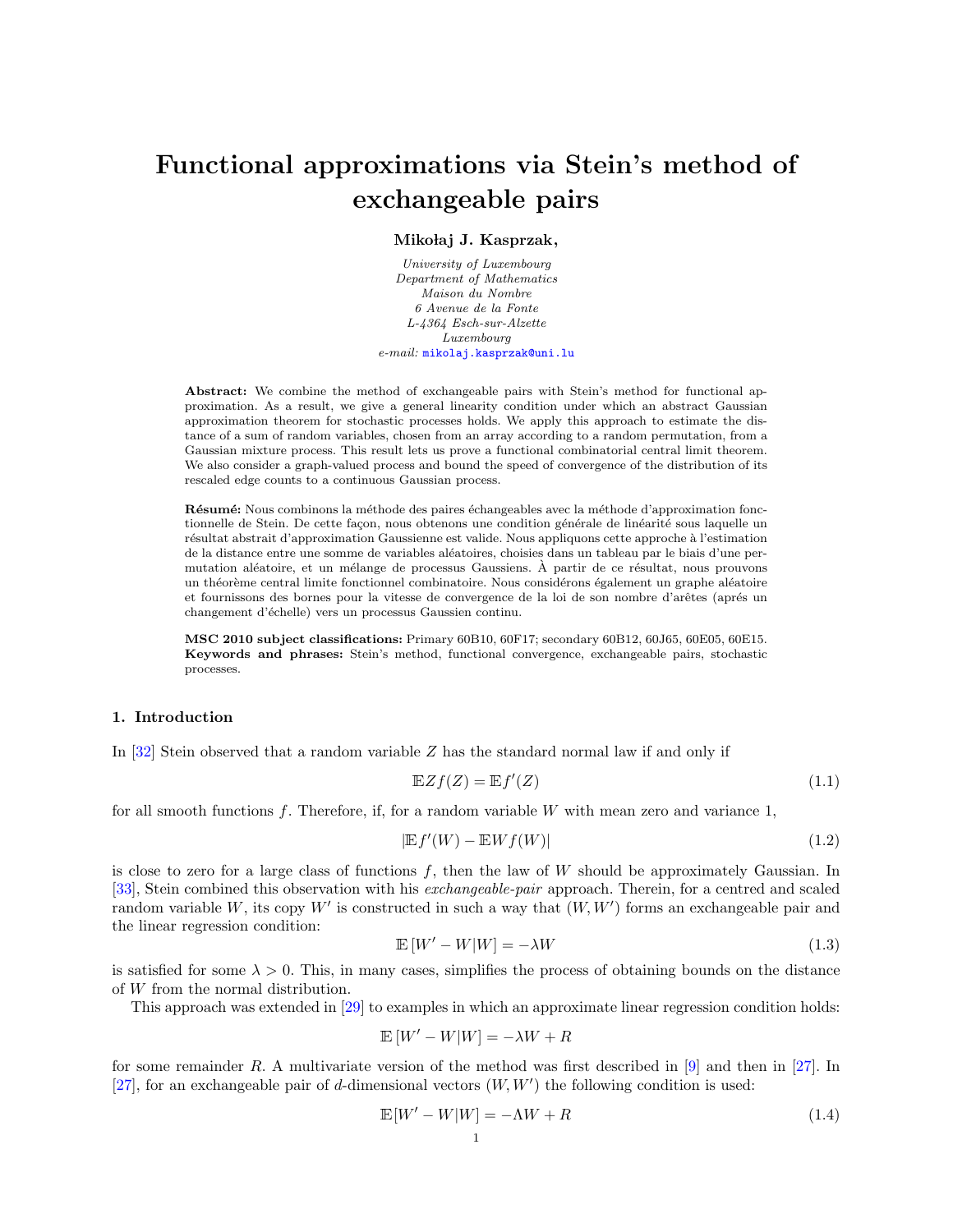for some invertible matrix  $\Lambda$  and a remainder term R. The approach of [\[27\]](#page-21-3) was further reinterpreted and combined with the approach of [\[9\]](#page-21-2) in [\[24\]](#page-21-4).

On the other hand, in the seminal paper [\[1\]](#page-20-0), Barbour addressed the problem of providing bounds on the rate of convergence in functional limit results (or invariance principles as they are often called in the literature). He observed that Stein's logic of [\[32\]](#page-21-0) may also be used in the setup of the Functional Central Limit Theorem. He found a condition, similar to  $(1.1)$ , characterising the distribution of a standard real Wiener process. Combined with Taylor's theorem, it allowed Barbour to obtain a bound on the rate of convergence in the celebrated Donsker's invariance principle.

This paper is an attempt to combine the method of exchangeable pairs with functional approximations. We provide a novel approach to bounding distances of stochastic processes from Gaussian processes. Our approach is influenced by the setup of [\[29\]](#page-21-1) and [\[1\]](#page-20-0).

#### 1.1. Motivation

We are motivated by a number of (finite-dimensional) examples studied in Stein's method literature using exchangeable pairs, which could be extended to the functional setting. Functional limit results play an important role in applied fields. Researchers often choose to model discrete phenomena with continuous processes arising as scaling limits of discrete ones. The reason is that those scaling limits may be studied using stochastic analysis and are more robust to changes in local details. Questions about the rate of convergence in functional limit results are equivalent to ones about the error those researchers make. Obtaining bounds on a certain distance between the scaled discrete and the limiting continuous processes provides a way of quantifying this error.

We consider two main examples. The first one is a combinatorial functional central limit theorem. The second one considers a process representing edge counts in a graph-valued process created by unveiling subsequent vertices of a Bernoulli random graph as time progresses.

The former is a functional version of the result proved qualitatively in [\[19\]](#page-21-5) and quantitatively in [\[10\]](#page-21-6) and an extension of the main result of [\[2\]](#page-20-1). It considers an array  $\{X_{i,j} : i,j = 1, \cdots, n\}$  of i.i.d. random variables, which are then used to create a stochastic process:

<span id="page-1-0"></span>
$$
t \mapsto \frac{1}{s_n} \sum_{i=1}^{\lfloor nt \rfloor} X_{i\pi(i)},\tag{1.5}
$$

where  $s_n^2$  is the variance of  $\sum_{i=1}^n X_{i\pi(i)}$  and  $\pi$  is a uniform random permutation on  $\{1,\dots,n\}$ . The motivation for studying this and similar topics comes from permutation tests in non-parametric statistics. Similar setups, yet with a deterministic array of numbers, and in a finite-dimensional context, have also been considered by other authors (see [\[35\]](#page-22-1) for one of the first works on this topic and [\[5\]](#page-21-7), [\[18\]](#page-21-8), [\[25\]](#page-21-9) for quantitative results).

The second example, which considers Bernoulli random graphs, goes back to [\[20\]](#page-21-10). It was first studied using exchangeable pairs in a finite-dimensional context in [\[28\]](#page-21-11), where a random vector whose components represent statistics corresponding to the number of edges, two-stars and triangles is studied. The authors bound its distance from a normal distribution. We consider a functional analogue of this result, concentrating, for simplicity, only on the number of edges. Our approach can, however, be also extended to encompass the number of two-stars and triangles using a multivariate functional exchangeable-pair methodology which we leave for future work. All of those statistics are often of interest in applications, for example, when approximating the clustering coefficient of a network or in conditional uniform graph tests.

#### 1.2. Contribution of the paper

The main achievements of the paper are the following:

(a) An abstract approximation theorem (Theorem [4.1\)](#page-7-0), providing a bound on the distance between a stochastic process  $Y_n$  valued in R and a Gaussian mixture process. The theorem assumes that the process  $Y_n$  satisfies the linear regression condition

$$
\mathbb{E}\left\{Df(\mathbf{Y}_n)\left[\mathbf{Y}_n'-\mathbf{Y}_n\right]\middle|\mathbf{Y}_n\right\}=-\lambda_nDf(\mathbf{Y}_n)\left[\mathbf{Y}_n\right]+R_f,
$$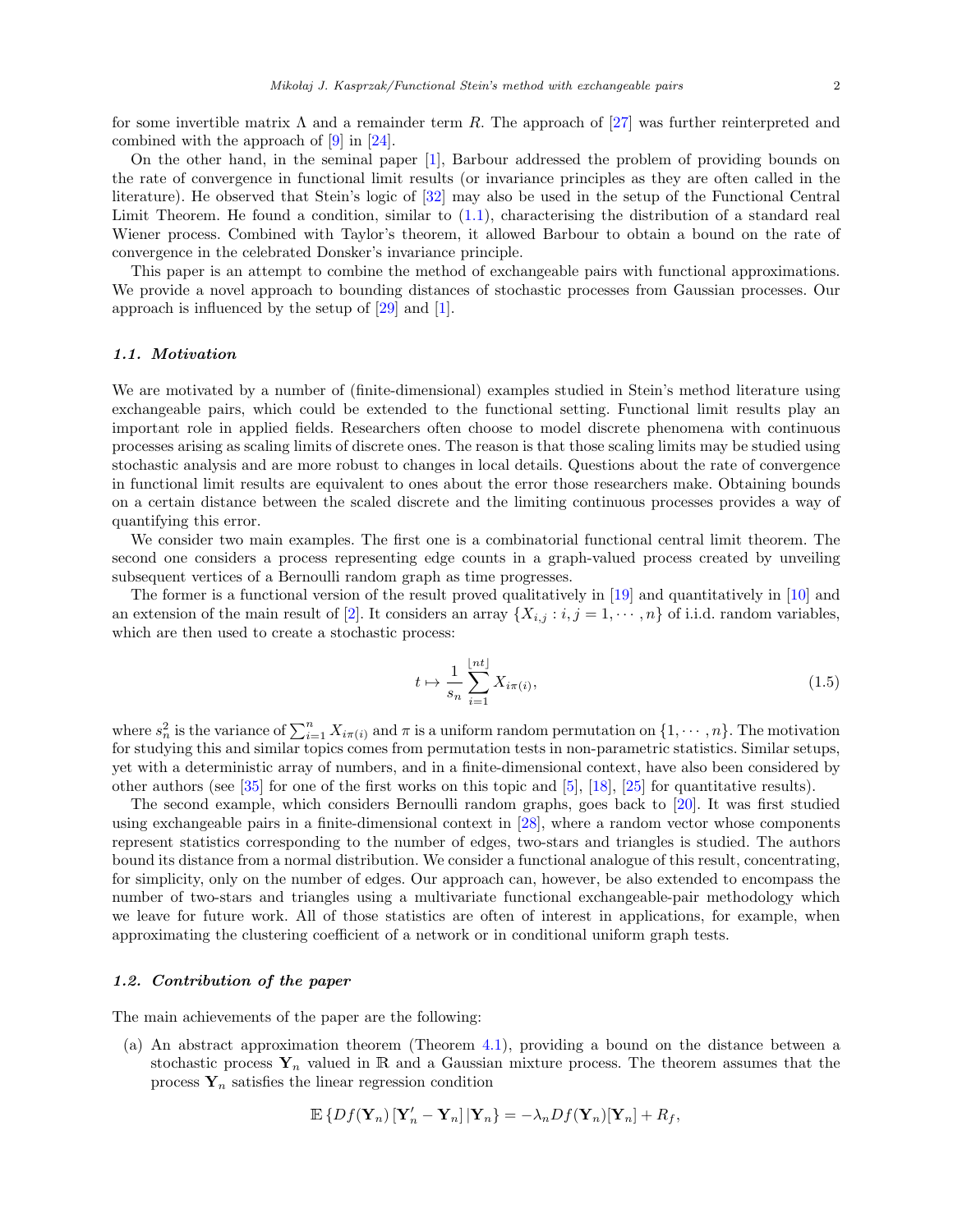for all functions f in a certain class of test functions, some  $\lambda_n > 0$  and some random variable  $R_f =$  $R_f(\mathbf{Y}_n)$ . Crucially, the bound in Theorem [4.1](#page-7-0) is derived with respect to a class of test functions so rich that the bound approaching zero fast enough, under certain assumptions, implies the law of  $Y_n$  converging weakly in the Skorokhod and uniform topologies on the Skorokhod space. The exact conditions under which this convergence occurs are stated in Proposition [2.2.](#page-5-0) Theorem [4.1](#page-7-0) is used in the derivation of the remaining results of this paper.

- (b) A novel functional combinatorial central limit theorem. In Theorem [5.1,](#page-10-0) we establish a bound on the distance between process [\(1.5\)](#page-1-0) and a Gaussian mixture, piecewise constant process. Furthermore, a qualitative result showing convergence in distribution of process  $(1.5)$  to a continuous Gaussian limiting process is provided in Theorem [5.5.](#page-14-0) Thus, we extend [\[2\]](#page-20-1), where similar results were proved under the assumption that all the  $X_{i,j}$ 's for  $i, j = 1, \dots, n$  are deterministic. Our bound is also an extension of [\[10\]](#page-21-6), where a bound on the rate of weak convergence of the law of  $\frac{1}{s_n} \sum_{i=1}^n X_{i\pi(i)}$  to the standard normal distribution is obtained.
- (c) A novel functional limit theorem for a statistic corresponding to edge counts in a Bernoulli random graph, together with a bound on the rate of convergence. We consider a Bernoulli random graph  $G(n, p)$ on *n* vertices with edge probabilities *p*. Letting  $I_{i,j}$ , for  $i, j = 1, \dots, n$  be the indicator that edge  $(i, j)$ is present in the graph, we study a scaled statistic representing the number of edges:

$$
\mathbf{T}_n(t) = \frac{\lfloor nt \rfloor - 2}{2n^2} \sum_{i,j=1}^{\lfloor nt \rfloor} I_{i,j}, \quad t \in [0,1].
$$

Theorem [6.3](#page-18-0) provides a bound on the distance between the law of the process

<span id="page-2-0"></span>
$$
t \mapsto \mathbf{T}_n(t) - \mathbb{E} \mathbf{T}_n(t), \quad t \in [0, 1] \tag{1.6}
$$

and the law of a piecewise constant Gaussian process. Theorem [6.4](#page-19-0) bounds a distance between the law of  $(1.6)$  and the distribution of a continuous Gaussian process. Weak convergence of the law of  $(1.6)$ in the Skorokhod and uniform topologies on the Skorokhod space to that of the continuous Gaussian process follows from the bound as a corollary.

#### 1.3. Stein's method of exchangeable pairs

The idea behind the exchangeable-pair approach of [\[33\]](#page-22-0) was the following. In order to obtain a bound on a distance between the distribution of a centred and scaled random variable W and the standard normal law, one can bound [\(1.2\)](#page-0-1) for functions f coming from a suitable class. Supposing that we can construct a  $W'$ such that  $(W, W')$  is an exchangeable pair and  $(1.3)$  is satisfied, we can write

$$
0 = \mathbb{E} [(f(W) + f(W'))(W - W')] \n= \mathbb{E} [(f(W') - f(W))(W - W')] + 2 \mathbb{E} [f(W) \mathbb{E}[W - W'|W]] \n= \mathbb{E} [(f(W') - f(W))(W - W')] + 2\lambda \mathbb{E}[Wf(W)].
$$

It follows that

$$
\mathbb{E}[Wf(W)] = \frac{1}{2\lambda} \mathbb{E} [(f(W) - f(W'))(W - W')] .
$$

Therefore, using Taylor's theorem,

$$
\begin{split} &\mathbb{E}[f'(W)] - \mathbb{E}[Wf(W)]| \\ & = \left| \mathbb{E}[f'(W)] + \frac{1}{2\lambda} \mathbb{E}\left[(f(W') - f(W))(W - W')\right] \right| \\ & \leq \left| \mathbb{E}f'(W) - \frac{1}{2\lambda} \mathbb{E}f'(W)(W - W')^{2} \right| + \frac{\|f''\|_{\infty}}{2\lambda} \mathbb{E}|W - W'|^{3} \\ & \leq \|f'\|_{\infty} \mathbb{E}\left| \mathbb{E}\left[\frac{1}{2\lambda}(W - W')^{2}|W\right] - 1 \right| + \frac{\|f''\|_{\infty}}{2\lambda} \mathbb{E}|W - W'|^{3} \\ & \leq \frac{\|f'\|_{\infty}}{2\lambda} \sqrt{\text{Var}\left[\mathbb{E}\left[(W - W')^{2}|W]\right]} + \frac{\|f''\|_{\infty}}{2\lambda} \mathbb{E}|W - W'|^{3}, \end{split}
$$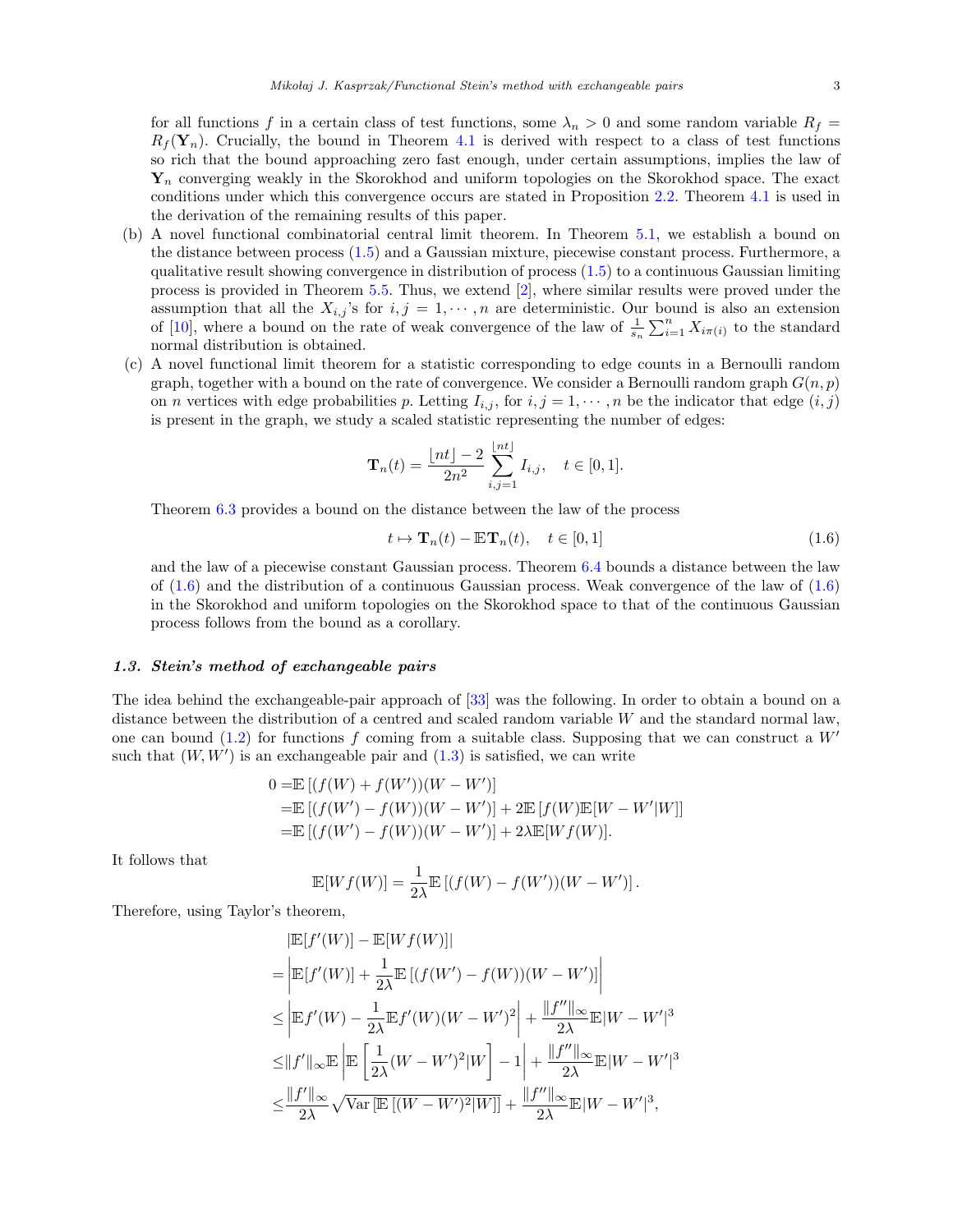which provides the desired bound.

Before the publication of  $[9, 27, 24]$  $[9, 27, 24]$  $[9, 27, 24]$  $[9, 27, 24]$  $[9, 27, 24]$  the method was restricted to one-dimensional approximations. It was, however, also used in the context of non-normal approximations (e.g  $[7, 8, 30]$  $[7, 8, 30]$  $[7, 8, 30]$  $[7, 8, 30]$  $[7, 8, 30]$ ). More recently several authors have extended and applied the method. Döbler extended it to Beta distribution in [\[14\]](#page-21-15) and Chen and Fang used it for the combinatorial CLT [\[10\]](#page-21-6).

#### 1.4. Stein's method in its generality

The aim of the general version of Stein's method is to find a bound of the quantity  $|\mathbb{E}_{\nu_n} h - \mathbb{E}_{\mu} h|$ , where  $\mu$  is the target (known) distribution,  $\nu_n$  is the approximating law and h is chosen from a suitable class of real-valued test functions  $\mathcal{H}$ . The procedure can be described in terms of three steps. First, an operator  $\mathcal{A}$ acting on a class of real-valued functions is sought, such that

$$
(\forall f \in \text{Domain}(\mathcal{A}) \quad \mathbb{E}_{\nu} \mathcal{A}f = 0) \quad \Longleftrightarrow \quad \nu = \mu,
$$

where  $\mu$  is our target distribution. Then, for a given function  $h \in \mathcal{H}$ , the following Stein equation:

$$
\mathcal{A}f = h - \mathbb{E}_{\mu}h
$$

is solved. Finally, using properties of the solution and various mathematical tools (among which the most popular are Taylor's expansions in the continuous case, Malliavin calculus, as described in [\[26\]](#page-21-16), and coupling methods), a bound is sought for the quantity  $|\mathbb{E}_{\nu_n} \mathcal{A} f_h|$ .

#### 1.5. Functional Stein's method

Approximations by laws of stochastic processes have not been covered in the Stein's method literature very widely, with the notable exceptions of  $\begin{bmatrix} 1, 2, 31, 11, 12 \end{bmatrix}$  $\begin{bmatrix} 1, 2, 31, 11, 12 \end{bmatrix}$  $\begin{bmatrix} 1, 2, 31, 11, 12 \end{bmatrix}$  $\begin{bmatrix} 1, 2, 31, 11, 12 \end{bmatrix}$  $\begin{bmatrix} 1, 2, 31, 11, 12 \end{bmatrix}$  $\begin{bmatrix} 1, 2, 31, 11, 12 \end{bmatrix}$  $\begin{bmatrix} 1, 2, 31, 11, 12 \end{bmatrix}$  and recently  $\begin{bmatrix} 21, 22, 3, 13, 6 \end{bmatrix}$  $\begin{bmatrix} 21, 22, 3, 13, 6 \end{bmatrix}$  $\begin{bmatrix} 21, 22, 3, 13, 6 \end{bmatrix}$  $\begin{bmatrix} 21, 22, 3, 13, 6 \end{bmatrix}$  $\begin{bmatrix} 21, 22, 3, 13, 6 \end{bmatrix}$  $\begin{bmatrix} 21, 22, 3, 13, 6 \end{bmatrix}$  $\begin{bmatrix} 21, 22, 3, 13, 6 \end{bmatrix}$ . In  $\begin{bmatrix} 31 \end{bmatrix}$ , Stein's method is developed for approximations by abstract Wiener measures on a real separable Banach space. References [\[21,](#page-21-20) [3\]](#page-20-2) establish a method for bounding the speed of weak convergence of continuous-time Markov chains satisfying certain assumptions to diffusion processes. Reference [\[22\]](#page-21-21), on the other hand, treats multidimensional processes represented by scaled sums of random variables with different dependence structures and establishes bounds on their distances from continuous Gaussian processes. The recent reference [\[6\]](#page-21-23) introduces a Dirichlet structure and the corresponding Gamma calculus in an infinite-dimensional context and combines it with the methodology of [\[31\]](#page-21-17) to derive bounds on distances from Gaussian random variables valued in Hilbert spaces.

The bounds in references [\[1,](#page-20-0) [2,](#page-20-1) [21,](#page-21-20) [22\]](#page-21-21) are obtained with respect to convergence-determining classes of test functions and weak convergence results in the Skorokhod topology follow from the bounds as corollaries. These references all use and adapt the setup of [\[1\]](#page-20-0). Therein, the author studies Donsker's theorem saying that for a sequence of i.i.d. real random variables  $(X_n)_{n=1}^{\infty}$  with mean zero and unit variance, the random process

<span id="page-3-0"></span>
$$
\mathbf{Y}_n(t) = n^{-1/2} \sum_{i=1}^{\lfloor nt \rfloor} X_i, \quad t \in [0, 1]
$$
\n(1.7)

converges in distribution to the standard Brownian motion with respect to the Skorokhod topology. Through a careful and technical application of the general Stein's method philosophy explained above, and a subsequent repetitive use of Taylor's theorem, Barbour [\[1\]](#page-20-0) proved a powerful estimate on a distance between the law of  $Y_n$  in [\(1.7\)](#page-3-0) and the Wiener measure. Specifically, he considered test functions g acting on the Skorokhod space  $D([0,1], \mathbb{R})$  of càdlàg real-valued maps on [0, 1], such that g takes values in the reals, does not grow faster than a cubic, is twice Fréchet differentiable and its second derivative is Lipschitz. Denoting by **Z** Brownian motion on  $[0, 1]$  and adopting the notation of  $(1.7)$ , his result says that

$$
|\mathbb{E}g(\mathbf{Y}_n)-\mathbb{E}g(\mathbf{Z})|\leq C_g\frac{\mathbb{E}|X_1|^3+\sqrt{\log n}}{\sqrt{n}},
$$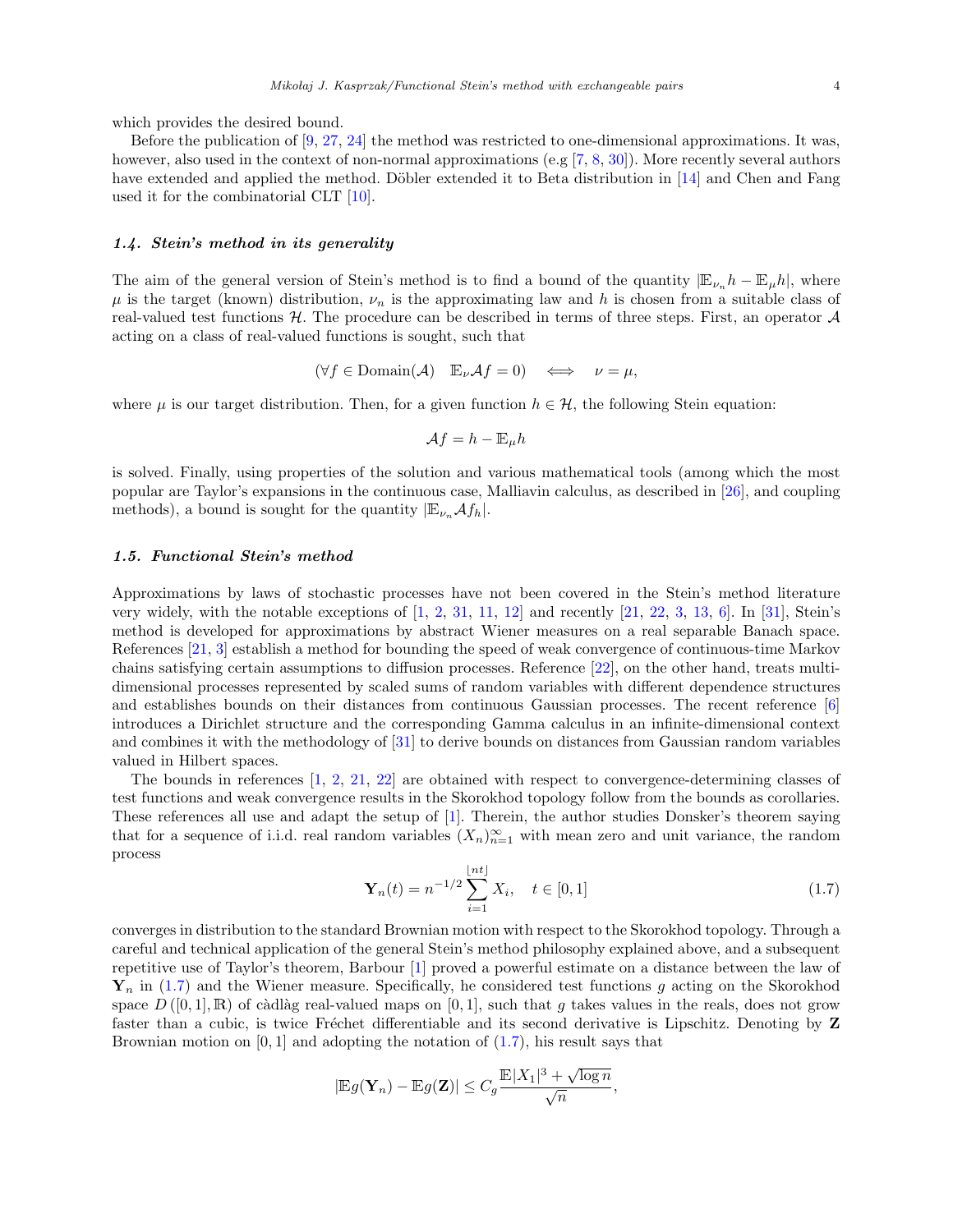where  $C_g$  is a constant, independent of n, yet depending on the (carefully defined) smoothness properties of g. Among the applications and extensions considered by Barbour are an analysis of the empirical distribution function of i.i.d. random variables and the Wald-Wolfowitz theorem often used to construct tests in nonparametric statistics [\[34\]](#page-22-2).

The results of [\[11,](#page-21-18) [12,](#page-21-19) [3,](#page-20-2) [13\]](#page-21-22) consider a totally different setup. Therein, the authors develop a Stein theory on a Hilbert space using a Besov-type topology. Their bounds do not imply weak convergence in the Skorokhod topology and, for most of the natural examples one can consider, the continuous mapping theorem does not apply in the setting they work with. For instance, as opposed to the results of [\[1\]](#page-20-0), those of [\[11\]](#page-21-18) do not allow one to draw conclusions about convergence of the supremum of a process. For these reasons, the setup we use to obtain the bounds in the current paper is analogous to that of the former class of references [\[1,](#page-20-0) [2,](#page-20-1) [21,](#page-21-20) [22\]](#page-21-21). We consider it more flexible than the one of the class of references [\[11,](#page-21-18) [12,](#page-21-19) [3,](#page-20-2) [13\]](#page-21-22). It is also more suited for applications to processes belonging to the widely-used Skorokhod space than the one of [\[31\]](#page-21-17), which only caters for separable Banach spaces.

#### 1.6. Structure of the paper

The paper is organised as follows. In Section [2](#page-4-0) we introduce the spaces of test functions which will be used in the main results. We also quote a proposition showing that, under certain assumptions, they determine convergence in distribution under the uniform topology. In Section [3](#page-5-1) we set up the Stein equation for approximation by a pre-limiting process and provide properties of the solutions. In Section [4](#page-6-0) we provide an exchangeable-pair condition and prove an abstract exchangeable-pair-type approximation theorem. Section [5](#page-8-0) is devoted to the functional combinatorial central limit theorem example and Section [6](#page-16-0) discusses the graph-valued process example.

## <span id="page-4-0"></span>2. Spaces  $M, M^1, M^2, M^0$

The following notation is used throughout the paper. For a function  $w$  defined on the interval  $[0,1]$  and taking values in a Euclidean space, we define

$$
||w|| = \sup_{t \in [0,1]} |w(t)|.
$$

We also let  $D = D([0, 1], \mathbb{R})$  be the Skorokhod space of all càdlàg functions on [0, 1] taking values in R. We will often write  $\mathbb{E}^{W}[\cdot]$  instead of  $\mathbb{E}[\cdot|W]$ .

Let us define:

$$
||f||_L := \sup_{w \in D} \frac{|f(w)|}{1 + ||w||^3},
$$

and let L be the Banach space of continuous functions  $f: D \to \mathbb{R}$  such that  $||f||_L < \infty$ . Following [\[1\]](#page-20-0), we now let  $M \subset L$  consist of the twice Fréchet differentiable functions f, such that:

<span id="page-4-1"></span>
$$
||D^2 f(w+h) - D^2 f(w)|| \le k_f ||h||,
$$
\n(2.1)

for some constant  $k_f$ , uniformly in  $w, h \in D$ . By  $D^k f$  we mean the k-th Fréchet derivative of f and the norm of a k-linear form B on L is defined to be  $||B|| = \sup_{\{h: ||h||=1\}} |B[h,...,h]|$ . Note the following lemma, which can be proved in an analogous way to that used to show  $(2.6)$  and  $(2.7)$  of [\[1\]](#page-20-0). We omit the proof here.

**Lemma 2.1.** For every  $f \in M$ , let:

$$
||f||_M := \sup_{w \in D} \frac{|f(w)|}{1 + ||w||^3} + \sup_{w \in D} \frac{||Df(w)||}{1 + ||w||^2} + \sup_{w \in D} \frac{||D^2f(w)||}{1 + ||w||} + \sup_{w,h \in D} \frac{||D^2f(w+h) - D^2f(w)||}{||h||}.
$$

Then, for all  $f \in M$ , we have  $||f||_M < \infty$ .

For future reference, we let  $M^1 \subset M$  be the class of functionals  $g \in M$  such that:

$$
||g||_{M^{1}} := \sup_{w \in D} \frac{|g(w)|}{1 + ||w||^{3}} + \sup_{w \in D} ||Dg(w)|| + \sup_{w \in D} ||D^{2}g(w)|| + \sup_{w,h \in D} \frac{||D^{2}g(w+h) - D^{2}g(w)||}{||h||} < \infty \quad (2.2)
$$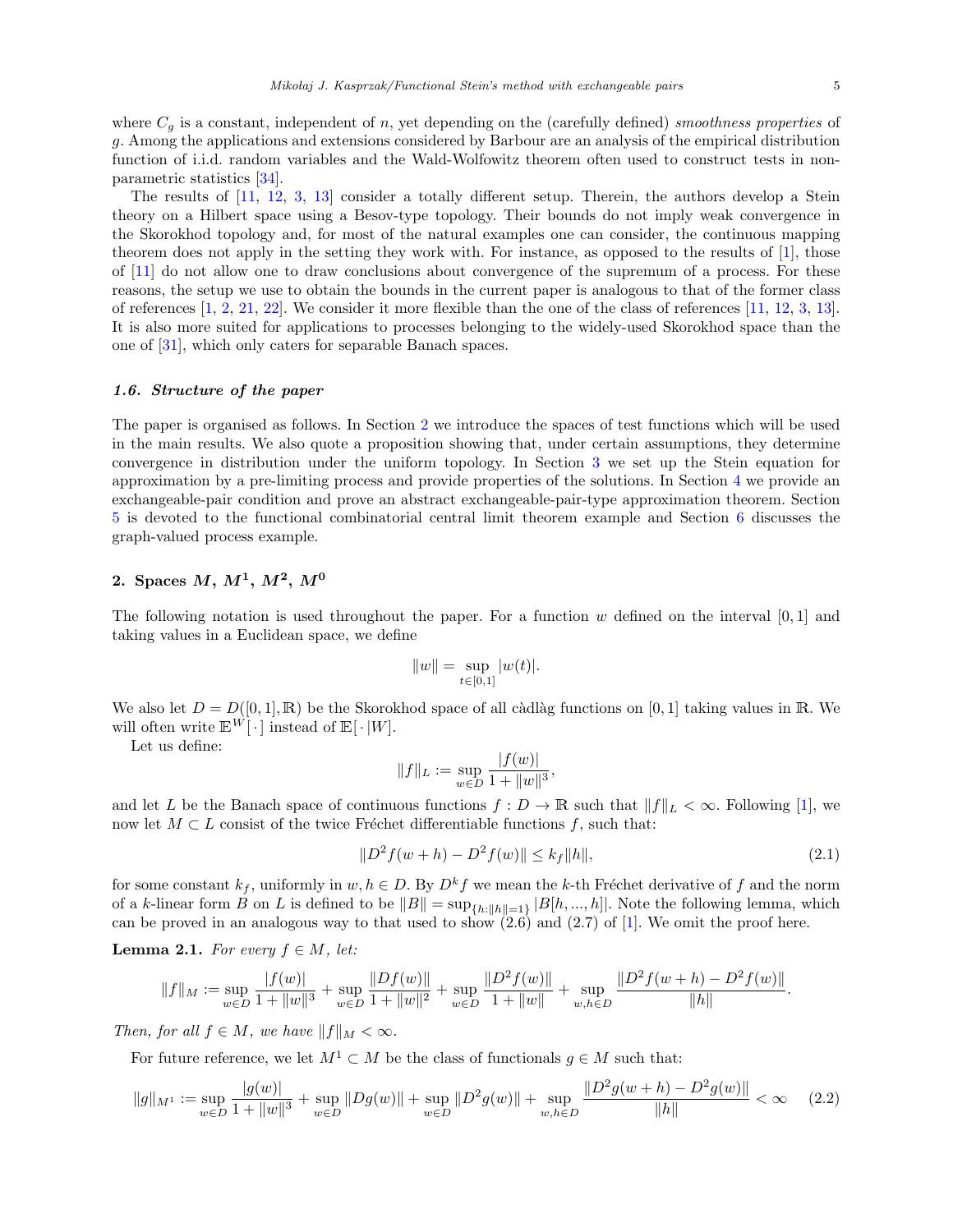and  $M^2 \subset M$  be the class of functionals  $q \in M$  such that:

$$
\|g\|_{M^2} := \sup_{w \in D} \frac{|g(w)|}{1 + \|w\|^3} + \sup_{w \in D} \frac{\|Dg(w)\|}{1 + \|w\|} + \sup_{w \in D} \frac{\|D^2g(w)\|}{1 + \|w\|} + \sup_{w,h \in D} \frac{\|D^2g(w+h) - D^2g(w)\|}{\|h\|} < \infty. \tag{2.3}
$$

We also let  $M^0$  be the class of functionals  $q \in M$  such that:

$$
\|g\|_{M^0} := \sup_{w \in D} |g(w)| + \sup_{w \in D} \|Dg(w)\| + \sup_{w \in D} \|D^2g(w)\| + \sup_{w,h \in D} \frac{\|D^2g(w+h) - D^2g(w)\|}{\|h\|} < \infty.
$$

We note that  $M^0 \subset M^1 \subset M^2 \subset M$ . The next proposition is [\[2,](#page-20-1) Proposition 3.1] and shows conditions, under which convergence of the sequence of expectations of a functional q under the approximating measures to the expectation of g under the target measure for all  $g \in M^0$  implies weak convergence of the measures of interest.

<span id="page-5-0"></span>**Proposition 2.2** (Proposition 3.1 of [\[2\]](#page-20-1)). Suppose that, for each  $n \geq 1$ , the random element  $Y_n$  of D is piecewise constant with intervals of constancy of length at least  $r_n$ . Let  $(\mathbf{Z}_n)_{n\geq 1}$  be random elements of D converging in distribution in D, with respect to the Skorokhod topology, to a random element  $\mathbf{Z} \in C([0,1], \mathbb{R})$ . If:

<span id="page-5-3"></span>
$$
|\mathbb{E}g(\mathbf{Y}_n) - \mathbb{E}g(\mathbf{Z}_n)| \le C\mathcal{T}_n \|g\|_{M^0}
$$
\n(2.4)

for each  $g \in M^0$  and if  $\mathcal{T}_n \log^2(1/r_n) \xrightarrow{n \to \infty} 0$ , then the law of  $\mathbf{Y}_n$  converges weakly to that of  $\mathbf{Z}$  in  $D$ , in both the uniform and the Skorokhod topologies.

## <span id="page-5-1"></span>3. Setting up Stein's method for the pre-limiting approximation

The steps of the construction presented in this section will be similar to those used to set up Stein's method in [\[1\]](#page-20-0) and [\[22\]](#page-21-21). After defining the process  $\mathbf{D}_n$  whose distribution will be the target measure in Stein's method, we will construct a process  $(\mathbf{W}_n(\cdot, u) : u \ge 0)$  for which the target measure is stationary. We will then calculate its infinitesimal generator  $\mathcal{A}_n$  and take it as our Stein operator. Next, we solve the Stein equation  $\mathcal{A}_n f = g$ using the analysis of [\[23\]](#page-21-24) and prove some properties of the solution  $f_n = \phi_n(g)$ , with the most important one being that its second Fréchet derivative is Lipschitz.

#### 3.1. Target measure

Let

<span id="page-5-2"></span>
$$
\mathbf{D}_n(t) = \sum_{i_1, \dots, i_m = 1}^n \tilde{Z}_{i_1, \dots, i_m} J_{i_1, \dots, i_m}(t), \quad t \in [0, 1],
$$
\n(3.1)

where  $\tilde{Z}_{i_1,\dots,i_m}$ 's are centred Gaussian and:

- A) the covariance matrix  $\Sigma_n \in \mathbb{R}^{(n^m)\times(n^m)}$  of the vector  $\tilde{Z}$  is positive definite, where  $\tilde{Z} \in \mathbb{R}^{(n^m)}$  is formed out of the  $\tilde{Z}_{i_1,\dots,i_m}$ 's in such a way that they appear in the lexicographic order.
- B) The collection  $\{J_{i_1,\dots,i_m}\in D([0,1],\mathbb{R}):i_1,\dots,i_m\in\{1,\dots,n\}\}\$ is independent of the collection  $\left\{ \tilde{Z}_{i_1,\dots,i_m}:i_1,\dots,i_m\in\{1,\dots,n\}\right\}$ . A typical example would be  $J_{i_1,\dots,i_m}=\mathbb{1}_{A_{i_1,\dots,i_m}}$  for some measurable set  $A_{i,j}$

**Remark 3.1.** It is worth noting that processes  $D_n$  taking the form [\(3.1\)](#page-5-2) often approximate interesting continuous Gaussian processes very well. An example is a Gaussian scaled random walk, i.e.  $\mathbf{D}_n$  of [\(3.1\)](#page-5-2), where all the  $\tilde{Z}_{i_1,\dots,i_m}$ 's are standard normal and independent,  $m=1$  and  $J_i=\mathbb{1}_{[i/n,1]}$  for all  $i=1,\dots,n$ . It approximates Brownian Motion. By Proposition [2.2,](#page-5-0) under several assumptions, proving by Stein's method that a piece-wise constant process  $Y_n$  is close enough to process  $D_n$  proves  $Y_n$ 's convergence in law to the continuous process that  $\mathbf{D}_n$  approximates.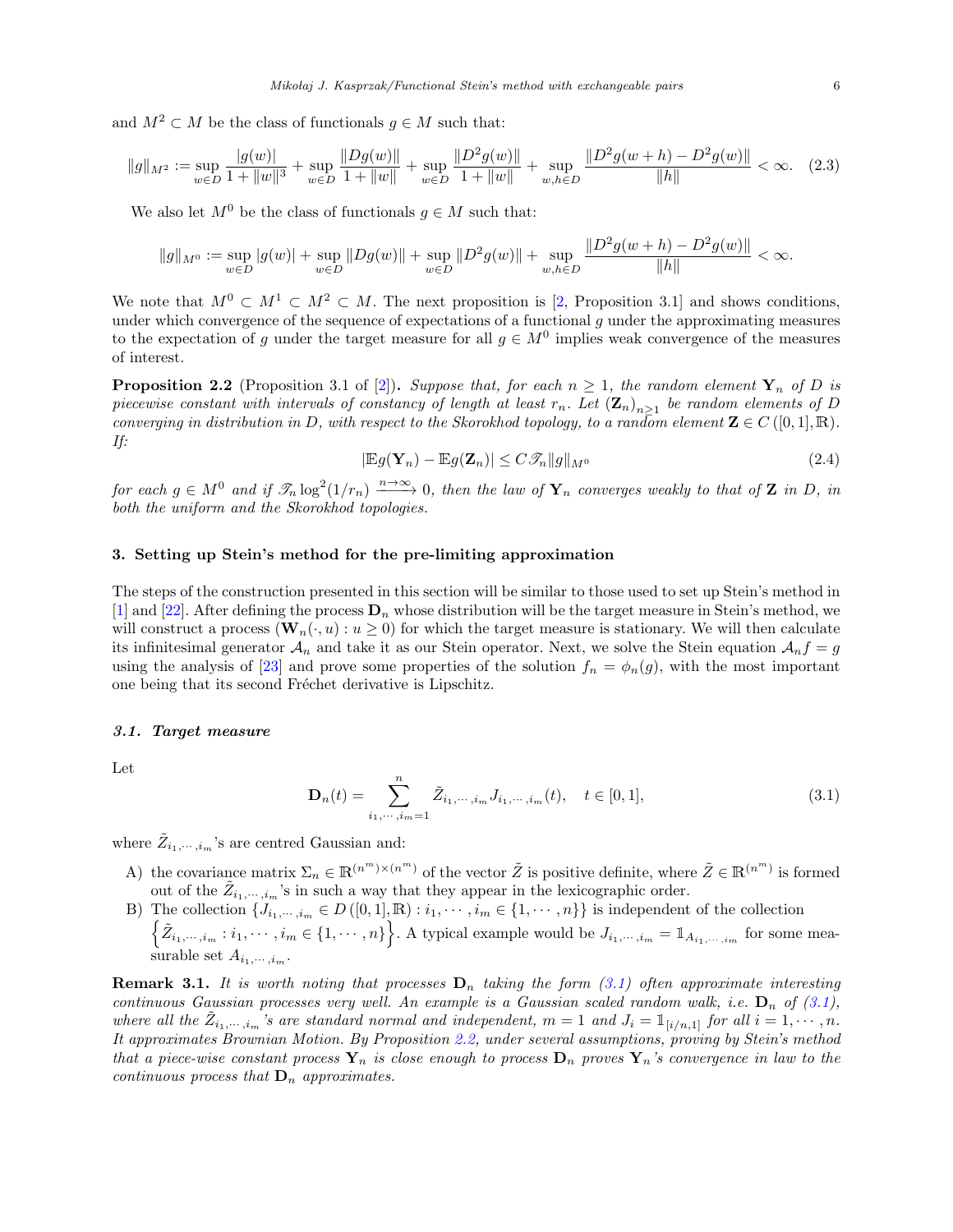Now let  $\{(\mathscr{X}_{i_1,\dots,i_m}(u), u \geq 0) : i_1,\dots,i_m = 1,...,n\}$  be an array of i.i.d. Ornstein-Uhlenbeck processes with stationary law  $\mathcal{N}(0,1)$ , independent of the  $J_{i_1,\dots,i_m}$ 's. Consider  $\tilde{\mathcal{U}}(u) = (\Sigma_n)^{1/2} \mathcal{X}(u)$ , where  $\mathcal{X}(u) \in$  $\mathbb{R}^{n^m}$  is formed out of the  $\mathscr{X}_{i_1,\dots,i_m}(u)$ 's in such a way that they appear in the same order as the  $\tilde{Z}_{i_1,\dots,i_m}$ 's appear in  $\tilde{Z}$ . Write  $\mathscr{U}_{i_1,\dots,i_m}(u) = (\tilde{\mathscr{U}}(u))$  $I(i_1,\dots,i_m)$  using the bijection  $I: \{(i_1,\dots,i_m): i_1,\dots,i_m\}$  $1, \cdots, n\} \rightarrow \{1, \cdots, n^m\}$ , given by:

$$
I(i_1, \cdots, i_m) = (i_1 - 1)n^{m-1} + \cdots + (i_{m-1} - 1)n + i_m.
$$
\n(3.2)

Consider a process:

$$
\mathbf{W}_{n}(t,u) = \sum_{i_{1}, \cdots, i_{m}=1}^{n} \mathscr{U}_{i_{1}, \cdots, i_{m}}(u) J_{i_{1}, \cdots, i_{m}}(t), \quad t \in [0,1], u \ge 0.
$$

It is easy to see that the stationary law of the process  $(\mathbf{W}_n(\cdot, u))_{u\geq 0}$  is exactly the law of  $\mathbf{D}_n$ .

#### 3.2. Stein equation

By [\[22,](#page-21-21) Propositions 4.1 and 4.4], the following result is immediate:

<span id="page-6-2"></span>**Proposition 3.2.** The infinitesimal generator of the process  $(\mathbf{W}_n(\cdot,u))_{u\geq0}$  acts on any  $f \in M$  in the following way:

$$
\mathcal{A}_n f(w) = -Df(w)[w] + \mathbb{E}D^2 f(w) [\mathbf{D}_n, \mathbf{D}_n].
$$

Moreover, for any  $g \in M$  such that  $\mathbb{E}g(\mathbf{D}_n) = 0$ , the Stein equation  $\mathcal{A}_n f_n = g$  is solved by:

<span id="page-6-1"></span>
$$
f_n = \phi_n(g) = -\int_0^\infty T_{n,u} g du,\tag{3.3}
$$

where  $(T_{n,u}f)(w) = \mathbb{E}\left[f(we^{-u} + \sqrt{1-e^{-2u}}\mathbf{D}_n(\cdot)\right]$  Furthermore, for  $g \in M$ :

$$
A) \quad ||D\phi_n(g)(w)|| \le ||g||_M \left(1 + \frac{2}{3}||w||^2 + \frac{4}{3}\mathbb{E}||\mathbf{D}_n||^2\right),
$$
  
\n
$$
B) \quad ||D^2\phi_n(g)(w)|| \le ||g||_M \left(\frac{1}{2} + \frac{||w||}{3} + \frac{\mathbb{E}||\mathbf{D}_n||}{3}\right),
$$
  
\n
$$
C) \quad \frac{||D^2\phi_n(g)(w+h) - D^2\phi_n(g)(w)||}{||h||} \le \sup_{w,h\in D} \frac{||D^2(g+c)(w+h) - D^2(g+c)(w)||}{3||h||},
$$

for any constant function  $c: D \to \mathbb{R}$  and for all  $w, h \in D$ . Moreover, for all  $g \in M^1$ , as defined in [\(2.2\)](#page-4-1),

A) 
$$
||D\phi_n(g)(w)|| \le ||g||_{M^1},
$$
  
B)  $||D^2\phi_n(g)(w)|| \le \frac{1}{2}||g||_{M^1}$ 

and for all  $g \in M^2$ , as defined in [\(2.3\)](#page-5-3),

$$
||D\phi_n(g)(w)|| \le ||g||_{M^2}.
$$

#### <span id="page-6-0"></span>4. An abstract approximation theorem

We now present a theorem which provides an expression for a bound on the distance between some process  $\mathbf{Y}_n$  and  $\mathbf{D}_n$ , defined by [\(3.1\)](#page-5-2), provided that we can find some  $\mathbf{Y}'_n$  such that  $(\mathbf{Y}_n, \mathbf{Y}'_n)$  is an exchangeable pair satisfying an appropriate condition.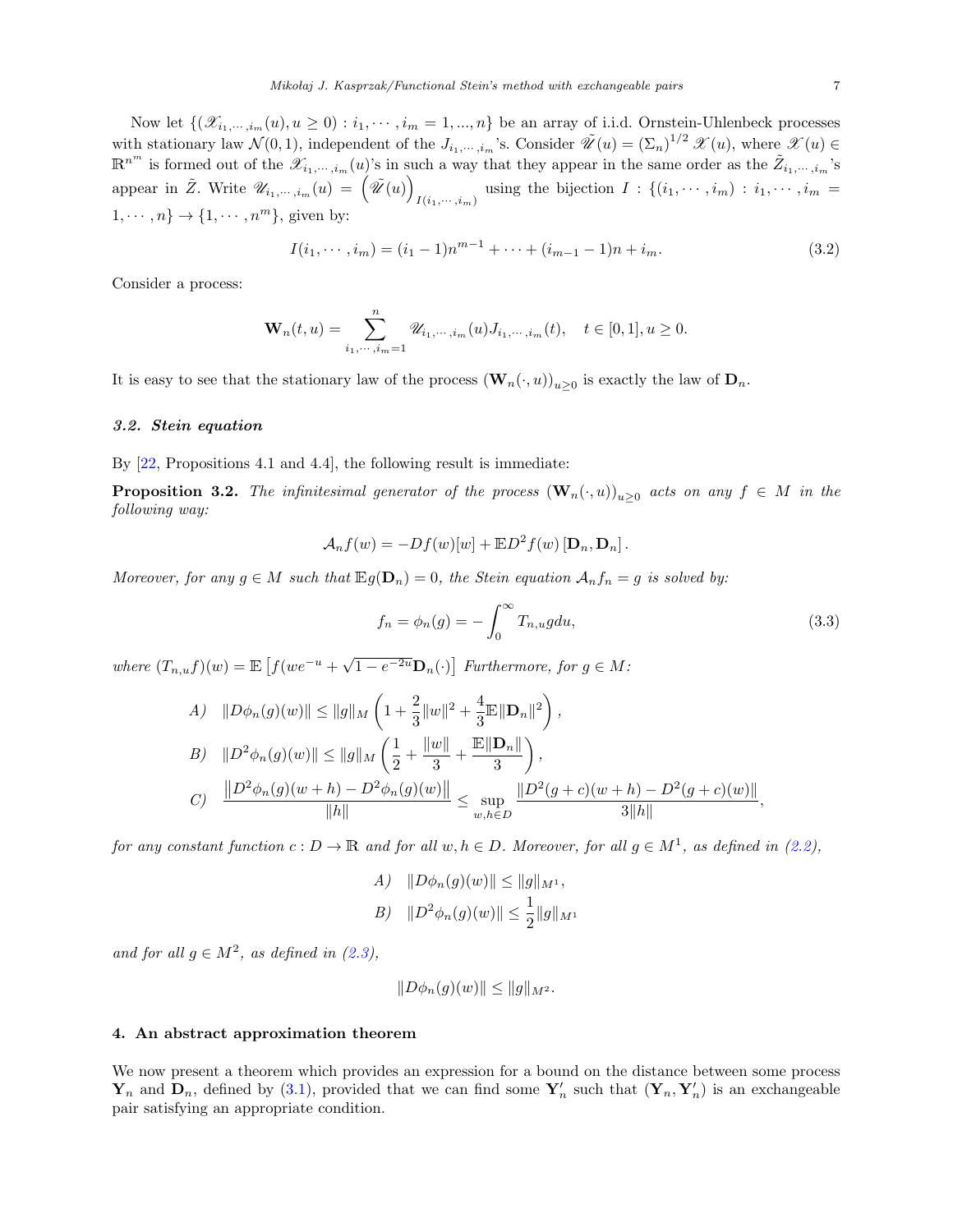<span id="page-7-0"></span>**Theorem 4.1.** Assume that  $(\mathbf{Y}_n, \mathbf{Y}_n')$  is an exchangeable pair of  $D([0, 1], \mathbb{R})$ -valued random variables such that:

<span id="page-7-1"></span>
$$
\mathbb{E}^{\mathbf{Y}_n} Df(\mathbf{Y}_n) \left[ \mathbf{Y}_n' - \mathbf{Y}_n \right] = -\lambda_n Df(\mathbf{Y}_n) \left[ \mathbf{Y}_n \right] + R_f,
$$
\n(4.1)

where  $\mathbb{E}^{\mathbf{Y}_n}[\cdot] := \mathbb{E}[\cdot | \mathbf{Y}_n]$ , for all  $f \in M$ , some  $\lambda_n > 0$  and some random variable  $R_f = R_f(\mathbf{Y}_n)$ . Let  $\mathbf{D}_n$  be defined by  $(3.1)$ . Then, for any  $g \in M$ :

$$
|\mathbb{E}g(\mathbf{Y}_n)-\mathbb{E}g(\mathbf{D}_n)|\leq \epsilon_1+\epsilon_2+\epsilon_3
$$

where

$$
\epsilon_1 = \frac{\|g\|_M}{12\lambda_n} \mathbb{E} \left[ \|\mathbf{Y}_n - \mathbf{Y}_n'\|^3 \right],
$$
  
\n
$$
\epsilon_2 = \left| \frac{1}{2\lambda_n} \mathbb{E} D^2 f(\mathbf{Y}_n) \left[ \mathbf{Y}_n - \mathbf{Y}_n', \mathbf{Y}_n - \mathbf{Y}_n' \right] - \mathbb{E} D^2 f(\mathbf{Y}_n) \left[ \mathbf{D}_n, \mathbf{D}_n \right] \right|,
$$
  
\n
$$
\epsilon_3 = \frac{1}{\lambda_n} |\mathbb{E} R_f|,
$$

and  $f = \phi_n(q)$ , as defined by [\(3.3\)](#page-6-1).

**Remark 4.2** (Relevance of terms in the bound). Term  $\epsilon_1$  measures how close  $\mathbf{Y}_n$  and  $\mathbf{Y}'_n$  are and how large  $\lambda_n$  is. Term  $\epsilon_2$  corresponds to the comparison of the covariance structure of  $\mathbf{Y}_n - \mathbf{Y}_n'$  and  $\mathbf{D}_n$ . Estimating this term usually requires some effort yet is possible in several applications (see Theorem [5.1](#page-10-0) and [6.3](#page-18-0) below). Term  $\epsilon_3$  measures the error in the exchangeable-pair linear regression condition [\(4.1\)](#page-7-1).

Remark 4.3. The term

$$
\left| \frac{1}{2\lambda_n} \mathbb{E} D^2 f(\mathbf{Y}_n) \left[ \mathbf{Y}_n - \mathbf{Y}'_n, \mathbf{Y}_n - \mathbf{Y}'_n \right] - \mathbb{E} D^2 f(\mathbf{Y}_n) \left[ \mathbf{D}_n, \mathbf{D}_n \right] \right|
$$

in the bound obtained in Theorem [4.1](#page-7-0) is an analogue of the second condition in  $[24,$  Theorem 3. Therein, a bound on approximation by  $\mathcal{N}(0, \Sigma)$  of a d-dimensional vector X is obtained by constructing an exchangeable pair  $(X, X')$  satisfying:

$$
\mathbb{E}^X[X'-X] = \Lambda X + E \quad and \quad \mathbb{E}^X[(X'-X)(X'-X)^T] = 2\Lambda \Sigma + E'
$$

for some invertible matrix  $\Lambda$  and some remainder terms E and E'. In the same spirit, Theorem [4.1](#page-7-0) could be rewritten to assume  $(4.1)$  and:

$$
\mathbb{E}^{\mathbf{Y}_n} D^2 f(\mathbf{Y}_n) \left[ \mathbf{Y}_n' - \mathbf{Y}_n, \mathbf{Y}_n' - \mathbf{Y}_n \right] = 2\lambda_n D^2 f(\mathbf{Y}_n) \left[ \mathbf{D}_n, \mathbf{D}_n \right] + R_f^1.
$$

The bound would then take the form:

$$
|\mathbb{E}g(\mathbf{Y}_n)-\mathbb{E}g(\mathbf{D}_n)|\leq \frac{\|g\|_M}{12\lambda_n}\mathbb{E}\left[\|(\mathbf{Y}_n-\mathbf{Y}_n')\|^3\right]+\frac{1}{\lambda_n}|\mathbb{E} R_f|+\frac{1}{2\lambda_n}|\mathbb{E} R_f^1|.
$$

<span id="page-7-2"></span>Remark 4.4. While Theorem [4.1](#page-7-0) is formulated for univariate stochastic processes belonging to the Skorokhod space  $D([0,1], \mathbb{R})$ , its proof below is valid for processes belonging to  $D([0,1], \mathbb{R}^p)$ , for any  $p \geq 1$ .

We only present the univariate case here since in the modern approach to multivariate Stein's method of exchangeable pairs, presented in [\[27,](#page-21-3) [28,](#page-21-11) [24\]](#page-21-4), the exchangeable-pair condition for multivariate approximations is written not in terms of a real  $\lambda_n$ , as in [\(4.1\)](#page-7-1), but in terms of a matrix-valued coefficient  $\Lambda$ , as in [\(1.4\)](#page-0-3).

While it is possible to rewrite condition [\(4.1\)](#page-7-1) appropriately, in terms of a matrix  $\Lambda_n$ , prove a corresponding bound and use it in interesting applications, we think of it as a separate problem and leave it for future research.

*Proof of Theorem [4.1.](#page-7-0)* Our aim is to bound  $\mathbb{E}g(\mathbf{Y}_n) - \mathbb{E}g(\mathbf{D}_n)$  by bounding  $\mathbb{E}A_nf(\mathbf{Y}_n)$ , where f is the solution to the Stein equation:

$$
\mathcal{A}_n f = g - \mathbb{E} g(\mathbf{D}_n),
$$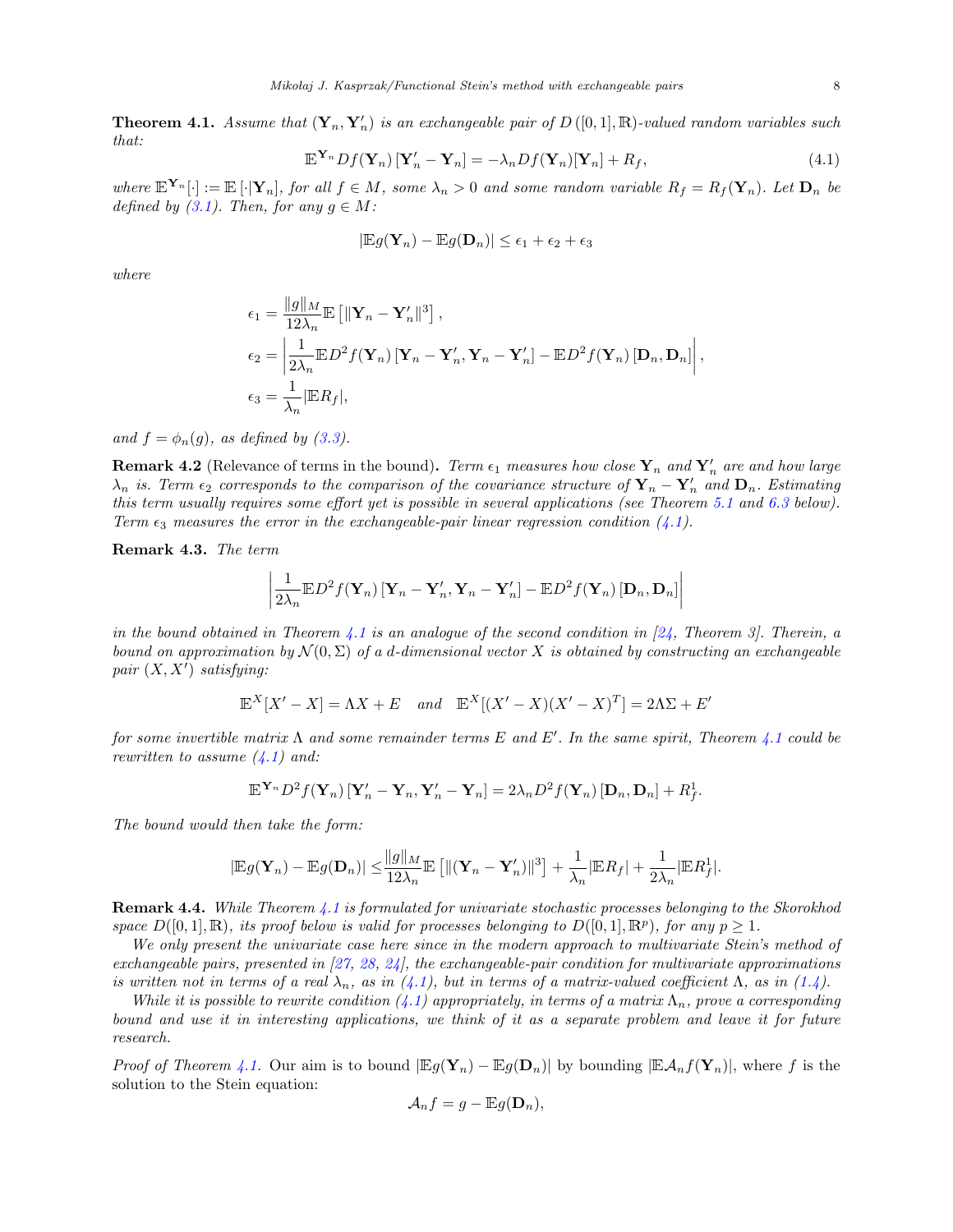for  $\mathcal{A}_n$  defined in Proposition [3.2.](#page-6-2) Note that, by exchangeability of  $(\mathbf{Y}_n, \mathbf{Y}'_n)$  and  $(4.1)$ :

$$
0 = \mathbb{E} (Df(\mathbf{Y}'_n) + Df(\mathbf{Y}_n)) [\mathbf{Y}_n - \mathbf{Y}'_n]
$$
  
=  $\mathbb{E} (Df(\mathbf{Y}'_n) - Df(\mathbf{Y}_n)) [\mathbf{Y}_n - \mathbf{Y}'_n] + 2 \mathbb{E} {\mathbf{E}^{\mathbf{Y}_n} Df(\mathbf{Y}_n) [\mathbf{Y}_n - \mathbf{Y}'_n]}$   
=  $\mathbb{E} (Df(\mathbf{Y}'_n) - Df(\mathbf{Y}_n)) [\mathbf{Y}_n - \mathbf{Y}'_n] + 2\lambda_n \mathbb{E} Df(\mathbf{Y}_n) [\mathbf{Y}_n] - 2 \mathbb{E} R_f$ 

and so:

$$
\mathbb{E}Df(\mathbf{Y}_n)[\mathbf{Y}_n] = \frac{1}{2\lambda_n} \left\{ \mathbb{E} \left( Df(\mathbf{Y}_n) - Df(\mathbf{Y}'_n) \right) [\mathbf{Y}_n - \mathbf{Y}'_n] + 2\mathbb{E}R_f \right\}.
$$

Therefore:

$$
|\mathbb{E}A_nf(\mathbf{Y}_n)| = |\mathbb{E}Df(\mathbf{Y}_n)[\mathbf{Y}_n] - \mathbb{E}D^2f(\mathbf{Y}_n)[\mathbf{D}_n, \mathbf{D}_n]|
$$
  
\n
$$
= \left| \frac{1}{2\lambda_n} \mathbb{E} \left( Df(\mathbf{Y}_n) - Df(\mathbf{Y}'_n) \right) [\mathbf{Y}_n - \mathbf{Y}'_n] - \mathbb{E}D^2f(\mathbf{Y}_n)[\mathbf{D}_n, \mathbf{D}_n] + \frac{1}{\lambda_n} \mathbb{E}R_f \right|
$$
  
\n
$$
\leq \left| \frac{1}{2\lambda_n} \mathbb{E} \left( Df(\mathbf{Y}_n) - Df(\mathbf{Y}'_n) \right) [\mathbf{Y}_n - \mathbf{Y}'_n] - \frac{1}{2\lambda_n} \mathbb{E}D^2f(\mathbf{Y}'_n) [\mathbf{Y}_n - \mathbf{Y}'_n, \mathbf{Y}_n - \mathbf{Y}'_n] \right|
$$
  
\n
$$
+ \left| \frac{1}{2\lambda_n} \mathbb{E}D^2f(\mathbf{Y}_n) [\mathbf{Y}_n - \mathbf{Y}'_n, \mathbf{Y}_n - \mathbf{Y}'_n] - \mathbb{E}D^2f(\mathbf{Y}_n)[\mathbf{D}_n, \mathbf{D}_n] \right| + \frac{1}{\lambda_n} |\mathbb{E}R_f|
$$
  
\n
$$
\leq \frac{||g||_M}{12\lambda_n} \mathbb{E} \left[ ||\mathbf{Y}_n - \mathbf{Y}'_n||^3 \right] + \frac{1}{\lambda_n} |\mathbb{E}R_f|
$$
  
\n
$$
+ \left| \frac{1}{2\lambda_n} \mathbb{E}D^2f(\mathbf{Y}_n) [\mathbf{Y}_n - \mathbf{Y}'_n, \mathbf{Y}_n - \mathbf{Y}'_n] - \mathbb{E}D^2f(\mathbf{Y}_n)[\mathbf{D}_n, \mathbf{D}_n] \right|,
$$

where the last inequality follows by Taylor's theorem and Proposition [3.2.](#page-6-2)

$$
\Box
$$

#### <span id="page-8-0"></span>5. A Functional Combinatorial Central Limit Theorem

In this section we consider a functional version of the result proved in [\[19\]](#page-21-5). Our object of interest is a stochastic process represented by a scaled sum of independent random variables chosen from an  $n \times n$  array. Only one random variable is picked from each row and for row  $i$ , the corresponding random variable is picked from column  $\pi(i)$ , where  $\pi$  is a random permutation on  $[n] = \{1, \dots, n\}$ . Theorem [5.1](#page-10-0) establishes a bound on the distance between this process and a pre-limiting process and Theorem [5.5](#page-14-0) shows convergence of this process, under certain assumptions, to a continuous Gaussian process.

Our analysis in this section is similar to that of  $[2]$ , where the summands in the scaled sums are chosen from a deterministic array. The authors therein also establish bounds on the approximation by a pre-limit Gaussian process and show convergence to a continuous Gaussian process. Furthermore, they establish a bound on the distance from the continuous Gaussian process for a restricted class of test functions. For random arrays the situation is more involved.

Our setup is analogous to the one considered in [\[10\]](#page-21-6), where a bound on the rate of convergence in the one-dimensional combinatorial central limit theorem is obtained using Stein's method of exchangeable pairs.

#### <span id="page-8-1"></span>5.1. Introduction

Let  $X = \{X_{ij} : i, j \in [n]\},\$  where  $[n] = \{1, 2, \dots, n\},\$  be an  $n \times n$  array of independent R-valued random variables, where  $n \ge 2$ ,  $\mathbb{E} X_{ij} = c_{ij}$ ,  $\text{Var}[X_{ij}] = \sigma_{ij}^2 \ge 0$  and  $\mathbb{E}|X_{ij}|^3 < \infty$ . Suppose that  $c_i = c_{ij} = 0$  where  $c_i = \sum_{j=1}^n \frac{c_{ij}}{n} = \mathbb{E} X_{i\pi(i)}, c_j = \sum_{i=1}^n \frac{c_{ij}}{n}$ . Let  $\pi$  be a uniform random permutation of [n], independent of X and for

<span id="page-8-2"></span>
$$
s_n^2 = \frac{1}{n} \sum_{i,j=1}^n \sigma_{ij}^2 + \frac{1}{n-1} \sum_{i,j=1}^n c_{ij}^2.
$$
 (5.1)

let

$$
\mathbf{Y}_n(t) = \frac{1}{s_n} \sum_{i=1}^{\lfloor nt \rfloor} X_{i\pi(i)} = \frac{1}{s_n} \sum_{i=1}^n X_{i\pi(i)} \mathbb{1}_{[i/n,1]}(t), \quad t \in [0,1].
$$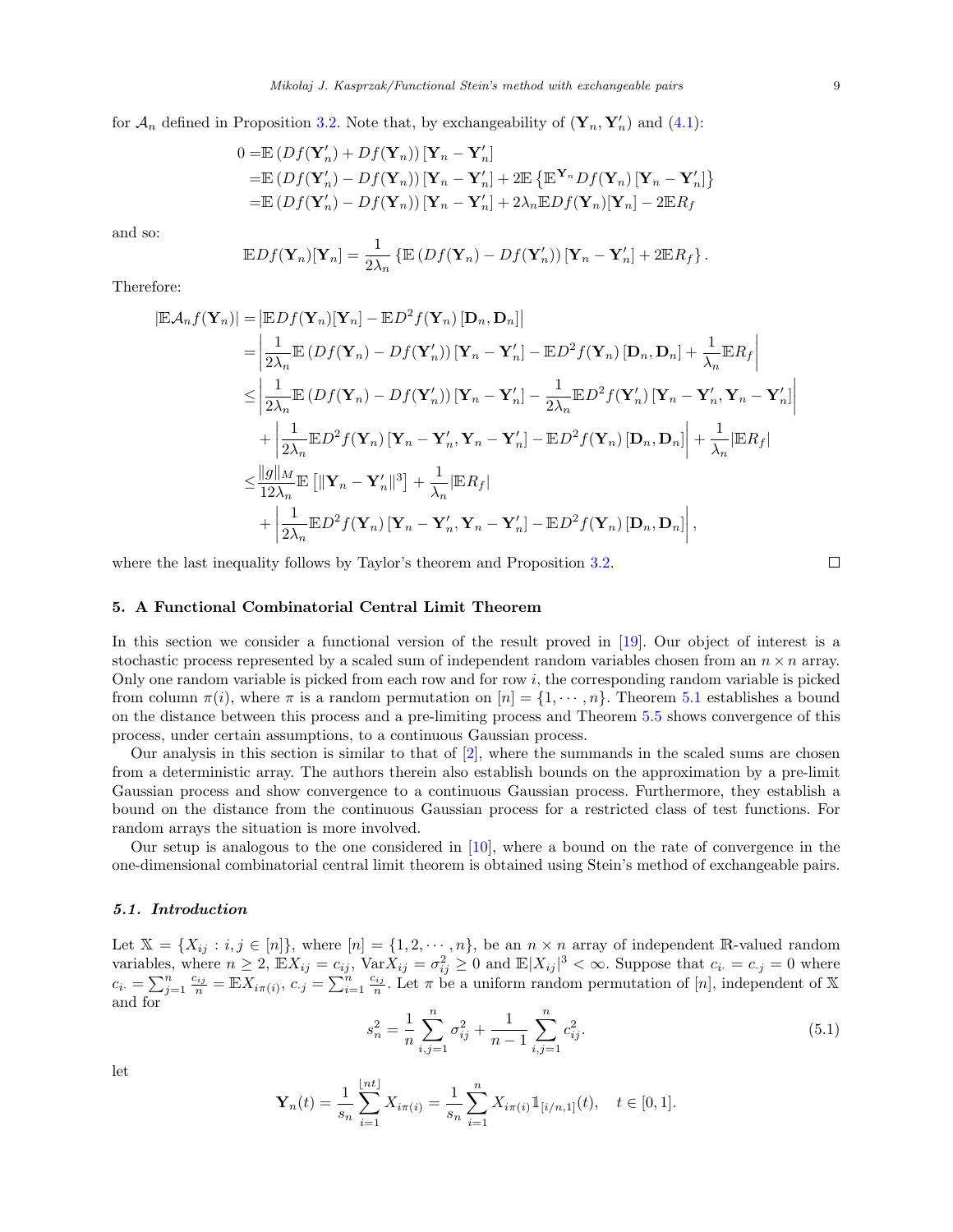We note that  $s_n^2 = \text{Var}\left[\sum_{i=1}^n X_{i\pi(i)}\right]$ , by the first part of [\[10,](#page-21-6) Theorem 1.1]. The process  $\mathbf{Y}_n$  is similar to the process Y considered in  $[2]$  and defined by  $(1.4)$  therein with the most important difference being that we allow the  $X_{i,j}$ 's to be random, whereas the authors in [\[2\]](#page-20-1) assumed them to be deterministic. Bounds on the distance between one-dimensional distributions of  $Y_n$  and a normal distribution have been obtained via Stein's method in [\[10,](#page-21-6) Theorem 1.1].

#### <span id="page-9-2"></span>5.2. Exchangeable pair setup

Select uniformly at random two different indices  $I, J \in [n]$  and let:

$$
\mathbf{Y}'_n = \mathbf{Y}_n - \frac{1}{s_n} X_{I\pi(I)} \mathbb{1}_{[I/n,1]} - \frac{1}{s_n} X_{J\pi(J)} \mathbb{1}_{[J/n,1]} + \frac{1}{s_n} X_{I\pi(J)} \mathbb{1}_{[I/n,1]} + \frac{1}{s_n} X_{J\pi(I)} \mathbb{1}_{[J/n,1]}.
$$

Note that  $(\mathbf{Y}_n, \mathbf{Y}'_n)$  is an exchangeable pair and that for all  $f \in M$ :

$$
\mathbb{E}^{\mathbf{Y}_{n}}\left\{Df(\mathbf{Y}_{n})\left[\mathbf{Y}_{n}-\mathbf{Y}_{n}'\right]\right\}
$$
\n
$$
=\frac{1}{s_{n}}\mathbb{E}^{\mathbf{Y}_{n}}\left\{Df(\mathbf{Y}_{n})\left[X_{I\pi(I)}\mathbb{1}_{[I/n,1]}+X_{J\pi(J)}\mathbb{1}_{[J/n,1]}-X_{I\pi(J)}\mathbb{1}_{[I/n,1]}-X_{J\pi(I)}\mathbb{1}_{[J/n,1]}\right]\right\}
$$
\n
$$
=\frac{1}{n(n-1)s_{n}}\sum_{i,j=1}^{n}\mathbb{E}^{\mathbf{Y}_{n}}\left\{Df(\mathbf{Y}_{n})\left[X_{i\pi(i)}\mathbb{1}_{[i/n,1]}+X_{j\pi(j)}\mathbb{1}_{[j/n,1]}-X_{i\pi(j)}\mathbb{1}_{[i/n,1]}-X_{j\pi(i)}\mathbb{1}_{[j/n,1]}\right]\right\}
$$
\n
$$
=\frac{2}{n-1}Df(\mathbf{Y}_{n})[\mathbf{Y}_{n}]-\frac{2}{n(n-1)s_{n}}\sum_{i,j=1}^{n}\mathbb{E}^{\mathbf{Y}_{n}}Df(\mathbf{Y}_{n})\left[X_{i,\pi(j)}\mathbb{1}_{[i/n,1]}\right].
$$

Therefore:

$$
\mathbb{E}^{\mathbf{Y}_n} \left\{ Df(\mathbf{Y}_n) [\mathbf{Y}_n' - \mathbf{Y}_n] \right\} = -\frac{2}{n-1} Df(\mathbf{Y}_n) [\mathbf{Y}_n] + \frac{2}{n(n-1)s_n} \sum_{i,j=1}^n Df(\mathbf{Y}_n) \left[ \mathbb{E}^{\mathbf{Y}_n} [X_{i,\pi(j)}] \mathbb{1}_{[i/n,1]} \right]. \tag{5.2}
$$

So condition  $(4.1)$  is satisfied with

$$
\lambda_n = \frac{2}{n-1}
$$
 and  $R_f = \frac{2}{n(n-1)s_n} \sum_{i,j=1}^n Df(\mathbf{Y}_n) [\mathbb{E}^{\mathbf{Y}_n}[X_{i,\pi(j)}]\mathbb{1}_{[i/n,1]}].$ 

#### <span id="page-9-0"></span>5.3. Pre-limiting process

Now let  $\hat{Z}_i = \frac{1}{\sqrt{n}}$  $\frac{1}{n-1}\sum_{l=1}^n X_{il}''\left(Z_{il}-\frac{1}{n}\sum_{j=1}^n Z_{jl}\right)$ , for  $\mathbb{X}''=\{X_{ij}'':i,j\in[n]\}$  being an independent copy of  $X$  and  $Z_{il}$ 's i.i.d. standard normal, independent of  $X \cup X'$ . Then, let

<span id="page-9-3"></span><span id="page-9-1"></span>
$$
\mathbf{D}_n(t) = \frac{1}{s_n} \sum_{i=1}^{\lfloor nt \rfloor} \hat{Z}_i, \quad t \in [0, 1].
$$
\n(5.3)

We will compare the distribution of  $Y_n$  with the distribution of  $D_n$ .  $D_n$  is a conceptually easy process with the same covariance structure as  $Y_n$ . It is constructed in a way similar to the process in [\[2,](#page-20-1) (3.13)]. Note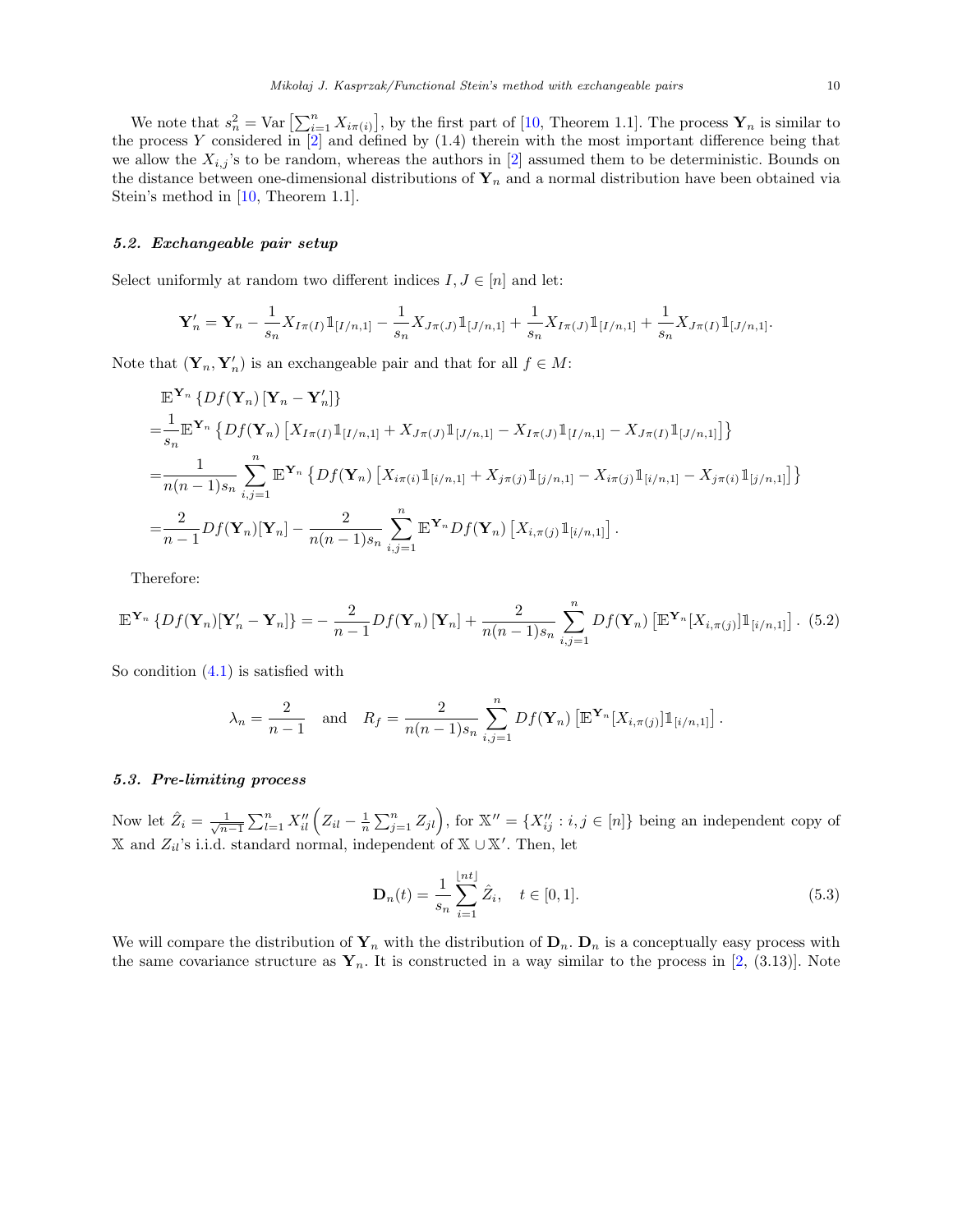that  $\hat{Z}_i$  has mean zero for all i and

$$
\mathbb{E}\hat{Z}_{i}^{2} = \frac{1}{n-1} \sum_{l=1}^{n} \mathbb{E}\left[X_{il}^{2}\right] \mathbb{E}\left[\left(Z_{il} - \frac{1}{n} \sum_{j=1}^{n} Z_{jl}\right)^{2}\right] \n+ \frac{1}{n-1} \sum_{1 \leq l \neq k \leq n} \mathbb{E}\left[X_{il} X_{ik}\right] \mathbb{E}\left[\left(Z_{il} - \frac{1}{n} \sum_{j=1}^{n} Z_{jl}\right)\left(Z_{ik} - \frac{1}{n} \sum_{j=1}^{n} Z_{jk}\right)\right] \n= \frac{1}{n-1} \sum_{l=1}^{n} \mathbb{E}\left[X_{il}^{2}\right] \left(1 - \frac{2}{n} + \frac{1}{n}\right) \n= \frac{1}{n} \sum_{l=1}^{n} \mathbb{E}X_{il}^{2} \n= \frac{1}{2n^{2}} \left(2(n-1) \sum_{l=1}^{n} \mathbb{E}X_{il}^{2} + 2 \sum_{r=1}^{n} \mathbb{E}X_{ir}^{2}\right) \n= \frac{1}{2n^{2}} \left(\sum_{1 \leq k \neq l \leq n} \mathbb{E}\left[\left(X_{ik} - X_{il}\right)^{2}\right] + 2 \sum_{1 \leq k \neq l \leq n} \mathbb{E}X_{ik} \mathbb{E}X_{il} + 2 \sum_{r=1}^{n} \mathbb{E}X_{ir}^{2}\right) \n= \frac{1}{2n^{2}} \left(\sum_{1 \leq k \neq l \leq n} \mathbb{E}\left[\left(X_{ik} - X_{il}\right)^{2}\right] + 2 \sum_{r=1}^{n} \sigma_{ir}^{2}\right)
$$
\n(5.4)

as  $c_i = 0$ , and, for  $i \neq j$ ,

<span id="page-10-2"></span><span id="page-10-1"></span>
$$
\mathbb{E}\hat{Z}_{i}\hat{Z}_{j} = \frac{1}{n-1} \sum_{k,l=1}^{n} \mathbb{E}(X_{ik}X_{jl})\mathbb{E}\left[\left(Z_{ik} - \frac{1}{n}\sum_{r=1}^{n} Z_{rk}\right)\left(Z_{jl} - \frac{1}{n}\sum_{r=1}^{n} Z_{rl}\right)\right]
$$
  
\n
$$
= -\frac{1}{n(n-1)} \sum_{k=1}^{n} c_{ik}c_{jk}
$$
  
\n
$$
= \frac{1}{2n^{2}(n-1)} \left(2\sum_{k=1}^{n} (-\mathbb{E}X_{ik})\mathbb{E}X_{jk} - 2(n-1)\sum_{k=1}^{n} \mathbb{E}X_{ik}\mathbb{E}X_{jk}\right)
$$
  
\n
$$
= \frac{1}{2n^{2}(n-1)} \left(2\sum_{1 \le k \ne l \le n} \mathbb{E}X_{il}\mathbb{E}X_{jk} - 2\sum_{1 \le k \ne l \le n} \mathbb{E}X_{ik}\mathbb{E}X_{jk}\right)
$$
  
\n
$$
= \frac{1}{2n^{2}(n-1)} \sum_{1 \le k \ne l \le n} \mathbb{E}(X_{ik} - X_{il})(X_{jl} - X_{jk}). \tag{5.5}
$$

## 5.4. Pre-limiting approximation

We have the following theorem, comparing the distribution of  $\mathbf{Y}_n$  and  $\mathbf{D}_n$ :

<span id="page-10-0"></span>**Theorem 5.1.** For  $Y_n$  defined in Subsection [5.1,](#page-8-1)  $D_n$  defined in Subsection [5.3](#page-9-0) and any  $g \in M^1$ , as defined in [\(2.2\)](#page-4-1),

$$
|\mathbb{E}g(\mathbf{Y}_n) - \mathbb{E}g(\mathbf{D}_n)|
$$
  
\n
$$
\leq \frac{||g||_{M^1}}{2n^2(n-1)^2s_n^3} \sum_{1 \leq i,j,k,l,u \leq n} \left\{ \mathbb{E}|X_{ik}|^3 + 5 \mathbb{E}|X_{ik}|^2 \mathbb{E}|X_{il}| + 9 \mathbb{E}|X_{ik}|^2 \mathbb{E}|X_{jl}| + 5 \mathbb{E}|X_{ik}|^2 \mathbb{E}|X_{jk}| + 14 \mathbb{E}|X_{ik}|\mathbb{E}|X_{il}|\mathbb{E}|X_{il}| + 2 \mathbb{E}|X_{ik}|\mathbb{E}|X_{il}|\mathbb{E}|X_{il}| + 6 \mathbb{E}|X_{ik}|\mathbb{E}|X_{jl}|\mathbb{E}|X_{iu}| + 2 \mathbb{E}|X_{uk}||X_{ik}|^2 + 4 \mathbb{E}|X_{uk}X_{ik}|\mathbb{E}|X_{il}| + 4 \mathbb{E}|X_{uk}X_{ik}|\mathbb{E}|X_{jl}| + 8 \mathbb{E}|X_{uk}|\mathbb{E}|X_{ik}|\mathbb{E}|X_{jl}| + 2 \mathbb{E}|X_{uk}X_{ik}X_{jk}|
$$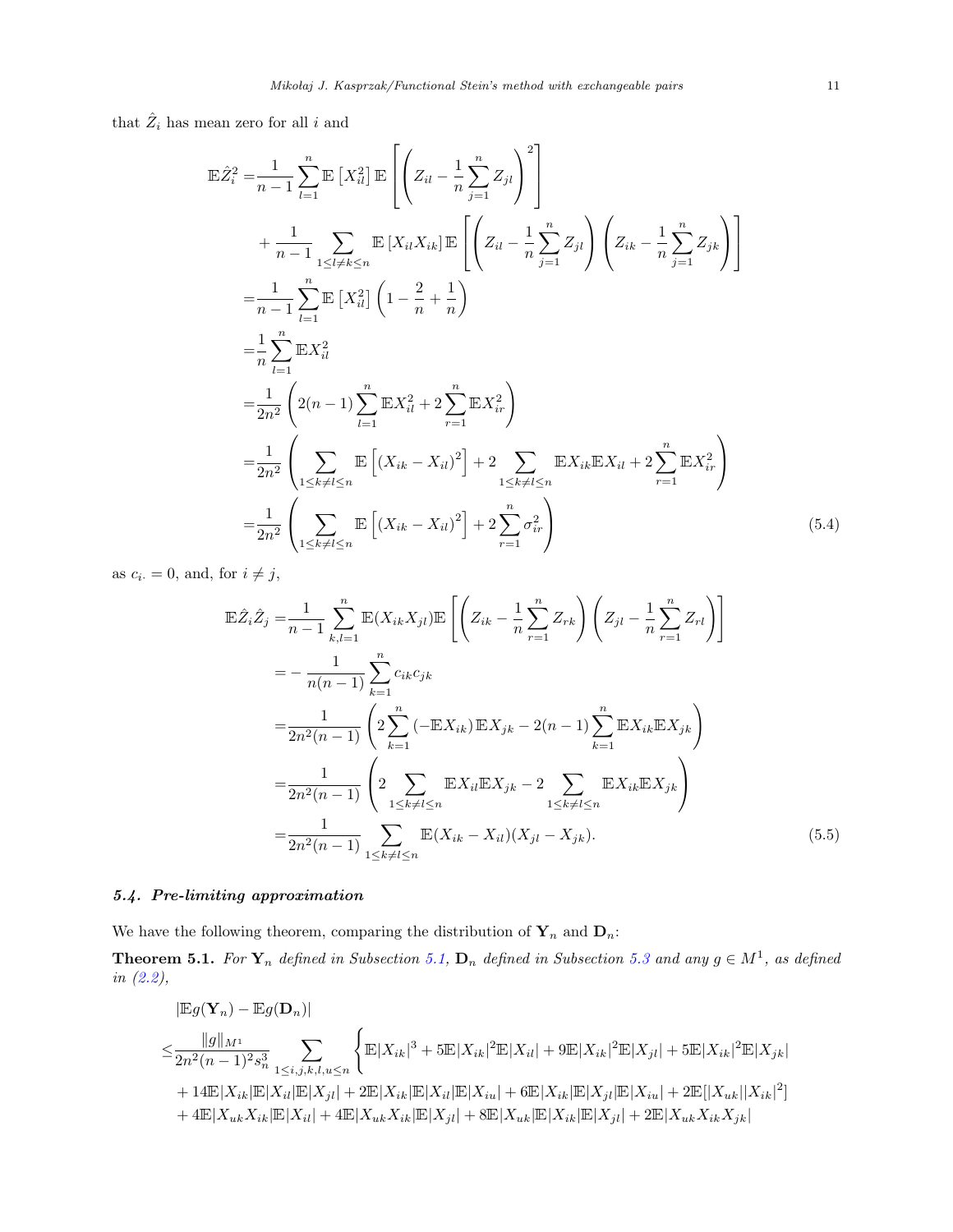$$
+2\mathbb{E}|X_{uk}|\mathbb{E}|X_{ik}|\mathbb{E}|X_{jk}| + \frac{2}{n}\mathbb{E}(2|X_{ik}| + 6|X_{jl}|) \cdot \left(\sum_{r=1}^n \mathbb{E}|X_{ir}|^2 + \left|\sum_{r=1}^n c_{ir}c_{jr}\right|\right)\right\}.
$$
  
+ 
$$
\frac{2||g||_{M^1}}{\sqrt{n}} + \frac{||g||_{M^1}}{n^2s_n^2} \sum_{i,j=1}^n \sigma_{ij}^2.
$$

**Remark 5.2** (Relevance of terms in the bound). The first long sum in the bound corresponds to  $\epsilon_1$  and (to a large extent)  $\epsilon_2$  of Theorem [4.1.](#page-7-0) It represents the usual Berry-Esseen third moment estimate arising as a result of applying Taylor's theorem. Term  $\frac{2\|g\|_{M^1}}{\sqrt{n}}$  also comes from the estimation of  $\epsilon_2$ . The last term corresponds to  $\epsilon_3$ .

**Remark 5.3.** Assuming that  $s_n = O(\sqrt{n})$ , we obtain that the bound in Theorem [5.1](#page-10-0) is of order  $\frac{1}{\sqrt{n}}$ .

**Remark 5.4.** If we assume that  $\mathbb{E}|X_{ik}|^3 \leq \beta_3$  for all  $i,k=1,\cdots,n$  then the bound simplifies in the following way

$$
|\mathbb{E}g(\mathbf{Y}_n)-\mathbb{E}g(\mathbf{D}_n)| \leq ||g||_{M^1} \left( \frac{40\beta_3 n^2}{(n-1)s_n^3} + \frac{8\beta_3^{1/3}}{n(n-1)s_n^3} \left| \sum_{i,j,r=1}^n c_{ir} c_{jr} \right| + \frac{2}{\sqrt{n}} + \frac{1}{n^2 s_n^2} \sum_{i,j=1}^n \sigma_{ij}^2 \right).
$$

We will use Theorem [4.1](#page-7-0) to prove Theorem [5.1.](#page-10-0) In the proof, in Step 1, we justify why Theorem 4.1 may indeed be used in this case. In other words, we check that  $D_n$  of [\(5.3\)](#page-9-1) satisfies the conditions  $D_n$  of Theorem [4.1](#page-7-0) is supposed to satisfy and that the exchangeable-pair condition for  $Y_n$  holds. In Step 2 we bound terms  $\epsilon_1$  and  $\epsilon_3$  coming from Theorem [4.1.](#page-7-0) This is relatively straightforward due to the  $Y_n$  and  $Y'_n$ of Subsection [5.2](#page-9-2) being constructed in such a way that they are close to each other and  $R_f$  of the same subsection being small. Then, in Step 3, we treat the remaining term using a strategy analogous to that of the proof of [\[2,](#page-20-1) Theorem 2.1]. The strategy is based on Taylor's expansions and considering copies of  $Y_n$ which are independent of some of the summands in  $Y_n$ . Finally, we combine the estimates obtained in the previous steps to obtain the assertion.

Proof of theorem [5.1.](#page-10-0) We adopt the notation of Subsections [5.1,](#page-8-1) [5.2](#page-9-2) and [5.3.](#page-9-0) Furthermore, we fix a function  $g \in M<sup>1</sup>$ , as defined in [\(2.2\)](#page-4-1) and let  $f = \phi_n(g)$ , a solution to the Stein equation for  $\mathbf{D}_n$ , as defined in [\(3.3\)](#page-6-1). **Step 1.** We note that  $D_n$  can be expressed in the following way:

$$
\mathbf{D}_n = \sum_{i,l=1}^n \left( Z_{il} - \frac{1}{n} \sum_{j=1}^n Z_{jl} \right) J_{i,l}, \text{ where } J_{i,l}(t) = \frac{X''_{il}}{s_n \sqrt{n-1}} 1\!\!1_{[i/n,1]}(t),
$$

which, together with  $(5.2)$ , lets us apply Theorem [4.1.](#page-7-0)

**Step 2.** For the first term in Theorem [4.1,](#page-7-0) for any  $g \in M^1$ :

$$
\epsilon_1 = \frac{\|g\|_{M^1}}{12\lambda_n} \mathbb{E} \|\mathbf{Y}_n - \mathbf{Y}_n'\|^3 = \frac{(n-1)\|g\|_{M^1}}{24} \mathbb{E} \|\mathbf{Y}_n - \mathbf{Y}_n'\|^3.
$$

We note that:

$$
\mathbb{E}||\mathbf{Y}_n - \mathbf{Y}_n'||^3 \le \frac{16}{s_n^3} \left( \mathbb{E}|X_{I\pi(I)}|^3 + \mathbb{E}|X_{J\pi(J)}|^3 + \mathbb{E}|X_{I\pi(J)}|^3 + \mathbb{E}|X_{J\pi(I)}|^3 \right)
$$
  
\n
$$
= \frac{16}{n(n-1)s_n^3} \sum_{i \ne j} \left( \mathbb{E}|X_{i\pi(i)}|^3 + \mathbb{E}|X_{j\pi(j)}|^3 + \mathbb{E}|X_{i\pi(j)}|^3 + \mathbb{E}|X_{j\pi(i)}|^3 \right)
$$
  
\n
$$
= \frac{32}{n(n-1)s_n^3} \sum_{i \ne j} \left( \mathbb{E}|X_{i\pi(i)}|^3 + \mathbb{E}|X_{i\pi(j)}|^3 \right)
$$
  
\n
$$
= \frac{64}{n^2 s_n^3} \sum_{i,j=1}^n \mathbb{E}|X_{ij}|^3.
$$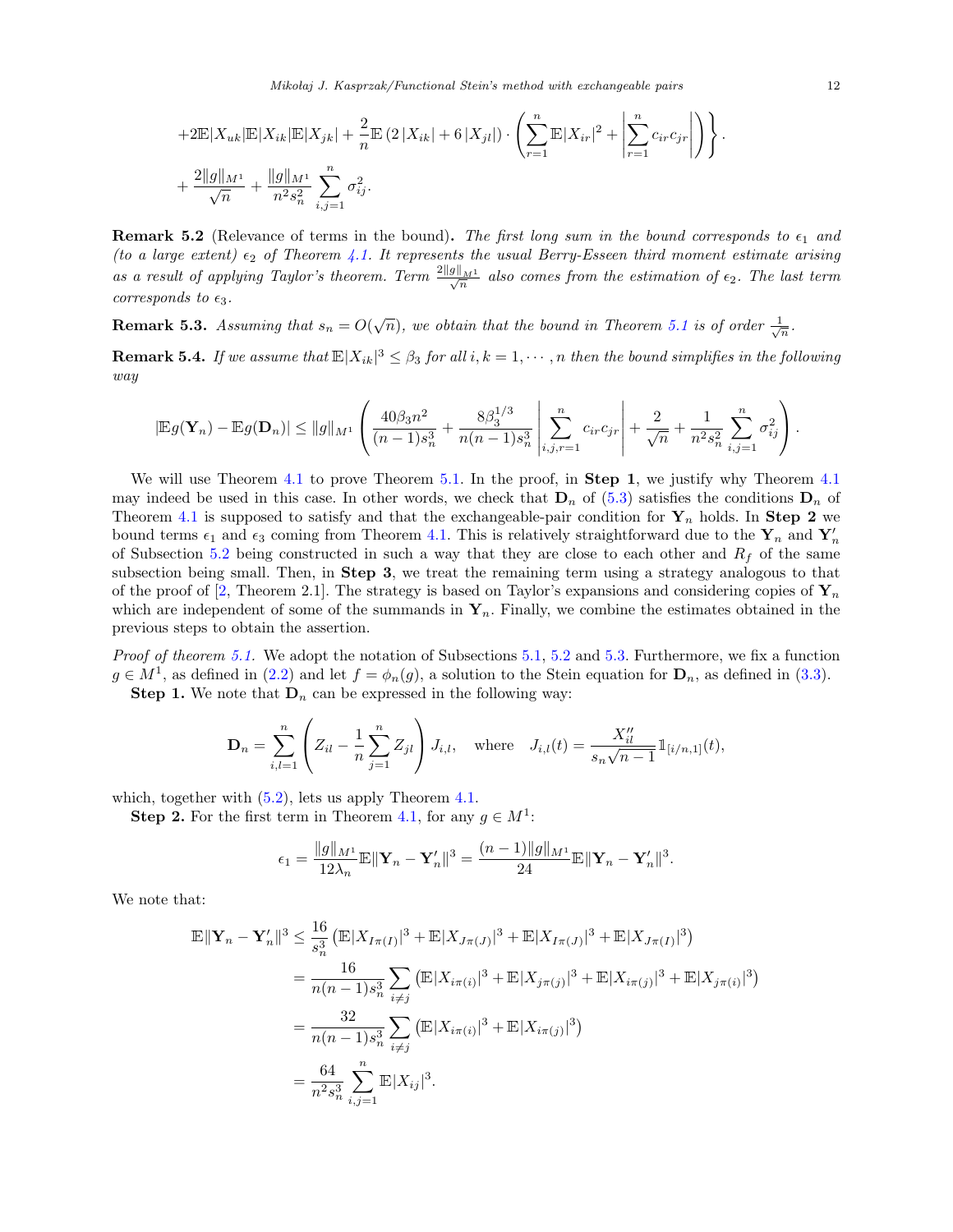Hence,

<span id="page-12-0"></span>
$$
\epsilon_1 \le \frac{8\|g\|_{M^1}}{3ns_n^3} \sum_{i,j=1}^n \mathbb{E}|X_{ij}|^3. \tag{5.6}
$$

Furthermore, by Proposition [3.2:](#page-6-2)

$$
\epsilon_3 = \left| \frac{1}{ns_n} \sum_{i,j=1}^n \mathbb{E}Df(\mathbf{Y}_n) \left[ X_{i\pi(j)} \mathbb{1}_{[i/n,1]} \right] \right| = \left| \frac{1}{ns_n} \sum_{i,j=1}^n \mathbb{E}Df(\mathbf{Y}_n) \left[ X_{ij} \mathbb{1}_{[i/n,1]} \right] \right|
$$
  
\n
$$
\leq ||g||_{M^1} \frac{1}{ns_n} \mathbb{E} \left\| \sum_{i,j=1}^n X_{ij} \mathbb{1}_{[i/n,1]} \right\|
$$
  
\n
$$
\leq \frac{2||g||_{M^1}}{ns_n} \sqrt{\mathbb{E} \left| \sum_{i,j=1}^n X_{ij} \right|^2}
$$
  
\n
$$
\leq \frac{2||g||_{M^1}}{ns_n} \sqrt{\sum_{i,j=1}^n \sigma_{ij}^2}
$$
  
\n
$$
\leq \frac{2||g||_{M^1}}{\sqrt{n}}, \qquad (5.7)
$$

where we have used Doob's  $L^2$  inequality in the second inequality and  $(5.1)$  in the last one.

Step 3. We will follow a strategy similar to that of [\[10\]](#page-21-6). Define a new permutation  $\pi_{ijkl}$  coupled with  $\pi$ , such that:

<span id="page-12-1"></span>
$$
\mathcal{L}(\pi_{ijkl}) = \mathcal{L}(\pi|\pi(i) = k, \pi(j) = l),
$$

where  $\mathcal{L}(\cdot)$  denotes the law. As noted in [\[10,](#page-21-6) (3.14)], we can construct it in the following way. For  $\tau_{ij}$  denoting the transposition of  $i, j$ :

$$
\pi_{ijkl} = \begin{cases}\n\pi, & \text{if } l = \pi(j), k = \pi(i) \\
\pi \cdot \tau_{\pi^{-1}(k),i}, & \text{if } l = \pi(j), k \neq \pi(i) \\
\pi \cdot \tau_{\pi^{-1}(l),j}, & \text{if } l \neq \pi(j), k = \pi(i) \\
\pi \cdot \tau_{\pi^{-1}(l),i} \cdot \tau_{\pi^{-1}(k),j} \cdot \tau_{ij}, & \text{if } l \neq \pi(j), k \neq \pi(i).\n\end{cases}
$$

We also let

$$
\mathbf{Y}_{n,ijkl} = \frac{1}{s_n} \sum_{i'=1}^n X_{i'\pi_{ijkl}(i')} \mathbb{1}_{[i'/n,1]}.
$$

Then  $\mathcal{L}(\mathbf{Y}_{n,ijkl}) = \mathcal{L}(\mathbf{Y}_n|\pi(i) = k, \pi(j) = l)$  (recalling that  $\mathcal{L}(\cdot)$  denotes the law). Also, for each choice of  $i \neq$  $j,k\neq l$  let  $\mathbb{X}^{ijkl}:=\left\{X_{i'j'}^{ijkl}:i',j'\in[n]\right\}$  be the same as  $\mathbb{X}:=\left\{X_{ij};i,j\in[n]\right\}$  except that  $\left\{X_{ik},X_{il},X_{jk},X_{jl}\right\}$ has been replaced by an independent copy  $\{X'_{ik}, X'_{il}, X'_{jk}, X'_{jl}\}$ . Then let

<span id="page-12-2"></span>
$$
\mathbf{Y}_n^{ijkl} = \frac{1}{s_n} \sum_{i'=1}^n X_{i'\pi(i')}^{ijkl} \mathbb{I}_{[i'/n,1]}
$$

and note that  $\mathbf{Y}_n^{ijkl}$  is independent of  $\{X_{ik}, X_{il}, X_{jk}, X_{jl}\}$  and  $\mathcal{L}(\mathbf{Y}_n^{ijkl}) = \mathcal{L}(\mathbf{Y}_n)$  (where  $\mathcal L$  denotes the law). Now, by Lemma [7.1,](#page-22-3) proved in the appendix, for  $\epsilon_2$  of Theorem [4.1,](#page-7-0)

$$
\epsilon_2 = \left| \frac{1}{2\lambda_n} \mathbb{E} D^2 f(\mathbf{Y}_n) \left[ (\mathbf{Y}_n - \mathbf{Y}'_n), \mathbf{Y}_n - \mathbf{Y}'_n \right] - \mathbb{E} D^2 f(\mathbf{Y}_n) [\mathbf{D}_n, \mathbf{D}_n] \right|
$$
  
 
$$
\leq A + B \tag{5.8}
$$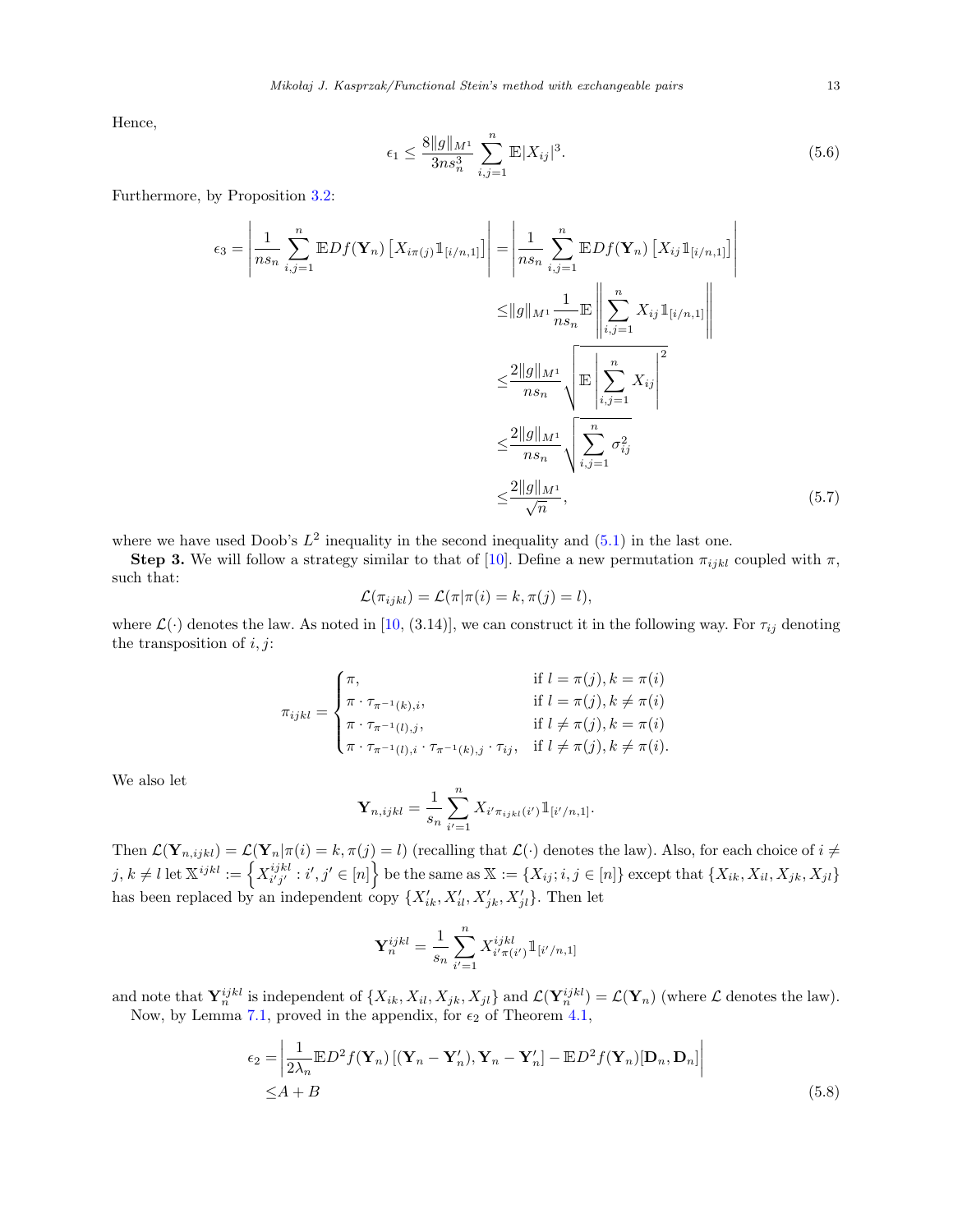where

$$
A = \left| \frac{1}{n(n-1)s_n^2} \sum_{\substack{1 \le i,j,k,l \le n \\ i \ne j,k \ne l}} \mathbb{E} \left\{ \left[ \frac{(X_{ik} - X_{il})^2}{2n} - \frac{\hat{Z}_i^2}{n-1} \right] \left( D^2 f(\mathbf{Y}_{n,ijkl}) - D^2 f(\mathbf{Y}_n^{ijkl}) \right) \left[ \mathbb{1}_{[i/n,1]} \mathbb{1}_{[i/n,1]} \right] \right\} + \frac{1}{n(n-1)s_n^2} \sum_{\substack{1 \le i,j,k,l \le n \\ i \ne j,k \ne l}} \mathbb{E} \left\{ \left[ \frac{(X_{ik} - X_{il})(X_{jl} - X_{jk})}{2n} - \hat{Z}_i \hat{Z}_j \right] \right. \\ \left. \cdot \left( D^2 f(\mathbf{Y}_{n,ijkl}) - D^2 f(\mathbf{Y}_n^{ijkl}) \right) \left[ \mathbb{1}_{[i/n,1]}, \mathbb{1}_{[j/n,1]} \right] \right\} \right|, \tag{5.9}
$$

<span id="page-13-2"></span>
$$
B = \left| \frac{1}{n(n-1)s_n^2} \sum_{\substack{1 \le i,j,k,l \le n \\ i \ne j,k \ne l}} \mathbb{E} \left\{ \left[ \frac{(X_{ik} - X_{il})^2}{2n} - \frac{\hat{Z}_i^2}{n-1} \right] D^2 f \left( \mathbf{Y}_n^{ijkl} \right) \left[ \mathbb{1}_{[i/n,1]} \mathbb{1}_{[i/n,1]} \right] \right\} + \frac{1}{n(n-1)s_n^2} \sum_{\substack{1 \le i,j,k,l \le n \\ i \ne j,k \ne l}} \mathbb{E} \left\{ \left[ \frac{(X_{ik} - X_{il})(X_{jl} - X_{jk})}{2n} - \hat{Z}_i \hat{Z}_j \right] \right. \\ \left. \cdot D^2 f \left( \mathbf{Y}_n^{ijkl} \right) \left[ \mathbb{1}_{[i/n,1]}, \mathbb{1}_{[j/n,1]} \right] \right\} \right|.
$$

Recalling that  $\mathbf{Y}_n^{ijkl}$  is independent of  $\{X_{ik}, X_{il}, X_{jk}, X_{jl}\}$  and  $\mathcal{L}(\mathbf{Y}_n^{ijkl}) = \mathcal{L}(\mathbf{Y}_n)$ ,

$$
B = \left| \frac{1}{n(n-1)s_n^2} \sum_{\substack{1 \le i,j,k,l \le n \\ i \ne j,k \ne l}} \mathbb{E} \left[ \frac{(X_{ik} - X_{il})^2}{2n} - \frac{\hat{Z}_i^2}{n-1} \right] \mathbb{E} \left\{ D^2 f(\mathbf{Y}_n) \left[ \mathbb{1}_{[i/n,1]} \mathbb{1}_{[i/n,1]} \right] \right\} + \frac{1}{n(n-1)s_n^2} \sum_{\substack{1 \le i,j,k,l \le n \\ i \ne j,k \ne l}} \mathbb{E} \left[ \frac{(X_{ik} - X_{il})(X_{jl} - X_{jk})}{2n} - \hat{Z}_i \hat{Z}_j \right] \mathbb{E} \left\{ D^2 f(\mathbf{Y}_n) \left[ \mathbb{1}_{[i/n,1]}, \mathbb{1}_{[j/n,1]} \right] \right\} \right]
$$
  

$$
\le \frac{\|g\|_{M^1}}{n^2(n-1)s_n^2} \sum_{\substack{1 \le i \ne j \le n \\ n \ge s_n^2}} \sum_{\substack{i,j,l \ge n \\ i,j,l \ne l}}^n \sigma_{ir}^2
$$
  

$$
= \frac{\|g\|_{M^1}}{n^2 s_n^2} \sum_{\substack{i,j,l \ge n \\ i,j,l \ne l}}^n \sigma_{ij}^2,
$$
 (5.10)

where the inequality follows by  $(5.4)$ ,  $(5.5)$  and Proposition [3.2.](#page-6-2) Furthermore, by Lemma [7.2,](#page-23-0) proved in the appendix,

<span id="page-13-1"></span><span id="page-13-0"></span>
$$
A \leq \frac{\|g\|_{M^1}}{2n^2(n-1)^2s_n^3} \sum_{1 \leq i,j,k,l,u \leq n} \left\{ \mathbb{E}|X_{ik}|^3 + 5 \mathbb{E}|X_{ik}|^2 \mathbb{E}|X_{il}| + 9 \mathbb{E}|X_{ik}|^2 \mathbb{E}|X_{jl}| + 5 \mathbb{E}|X_{ik}|^2 \mathbb{E}|X_{jk}| + 14 \mathbb{E}|X_{ik}|\mathbb{E}|X_{il}|\mathbb{E}|X_{il}| + 2 \mathbb{E}|X_{ik}|\mathbb{E}|X_{il}|\mathbb{E}|X_{il}| + 6 \mathbb{E}|X_{ik}|\mathbb{E}|X_{jl}|\mathbb{E}|X_{iu}| + 2 \mathbb{E}|X_{uk}||X_{ik}|^2 + 4 \mathbb{E}|X_{uk}X_{ik}|\mathbb{E}|X_{il}| + 4 \mathbb{E}|X_{uk}X_{ik}|\mathbb{E}|X_{jl}| + 8 \mathbb{E}|X_{uk}|\mathbb{E}|X_{ik}|\mathbb{E}|X_{jl}| + 2 \mathbb{E}|X_{uk}X_{ik}X_{jk}| + 2 \mathbb{E}|X_{uk}|\mathbb{E}|X_{ik}|\mathbb{E}|X_{ik}|\mathbb{E}|X_{ik}|\mathbb{E}|X_{jk}| + \frac{2}{n} \mathbb{E}(2|X_{ik}| + 6|X_{jl}|) \cdot \left(\sum_{r=1}^n \mathbb{E}|X_{ir}|^2 + \left|\sum_{r=1}^n c_{ir}c_{jr}\right|\right) \right\}.
$$
\n(5.11)  
\now use (5.6),(5.7),(5.8),(5.10),(5.11) to obtain the assertion.

We now use  $(5.6), (5.7), (5.8), (5.10), (5.11)$  $(5.6), (5.7), (5.8), (5.10), (5.11)$  $(5.6), (5.7), (5.8), (5.10), (5.11)$  $(5.6), (5.7), (5.8), (5.10), (5.11)$  $(5.6), (5.7), (5.8), (5.10), (5.11)$  $(5.6), (5.7), (5.8), (5.10), (5.11)$  $(5.6), (5.7), (5.8), (5.10), (5.11)$  $(5.6), (5.7), (5.8), (5.10), (5.11)$  $(5.6), (5.7), (5.8), (5.10), (5.11)$  to obtain the assertion.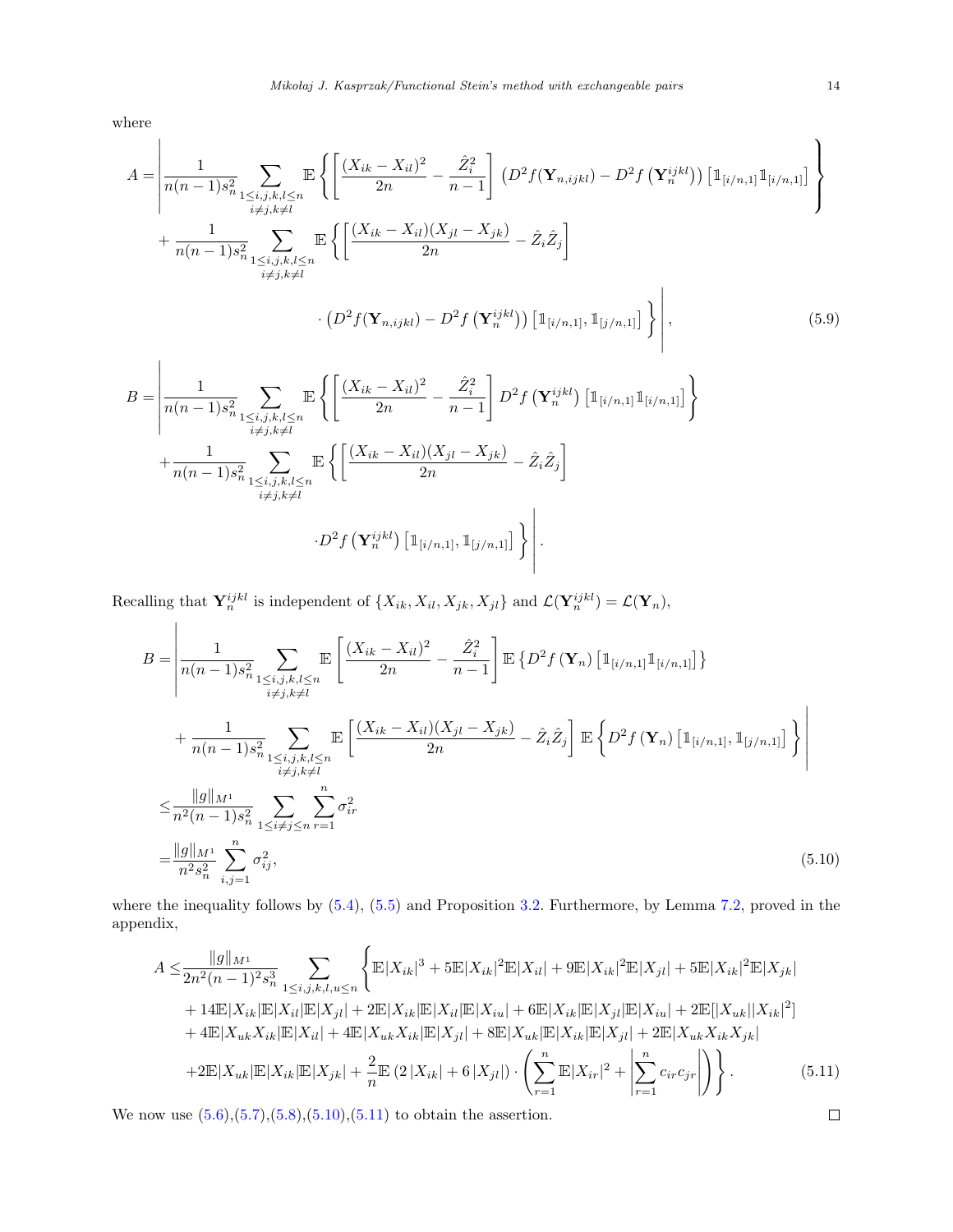#### 5.5. Convergence to a continuous Gaussian process

<span id="page-14-0"></span>**Theorem 5.5.** Let X and  $Y_n$  be as defined in Subsection [5.1](#page-8-1) and suppose that for all  $u, t \in [0, 1]$ ,

<span id="page-14-5"></span>
$$
\frac{1}{s_n^2(n-1)}\sum_{i=1}^{\lfloor nt \rfloor} \sum_{j=1}^{\lfloor nu \rfloor} \sum_{k=1}^n \mathbb{E}X_{ik}X_{jk}\left(\delta_{i,j}-\frac{1}{n}\right) \xrightarrow{n\to\infty} \sigma(u,t) \tag{5.12}
$$

and

<span id="page-14-1"></span>
$$
\frac{1}{s_n^2} \sum_{i=1}^{\lfloor nt \rfloor} \sum_{j=1}^{\lfloor nu \rfloor} \sum_{l=1}^n \mathbb{E} X_{il} X_{jl} \xrightarrow{n \to \infty} \sigma^{(2)}(u, t) \tag{5.13}
$$

pointwise for some functions  $\sigma, \sigma^{(2)} : [0, 1]^2 \to \mathbb{R}_+$ . Suppose furthermore that

<span id="page-14-4"></span>
$$
\sup_{n \in \mathbb{N}} \frac{1}{n^2 s_n^4} \sum_{l=1}^n \sum_{i=1}^n Var\left[X_{il}^2\right] < \infty. \tag{5.14}
$$

and

<span id="page-14-2"></span>
$$
\frac{1}{s_n^2(n-1)} \sum_{i=1}^{\lfloor nt \rfloor} \left( \sum_{l=1}^n X_{il}'' Z_{il} \right)^2 \xrightarrow{P} c(t) \tag{5.15}
$$

pointwise for some function  $c : [0,1] \to \mathbb{R}_+$  and

<span id="page-14-3"></span>
$$
\lim_{n \to \infty} \frac{1}{s_n \sqrt{n-1}} \mathbb{E}\left[\sup_{i=1,\cdots,n} |X''_i Z_{il}|\right] = 0. \tag{5.16}
$$

Then  $(\mathbf{Y}_n(t), t \in [0,1])$  converges weakly in the uniform topology to a continuous Gaussian process  $(\mathbf{Z}(t), t \in [0,1])$ with the covariance function  $\sigma$ .

Remark 5.6. Assumption [\(5.13\)](#page-14-1) could also say that

$$
\frac{1}{s_n^2} \sum_{i=1}^{\lfloor nt \rfloor} \sum_{j=1}^{\lfloor nu \rfloor} \sum_{l=1}^n \mathbb{E} X_{il} X_{jl}
$$

simply converges pointwise rather than giving the limit a name. However, we will use  $\sigma^{(2)}$  in the proof so it is convenient to use it in the formulation of the Theorem as well.

Remark 5.7. Assumption [\(5.15\)](#page-14-2) is necessary for the limiting process in Theorem [5.5](#page-14-0) to be continuous. It essentially corresponds to the the assumption that the quadratic variation of the following process

$$
\mathbf{D}_n^{(1)}(t) = \frac{1}{s_n \sqrt{n-1}} \sum_{i=1}^{\lfloor nt \rfloor} \sum_{l=1}^n X_{il}'' Z_{il}
$$

converges to the function c pointwise in probability, which then implies the weak convergence of the process  $\mathbf{D}_n^{(1)}$  to a continuous process. While it is relatively easy to show that  $\mathbf{D}_n^{(2)} = \mathbf{D}_n - \mathbf{D}_n^{(1)}$  converges to a continuous limit, we had to explicitly add this assumption to ensure that  $D_n$  does as well.

The proof of Theorem [5.5](#page-14-0) will be similar to the proof of [\[2,](#page-20-1) Theorem 3.3]. The pre-limiting approximand  $\mathbf{D}_n$ , defined in Subsection [5.3,](#page-9-0) will be expressed as a sum of two parts. In Steps 1 and 2 we prove that each of those parts is C-tight (i.e. they are tight and for each of them any convergent subsequence converges to a process with continuous sample paths). In Step 3 we show that the assumptions of Theorem [5.5](#page-14-0) trivially imply the convergence of the covariance function of  $\mathbf{D}_n$ , which together with C-tightness implies the convergence of  $\mathbf{D}_n$  to a continuous process. Theorem [6.3](#page-18-0) will then be combined with Proposition [2.2](#page-5-0) to show convergence of  $Y_n$  to the same limiting process. Finally, the combinatorial central limit theorem for random arrays, proved in [\[19\]](#page-21-5) and analysed in [\[10\]](#page-21-6), will imply that Z is Gaussian.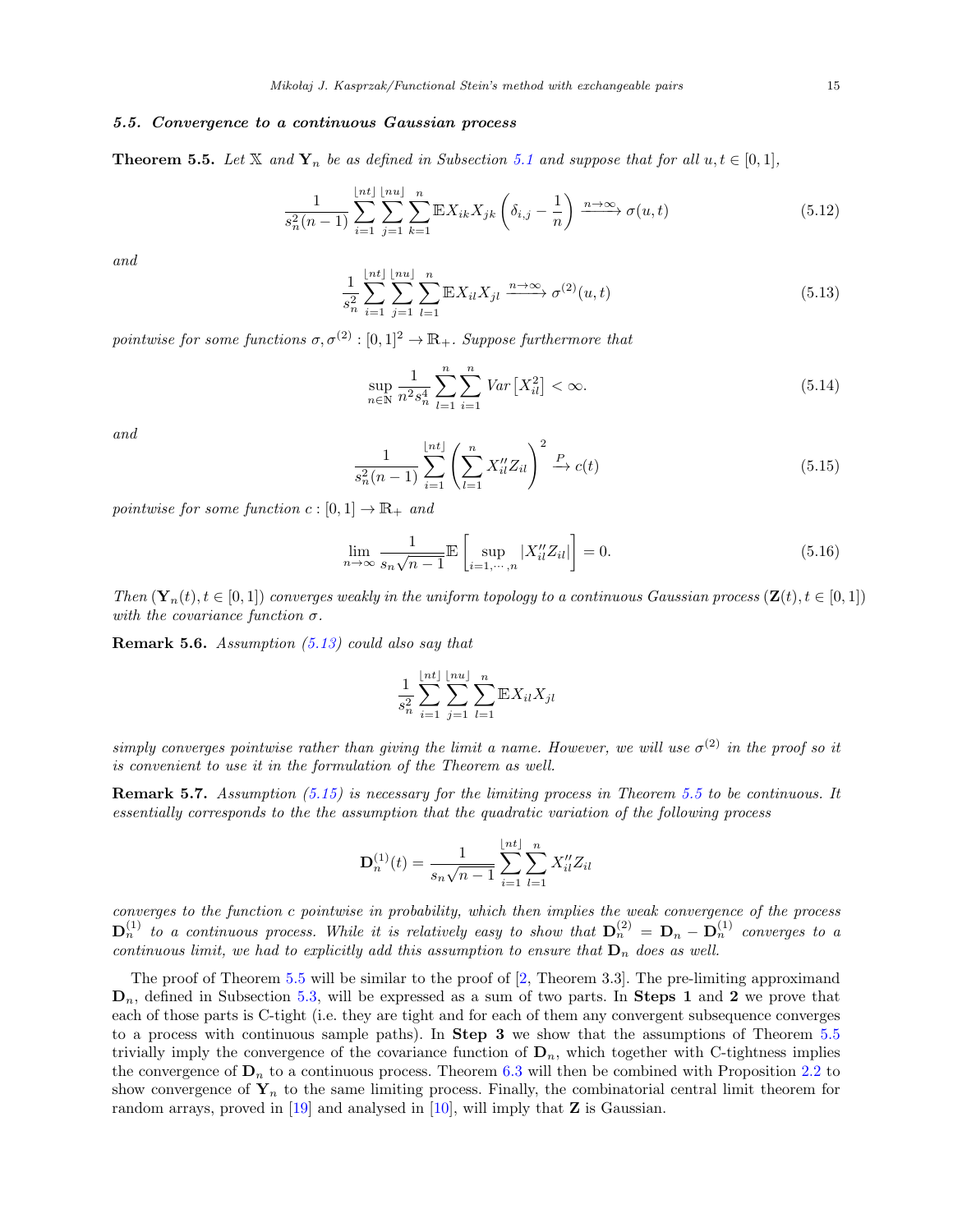Proof of Theorem [5.5.](#page-14-0) We will use the notation of Subsections [5.1](#page-8-1) and [5.3.](#page-9-0) **Step 1.** Note that  $\mathbf{D}_n = \mathbf{D}_n^{(1)} + \mathbf{D}_n^{(2)}$ , where:

$$
\mathbf{D}_n^{(1)}(t) = \frac{1}{s_n \sqrt{n-1}} \sum_{i=1}^{\lfloor nt \rfloor} \sum_{l=1}^n X_{il}'' Z_{il}, \quad \mathbf{D}_n^{(2)}(t) = \frac{1}{s_n \sqrt{n-1}} \sum_{i=1}^{\lfloor nt \rfloor} \sum_{l=1}^n X_{il}'' \bar{Z}_l
$$

for  $\bar{Z}_l = \frac{1}{n} \sum_{j=1}^n Z_{jl}$ .

Now, note that, by [\(5.15\)](#page-14-2):

$$
\left\langle \mathbf{D}_{n}^{(1)}\right\rangle _{t}\xrightarrow{P}c(t)
$$

pointwise, where  $\langle \cdot \rangle$  denotes quadratic variation. Therefore, by [\[16,](#page-21-25) Chapter 7, Theorem 1.4] and using [\(5.16\)](#page-14-3), we obtain that  $\mathbf{D}_n^{(1)}$  converges weakly in the Skorokhod topology on  $D[0,1]$  to a continuous Gaussian process with independent increments.

We now note that the Skorokhod space equipped with the metric (topologically equivalent to the Skorokhod metric) with respect to which it is complete. It is also universally measurable by the discussion at the beginning of [\[15,](#page-21-26) Chapter 11.5]. Since it is also separable and  $\mathbf{D}_n^{(1)} \Rightarrow \mathbf{Z}_1$ , for some continuous process  $\mathbf{Z}_1$ , in the Skorokhod topology, [\[15,](#page-21-26) Theorem 11.5.3] implies that  $(\mathbf{D}_n^{(1)})_{n\geq 1}$  is C-tight.

**Step 2.** Also, note that for  $u > t$  s.t.  $|nu| \geq |nt| + 1$ ,

$$
\mathbb{E}\left[\left|\mathbf{D}_{n}^{(2)}(u) - \mathbf{D}_{n}^{(2)}(t)\right|^{2}\middle|X_{il}'', i, l \in [n]\right] = \frac{1}{n(n-1)s_{n}^{2}}\sum_{l=1}^{n}\left(\sum_{i=\lfloor nt \rfloor+1}^{\lfloor nu \rfloor}X_{il}\right)^{2}
$$

$$
\leq \frac{\lfloor nu \rfloor - \lfloor nt \rfloor}{n(n-1)s_{n}^{2}}\sum_{l=1}^{n}\sum_{i=\lfloor nt \rfloor+1}^{\lfloor nu \rfloor}X_{il}^{2}
$$

and

$$
\mathbb{E}\left[\left|\mathbf{D}_{n}^{(2)}(u)-\mathbf{D}_{n}^{(2)}(t)\right|^{2}\right|X_{il}^{"},i,l\in[n]\right]=0,\quad \text{for }u>t\text{ s.t. } \lfloor nu\rfloor=\lfloor nt\rfloor.
$$

Since  $\left(\mathbf{D}_n^{(2)}\middle| X_{il}'' , i,l \in [n]\right)$  is Gaussian for u, such that  $\lfloor nu \rfloor \geq \lfloor nt \rfloor + 1$ ,

$$
\mathbb{E}\left|\mathbf{D}_{n}^{(2)}(u) - \mathbf{D}_{n}^{(2)}(t)\right|^{4} = 3\mathbb{E}\left\{\left(\mathbb{E}\left[\left|\mathbf{D}_{n}^{(2)}(u) - \mathbf{D}_{n}^{(2)}(t)\right|^{2}\right|X_{il}''; i, l \in [n]\right]\right)^{2}\right\}
$$
  
\n
$$
\leq 3\left(\frac{\lfloor nu \rfloor - \lfloor nt \rfloor}{n(n-1)s_{n}^{2}}\right)^{2}\mathbb{E}\left(\sum_{l=1}^{n} \sum_{i=\lfloor nt \rfloor+1}^{\lfloor nu \rfloor} X_{il}^{2}\right)^{2}
$$
  
\n
$$
= 3\left(\frac{\lfloor nu \rfloor - \lfloor nt \rfloor}{n(n-1)s_{n}^{2}}\right)^{2}\left[\left(\sum_{l=1}^{n} \sum_{i=\lfloor nt \rfloor+1}^{\lfloor nu \rfloor} \mathbb{E}X_{il}^{2}\right)^{2} + \sum_{l=1}^{n} \sum_{i=\lfloor nt \rfloor+1}^{\lfloor nu \rfloor} \left(\mathbb{E}X_{il}^{4} - \left(\mathbb{E}X_{il}^{2}\right)^{2}\right)\right]
$$
  
\n
$$
\leq C\left(\frac{\lfloor nu \rfloor - \lfloor nt \rfloor}{(n-1)}\right)^{2}
$$
(5.17)

for some constant  $C$ , by  $(5.14)$ . Now, note that:

<span id="page-15-0"></span>
$$
Cov\left(\mathbf{D}_n^{(2)}(t), \mathbf{D}_n^{(2)}(u)\right) = \frac{1}{s_n^2} \sum_{i=1}^{\lfloor nt \rfloor} \sum_{j=1}^{\lfloor nu \rfloor} \sum_{l=1}^n \mathbb{E} X_{il} X_{jl} \xrightarrow{n \to \infty} \sigma^{(2)}(t, u),
$$

by [\(5.13\)](#page-14-1). Consider a mean zero Gaussian process  $\mathbf{Z}_2$  with covariance function  $\mathbb{E}\mathbf{Z}_2(t)\mathbf{Z}_2(u) = \sigma^{(2)}(t, u)$ . The finite dimensional distributions of  $\mathbf{D}_n^{(2)}$  converge to those of  $\mathbf{Z}_2$ . We can now construct  $\mathbf{D}_n^{(2)}$  and  $\mathbf{Z}_2$  on the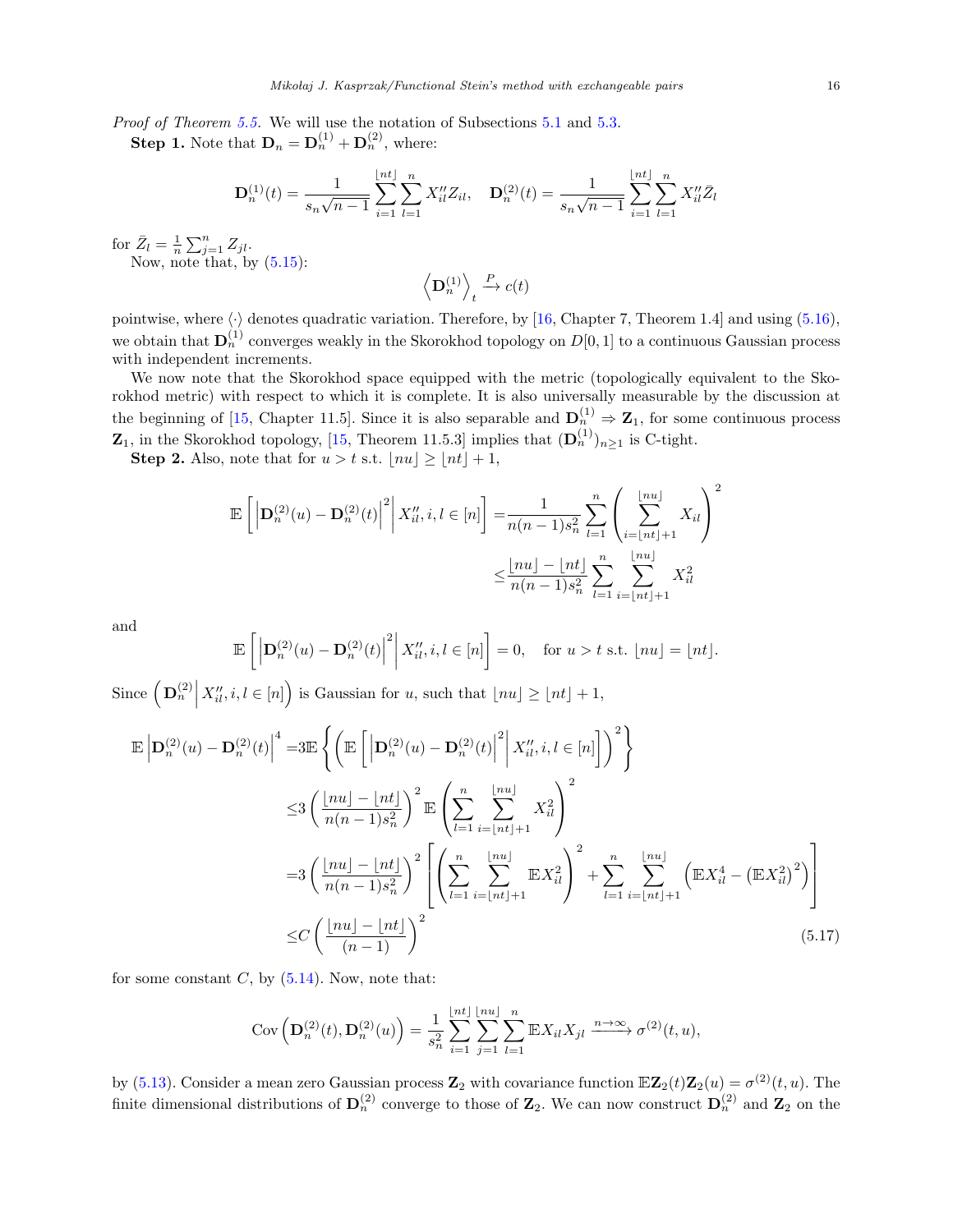same probability space and use Skorokhod's representation theorem, Fatou's lemma and [\(5.17\)](#page-15-0) to conclude that:

$$
\mathbb{E}\left(\left|\mathbf{Z}_{2}(u)-\mathbf{Z}_{2}(t)\right|^{4}\right) \leq \lim_{n\to\infty}\mathbb{E}\left(\left|\mathbf{D}_{n}^{(2)}(u)-\mathbf{D}_{n}^{(2)}(t)\right|^{4}\right) \leq C(u-t)^{2}.
$$

By [\[4,](#page-20-3) Theorem 12.4], we can assume that  $\mathbb{Z}_2 \in C[0,1]$ . Now, note that for  $0 \le t \le v \le u \le 1$ :

$$
\mathbb{E}\left|\mathbf{D}_{n}^{(2)}(v) - \mathbf{D}_{n}^{(2)}(t)\right|^{2}\left|\mathbf{D}_{n}^{(2)}(v) - \mathbf{D}_{n}^{(2)}(u)\right|^{2} \leq \sqrt{\mathbb{E}\left|\mathbf{D}_{n}^{(2)}(v) - \mathbf{D}_{n}^{(2)}(t)\right|^{4}\mathbb{E}\left|\mathbf{D}_{n}^{(2)}(v) - \mathbf{D}_{n}^{(2)}(u)\right|^{4}
$$
  

$$
\leq C\frac{(\lfloor nv \rfloor - \lfloor nt \rfloor)(\lfloor nu \rfloor - \lfloor nv \rfloor)}{(n-1)^{2}}
$$
  

$$
\leq \bar{C}(u-t)^{2};
$$

for some constant  $\bar{C}$ . Therefore, by [\[4,](#page-20-3) Theorem 15.6],  $\mathbf{D}_n^{(2)} \Rightarrow \mathbf{Z}_2$  in the Skorokhod and uniform topologies and so, by [\[15,](#page-21-26) Theorem 11.5.3],  $\mathbf{D}_n^{(2)}$  is C-tight.

**Step 3.** Since both  $\mathbf{D}_n^{(1)}$  and  $\mathbf{D}_n^{(2)}$  are C-tight, so is their difference  $\mathbf{D}_n$ . Now:

$$
Cov(\mathbf{D}_{n}(t), \mathbf{D}_{n}(u)) = \frac{1}{s_{n}^{2}(n-1)} \sum_{i=1}^{\lfloor nt \rfloor} \sum_{j=1}^{\lfloor nt \rfloor} \sum_{k,l=1}^{n} \mathbb{E} \left\{ X_{ik} X_{jl} \left( Z_{ik} - \bar{Z}_{k} \right) \left( Z_{jl} - \bar{Z}_{l} \right) \right\}
$$
  

$$
= \frac{1}{s_{n}^{2}(n-1)} \sum_{i=1}^{\lfloor nt \rfloor} \sum_{j=1}^{\lfloor nt \rfloor} \sum_{k=1}^{n} \mathbb{E} \left\{ X_{ik} X_{jk} \left( Z_{ik} - \bar{Z}_{k} \right) \left( Z_{jk} - \bar{Z}_{k} \right) \right\}
$$
  

$$
= \frac{1}{s_{n}^{2}(n-1)} \sum_{i=1}^{\lfloor nt \rfloor} \sum_{j=1}^{\lfloor nt \rfloor} \sum_{k=1}^{n} \mathbb{E} X_{ik} X_{jk} \left( \delta_{i,j} - \frac{1}{n} \right) \xrightarrow{n \to \infty} \sigma(u,t),
$$

by [\(5.12\)](#page-14-5) and we obtain that  $\mathbf{D}_n$  converges to a random element  $\mathbf{Z} \in C[0,1]$  with covariance function  $\sigma$  in distribution with respect to the uniform and Skorokhod topologies.

Proposition [2.2](#page-5-0) and Theorem [5.1](#page-10-0) therefore imply that  $(\mathbf{Y}_n(t), t \in [0,1])$  converges weakly to  $(\mathbf{Z}(t), t \in [0,1])$ in the uniform topology. Using, for example, [\[10,](#page-21-6) Theorem 1.1], we conclude that **Z** is a Gaussian process.  $\Box$ 

#### <span id="page-16-0"></span>6. Edge and two-star counts in Bernoulli random graphs

In this section we consider a process representing a properly rescaled number of edges in a Bernoulli random graph with a fixed edge probability and  $\vert nt \vert$  edges for  $t \in [0, 1]$ . A similar setup has been considered in [\[28\]](#page-21-11), where the authors established a bound on the distance between a three-dimensional vector consisting of a rescaled number of edges, a rescaled number of two-stars and a rescaled number of triangles in a  $G(n, p)$  graph and a three-dimensional Gaussian vector. We first compare our process to a pre-limiting Gaussian processes with paths in  $D([0,1], \mathbb{R})$  and bound the distance between the two in Theorem [6.3.](#page-18-0) Then, in Theorem [6.4,](#page-19-0) we bound the distance of our process from a continuous Gaussian process.

#### <span id="page-16-1"></span>6.1. Introduction

Let us consider a Bernoulli random graph  $G(n, p)$  on n vertices with edge probabilities p.

Let  $I_{i,j} = I_{j,i}$  be the Bernoulli(p)-indicator that edge  $(i, j)$  is present in this graph. These indicators, for  $(i, j) \in \{1, \dots, n\}^2$  are independent. We will look at a process representing at each  $t \in [0, 1]$  the re-scaled total number of edges in the graph formed out of the given Bernoulli random graph by considering only its first  $\vert nt \vert$  vertices and the edges between them:

$$
\mathbf{T}_n(t) = \frac{\lfloor nt \rfloor - 2}{2n^2} \sum_{i,j=1}^{\lfloor nt \rfloor} I_{i,j} = \frac{\lfloor nt \rfloor - 2}{n^2} \sum_{1 \le i < j \le \lfloor nt \rfloor} I_{i,j}.
$$

Let  $\mathbf{Y}_n(t) = \mathbf{T}_n(t) - \mathbb{E} \mathbf{T}_n(t)$  for  $t \in [0, 1]$ .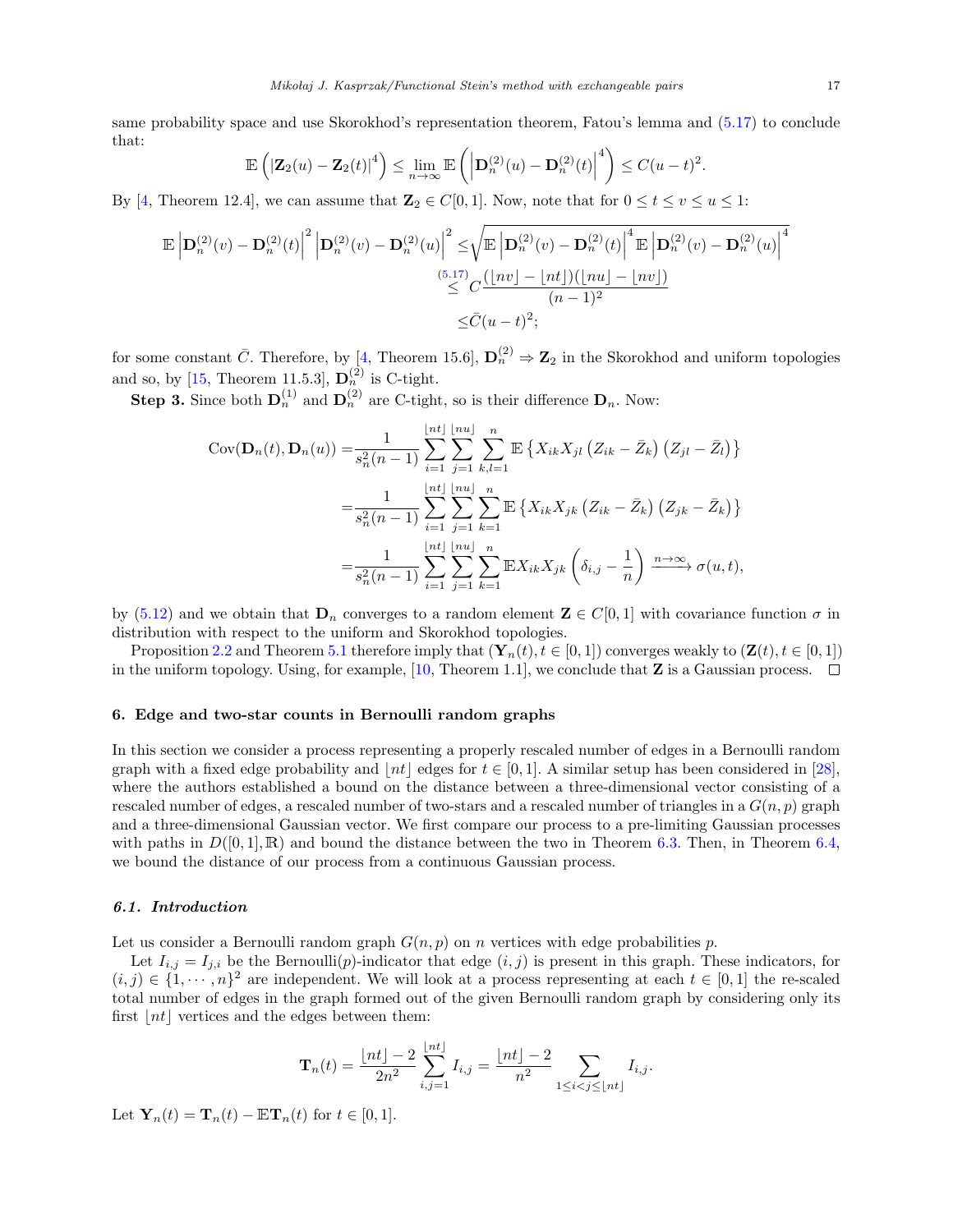**Remark 6.1.** Note that, for all  $t \in [0,1]$ ,  $\mathbb{E} \mathbf{T}_n(t) = \frac{\lfloor nt \rfloor - 2}{n^2} \binom{\lfloor nt \rfloor}{2} p$ . Furthermore, note that, by an argument similar to that of [\[28,](#page-21-11) Section 5], the variance of  $\mathbf{T}_n(t) - \mathbb{E} \tilde{\mathbf{T}_n}(t)$  is given by

$$
3\frac{(\lfloor nt \rfloor -2)\binom{\lfloor nt \rfloor}{3}}{n^4}p(1-p).
$$

**Remark 6.2.** While one might often be interested in the asymptotic properties of the number of two-stars or the number of triangles in the above mentioned Bernoulli random graph, it is difficult to prove useful exchangeable-pair conditions for those. Specifically, one encounters several problems which were overcome in [\[28\]](#page-21-11) (in the finite-dimensional setting) with the so-called embedding method (introduced in [\[28,](#page-21-11) Section 3]). Indeed, the problem becomes easier when the distribution of the number of edges, the number of two-stars and the number of triangles is considered jointly rather than considering the one-dimensional marginal laws separately. We therefore leave the problem of establishing bounds on the functional approximations of those statistics for further research, related to the multivariate method of exchangeable pairs (cf. Remark  $\{.\}\$ ).

#### <span id="page-17-2"></span>6.2. Exchangeable pair setup

We now construct an exchangeable pair, as in [\[28\]](#page-21-11), by picking  $(I, J)$  according to  $\mathbb{P}[I = i, J = j] = \frac{1}{\binom{n}{2}}$  for  $1 \leq i < j \leq n$ . If  $I = i, J = j$ , we replace  $I_{i,j} = I_{j,i}$  by an independent copy  $I'_{i,j} = I'_{j,i}$  and put:

$$
\mathbf{T}'_n(t) = \mathbf{T}_n(t) - \frac{\lfloor nt \rfloor - 2}{n^2} \left( I_{I,J} - I'_{I,J} \right) \mathbb{1}_{[I/n,1] \cap [J/n,1]}(t).
$$

We also let  $\mathbf{Y}_n'(t) = \mathbf{T}_n'(t) - \mathbb{E} \mathbf{T}_n(t)$  and note that, for  $\mathbf{Y}_n = (\mathbf{Y}_n(t), t \in [0, 1])$  and  $\mathbf{Y}_n' = (\mathbf{Y}_n'(t), t \in [0, 1]),$  $(\mathbf{Y}_n, \mathbf{Y}_n')$  forms an exchangeable pair. We note that for any  $f \in M$ , as defined in Section [2,](#page-4-0)

$$
\mathbb{E}^{\mathbf{Y}_n} \left\{ Df(\mathbf{Y}_n) \left[ \mathbf{T}'_n - \mathbf{T}_n \right] \right\}
$$
\n
$$
= \mathbb{E}^{\mathbf{Y}_n} \left\{ Df(\mathbf{Y}_n) \left[ \frac{\lfloor n \cdot \rfloor - 2}{n^2} \left( I'_{I,J} - I_{I,J} \right) \mathbb{1}_{[I/n,1] \cap [J/n,1]} \right] \right\}
$$
\n
$$
= \frac{2}{n^3(n-1)} \sum_{i < j} \mathbb{E}^{\mathbf{Y}_n} \left\{ Df(\mathbf{Y}_n) \left[ (\lfloor n \cdot \rfloor - 2) \left( I'_{i,j} - I_{i,j} \right) \mathbb{1}_{[i/n,1] \cap [j/n,1]} \right] | I = i, J = j \right\}
$$
\n
$$
= -\frac{1}{\binom{n}{2}} Df(\mathbf{Y}_n) [\mathbf{T}_n] + \frac{2}{n^3(n-1)} p \sum_{i < j} Df(\mathbf{Y}_n) \left[ (\lfloor n \cdot \rfloor - 2) \mathbb{1}_{[i/n,1] \cap [j/n,1]} \right]
$$
\n
$$
= -\frac{1}{\binom{n}{2}} Df(\mathbf{Y}_n) [\mathbf{T}_n(\cdot) - \mathbb{E} \mathbf{T}_n(\cdot)]
$$

and so

$$
\mathbb{E}^{\mathbf{Y}_n} Df(\mathbf{Y}_n) \left[ \mathbf{Y}_n' - \mathbf{Y}_n \right] = -\lambda_n Df(\mathbf{Y}_n) [\mathbf{Y}_n],
$$

where

<span id="page-17-0"></span>
$$
\lambda_n = \frac{2}{n(n-1)}.\tag{6.1}
$$

Therefore, condition [\(4.1\)](#page-7-1) is satisfied with  $\lambda_n$  of [\(6.1\)](#page-17-0) and  $R_f = 0$ .

#### <span id="page-17-1"></span>6.3. A pre-limiting process

Let  $Z_{ii} = 0$  for all  $i \in [n] = \{1, \ldots, n\}$ . Furthermore, assume that the collection  $\{Z_{ij} : i, j \in [n], i \neq j\}$  is jointly centred Gaussian with the following covariance structure:

$$
\mathbb{E}Z_{ij}Z_{kl} = \begin{cases} \frac{p(1-p)}{2n^4}, & i = k, j = l, i \neq j \\ 0, & \text{otherwise.} \end{cases}
$$

Let

$$
\mathbf{D}_n = (\lfloor nt \rfloor - 2) \sum_{i,j=1}^{\lfloor nt \rfloor} Z_{ij}, \quad t \in [0,1].
$$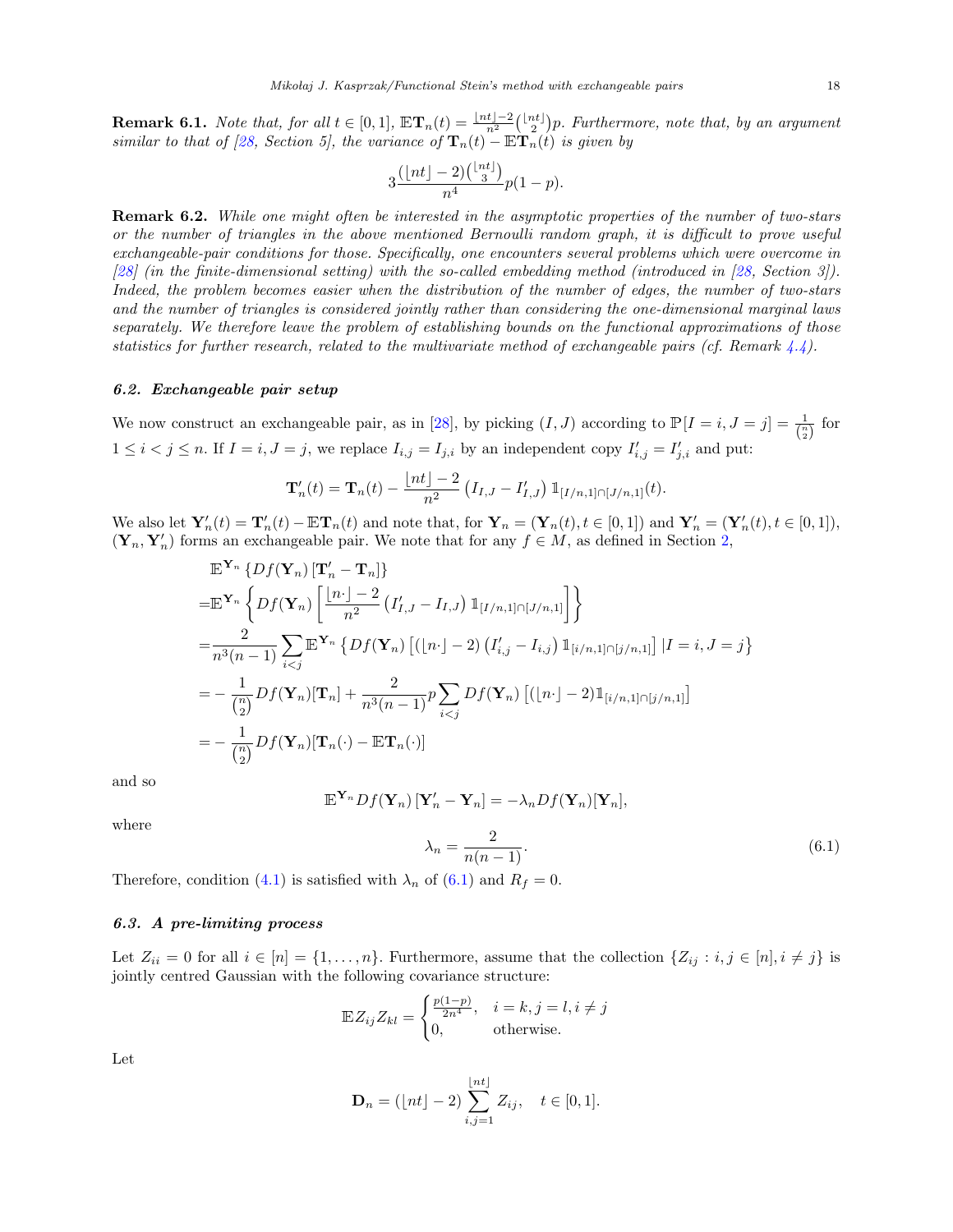#### 6.4. Distance from the pre-limiting process

We first give a theorem providing a bound on the distance between  $Y_n$  and the pre-limiting piecewise constant Gaussian process.

<span id="page-18-0"></span>**Theorem [6.3.](#page-17-1)** Let  $Y_n$  be defined as in Section [6.1](#page-16-1) and  $D_n$  be defined as in Section 6.3. Then, for any  $g \in M$ ,

$$
|\mathbb{E}g(\mathbf{Y}_n)-\mathbb{E}g(\mathbf{D}_n)|\leq \frac{1}{8}||g||_M n^{-1}.
$$

In Step 1 of the proof, which is based on Theorem [4.1,](#page-7-0) we estimate term  $\epsilon_1$  thereof. It involves bounding the third moment of  $\|\mathbf{Y}_n - \mathbf{Y}_n'\|$  for  $\mathbf{Y}_n'$  constructed in Section [6.2.](#page-17-2) In Step 2 we treat  $\epsilon_2$ , which requires some more involved calculations. Term  $\epsilon_3$  is equal to zero as  $R_f$  of Section [6.2](#page-17-2) is equal to zero.

*Proof of Theorem [6.3.](#page-17-1)* We adopt the notation of sections [6.1,](#page-16-1) [6.2,](#page-17-2) 6.3. We will apply Theorem [4.1.](#page-7-0) Let  $g \in M$ and let  $f = \phi(g)$ , as defined in [\(3.3\)](#page-6-1).

Step 1. First note that

$$
\mathbb{E}\left[\|\mathbf{Y}_n - \mathbf{Y}_n'\|^3\right] \le \mathbb{E}\left[\frac{(n-2)^3}{n^6} \left|I_{I,J} - I_{I,J}'\right|^3\right] \le \frac{(n-2)^3}{n^6}
$$

where the second inequality follows because  $|I_{I,J} - I'_{I,J}| \leq 1$ . Therefore,

<span id="page-18-1"></span>
$$
\epsilon_1 \le \frac{\|g\|_M}{12\lambda_n} \mathbb{E}\left[\|\mathbf{Y}_n - \mathbf{Y}_n'\|^3\right] \le \frac{\|g\|_M}{24n}.\tag{6.2}
$$

**Step 2.** For  $\epsilon_2$  in Theorem [4.1,](#page-7-0) we wish to bound

$$
\epsilon_2 = \left| \frac{1}{2\lambda_n} \mathbb{E} D^2 f(\mathbf{Y}_n) \left[ \mathbf{Y}_n - \mathbf{Y}'_n, \mathbf{Y}_n - \mathbf{Y}'_n \right] - \mathbb{E} D^2 f(\mathbf{Y}_n) \left[ \mathbf{D}_n, \mathbf{D}_n \right] \right|
$$
  
= 
$$
\left| \frac{n(n-1)}{4} \mathbb{E} D^2 f(\mathbf{Y}_n) \left[ \mathbf{T}_n - \mathbf{T}'_n, \mathbf{T}_n - \mathbf{T}'_n \right] - \mathbb{E} D^2 f(\mathbf{Y}_n) \left[ \mathbf{D}_n, \mathbf{D}_n \right] \right|.
$$

For fixed  $i, j \in \{1, \dots, n\}$ , let  $\mathbf{Y}_n^{ij}$  be equal to  $\mathbf{Y}_n$  except for the fact that  $I_{ij}$  is replaced by an independent copy, i.e. for all  $t \in [0, 1]$  let:

$$
\mathbf{T}_n^{ij}(t) = \mathbf{T}_n(t) - \frac{\lfloor nt \rfloor - 2}{n^2} \left( I_{ij} - I'_{ij} \right) \mathbb{1}_{[i/n,1] \cap [j/n,1]}(t)
$$

and let  $\mathbf{Y}_n^{ij}(t) = \mathbf{T}_n^{ij}(t) - \mathbb{E} \mathbf{T}_n(t)$ .

By noting that the mean zero  $Z_{ik}$  and  $Z_{i'j}$  are independent for  $i \neq i'$  or  $j \neq k$ , we obtain:

$$
\epsilon_{2} = \left| \frac{n(n-1)}{4} \mathbb{E} D^{2} f(\mathbf{Y}_{n}) \left[ \mathbf{T}_{n} - \mathbf{T}_{n}', \mathbf{T}_{n} - \mathbf{T}_{n}' \right] \right|
$$
\n
$$
- \sum_{j,k=1}^{n} \mathbb{E} D^{2} f(\mathbf{Y}_{n}) \left[ \sum_{i=1}^{n} Z_{ik}(|n \cdot | - 2) \mathbb{1}_{[i/n,1] \cap [k/n,1]}, \sum_{i=1}^{n} Z_{ij}(|n \cdot | - 2) \mathbb{1}_{[i/n,1] \cap [j/n,1]} \right] \right|
$$
\n
$$
= \left| \frac{1}{4n^{4}} \sum_{1 \leq i \neq j \leq n} \mathbb{E} \left\{ (I_{ij} - 2pI_{ij} + p) D^{2} f(\mathbf{Y}_{n}) \left[ (|n \cdot | - 2) \mathbb{1}_{[i/n,1] \cap [j/n,1]}, (|n \cdot | - 2) \mathbb{1}_{[i/n,1] \cap [j/n,1]} \right] \right\} - \sum_{i,j=1}^{n} \left\{ \mathbb{E} (Z_{ij})^{2} \mathbb{E} D^{2} f(\mathbf{Y}_{n}) \left[ (|n \cdot | - 2) \mathbb{1}_{[i/n,1] \cap [j/n,1]}, (|n \cdot | - 2) \mathbb{1}_{[i/n,1] \cap [j/n,1]} \right] \right\} \right|
$$
\n
$$
= \left| \sum_{1 \leq i \neq j \leq n} \mathbb{E} \left\{ \left( \frac{1}{4n^{4}} (I_{ij} - 2pI_{ij} + p) - \mathbb{E} (Z_{ij})^{2} \right)
$$
\n(12.10)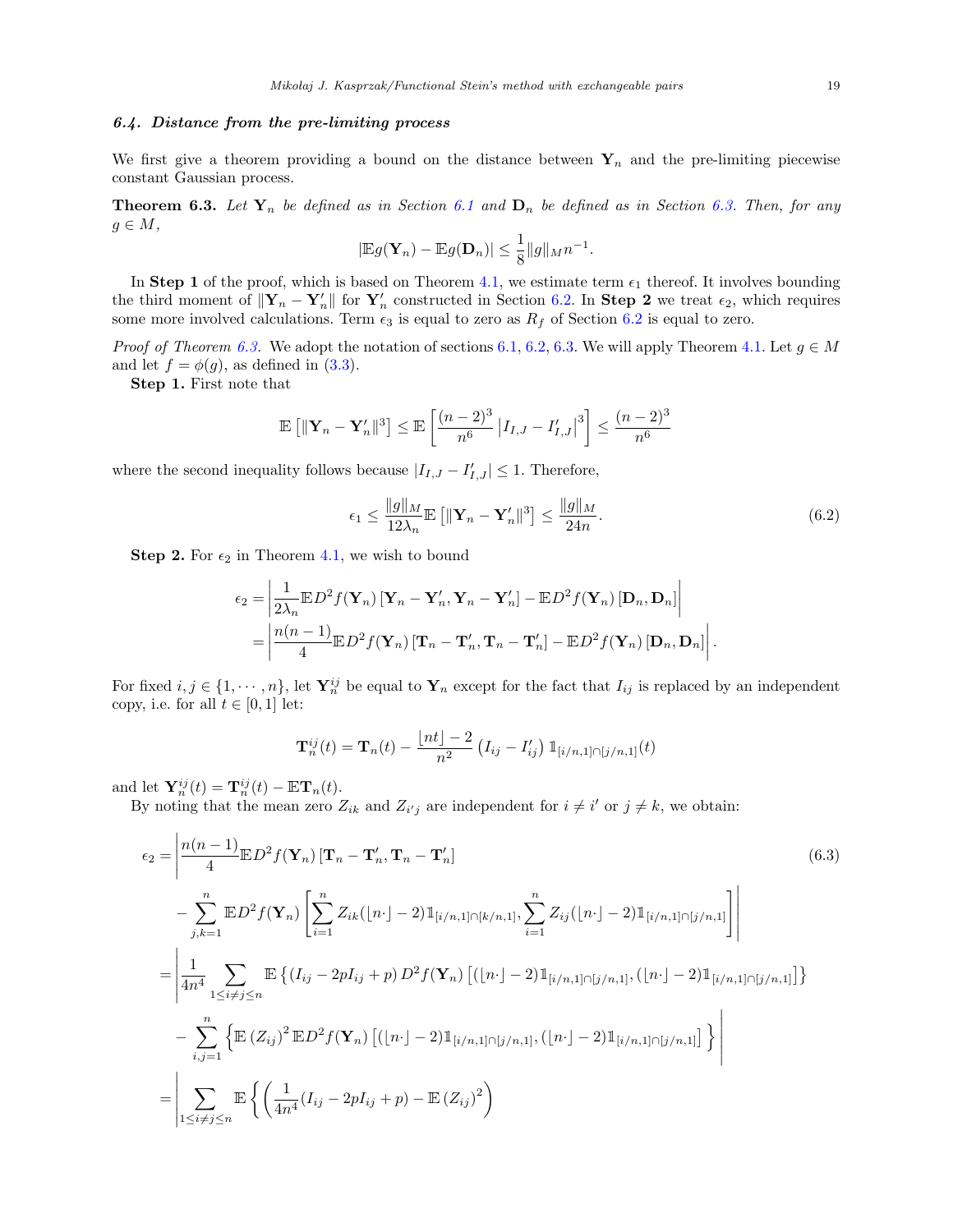$$
-D^{2} f(\mathbf{Y}_{n}) \left[ (\lfloor n \cdot \rfloor - 2) \mathbb{1}_{[i/n,1] \cap [j/n,1]}, (\lfloor n \cdot \rfloor - 2) \mathbb{1}_{[i/n,1] \cap [j/n,1]} \right] \Bigg\} \Bigg|
$$
  
\n
$$
= \Bigg| \sum_{1 \leq i \neq j \leq n} \mathbb{E} \Bigg\{ \frac{1}{4n^{4}} (I_{ij} - 2pI_{ij} + p)
$$
  
\n
$$
\cdot (D^{2} f(\mathbf{Y}_{n}) - D^{2} f(\mathbf{Y}_{n}^{ij})) \left[ (\lfloor n \cdot \rfloor - 2) \mathbb{1}_{[i/n,1] \cap [j/n,1]}, (\lfloor n \cdot \rfloor - 2) \mathbb{1}_{[i/n,1] \cap [j/n,1]} \right] \Bigg\} \Bigg|
$$
  
\n
$$
\leq \frac{\|g\|_{M}}{12n^{2}} \sum_{1 \leq i \neq j \leq n} \mathbb{E} \left[ |(I_{ij} - 2pI_{ij} + p)| \left\| \mathbf{Y}_{n} - \mathbf{Y}_{n}^{ij} \right\| \right], \tag{6.4}
$$

where  $(6.4)$  follows from Proposition [3.2.](#page-6-2) Now,

$$
\left\|\mathbf{Y}_n-\mathbf{Y}_n^{ij}\right\| \leq \frac{1}{n} \left|I_{ij}-I_{ij}'\right|
$$

and so, by  $(6.4)$ ,

$$
\epsilon_2 \le \frac{\|g\|_M}{12n^3} \sum_{1 \le i \ne j \le n} \mathbb{E}\left[|I_{i,j} - 2pI_{i,j} + p| \left|I_{ij} - I'_{ij}\right|\right] \le \frac{\|g\|_M}{12n},\tag{6.5}
$$

where the last inequality holds because  $|I_{ij} - 2pI_{ij} + p| \leq 1$  and  $|I_{ij} - I'_{ij}| \leq 1$  for all  $i, j \in \{1, \dots, n\}$ .  $\Box$ 

Using Theorem [4.1](#page-7-0) together with [\(6.5\)](#page-19-2) and [\(6.2\)](#page-18-1) gives the desired result.

#### 6.5. Distance from the continuous process

We now establish a bound on the rate of convergence of  $Y_n$  to a continuous Gaussian process whose covariance is the limit of the covariance of  $\mathbf{D}_n$ . We do this by bounding the distance between  $\mathbf{D}_n$  and the continuous process via the Brownian modulus of continuity and using Theorem [6.3.](#page-18-0)

<span id="page-19-0"></span>**Theorem 6.4.** Let  $Y_n$  be defined as in Subsection [6.1](#page-16-1) and let **Z** be defined by:

$$
\mathbf{Z}(t) = \left(\frac{p(1-p)}{2}\right)^{1/2} t \mathbf{B}(t^2), \quad t \in [0,1],
$$

where **B** is a standard Brownian Motion. Then, for any  $g \in M^2$ :

$$
|\mathbb{E}g(\mathbf{Y}_n)-\mathbb{E}g(\mathbf{Z})|\leq \|g\|_{M^2}\left(9n^{-1}+90n^{-1/2}\sqrt{\log n}\right).
$$

**Remark 6.5.** Theorem [6.4,](#page-19-0) together with Proposition [2.2,](#page-5-0) implies that  $\mathbf{Y}_n$  converges to **Z** in distribution with respect to the Skorokhod and uniform topologies.

In Step 1 of the proof of Theorem [6.4,](#page-19-0) we provide a coupling between  $D_n$  and a standard Brownian motion. Using this Brownian motion, we construct a process  $\mathbf{Z}_n$  having the same distribution as  $\mathbf{D}_n$ . In **Step 2** we couple  $\mathbf{Z}_n$  and  $\mathbf{Z}$  and bound the first two moments of the supremum distance between them, using the Brownian modulus of continuity. In Step 3 we use those bounds together with the Mean Value Theorem to obtain Theorem [6.4.](#page-19-0)

Proof of Theorem [6.4.](#page-19-0) **Step 1.** Let **B** be a standard Brownian motion and let  $\mathbf{Z}_n$  be defined by:

$$
\mathbf{Z}_n(t) = \frac{(\lfloor nt \rfloor - 2)\sqrt{p(1-p)}}{n\sqrt{2}} \mathbf{B}\left(\frac{\lfloor nt \rfloor (\lfloor nt \rfloor - 1)}{n^2}\right).
$$

<span id="page-19-2"></span><span id="page-19-1"></span> $\sim$  1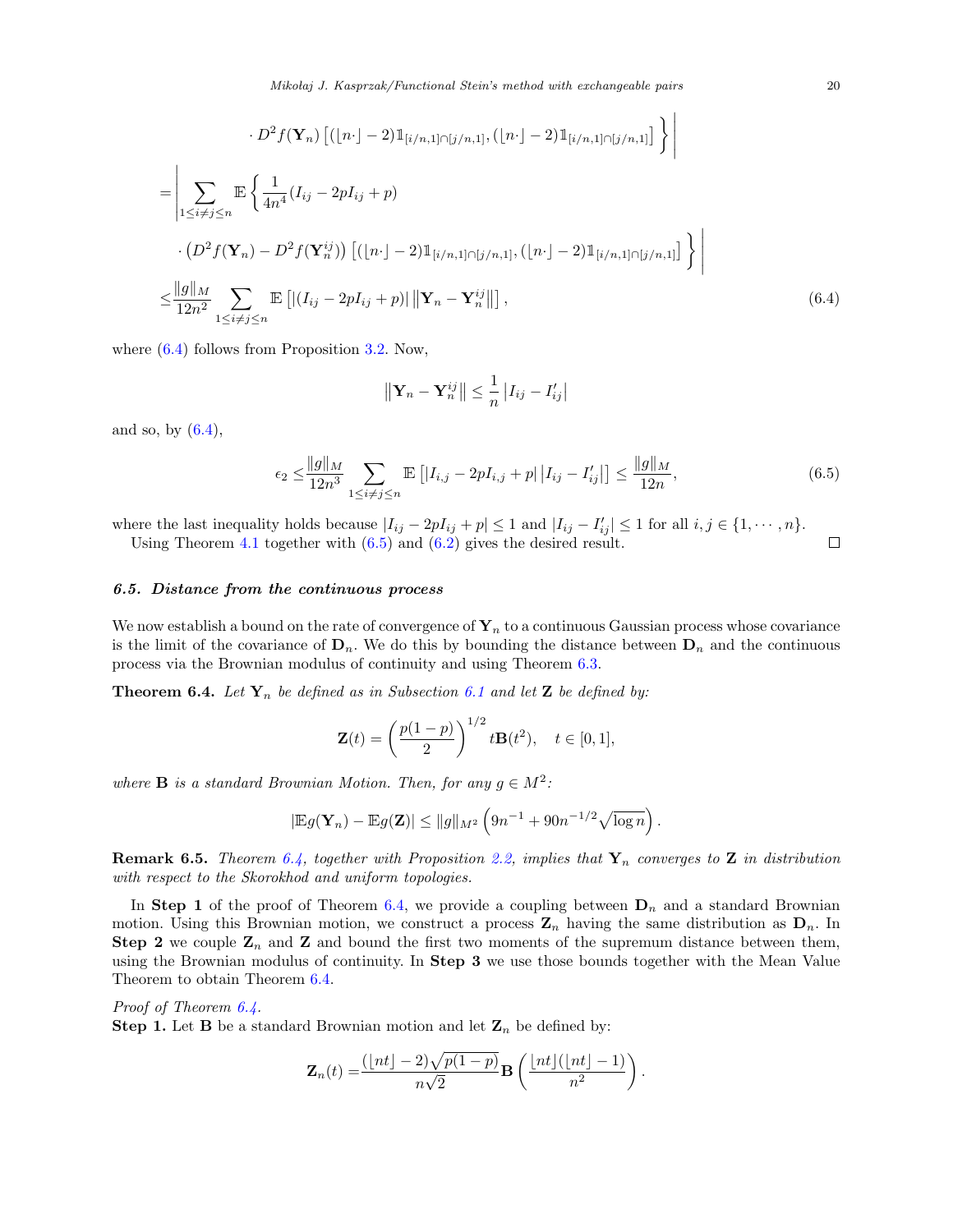Now, note that  $\mathbf{D}_n \stackrel{\mathcal{D}}{=} \mathbf{Z}_n$ . To see this, observe that for all  $u, t \in [1/n, 1]$ ,

$$
\mathbb{E} \mathbf{D}_n(t) \mathbf{D}_n(u) = (\lfloor nt \rfloor - 2)(\lfloor nu \rfloor - 2)\lfloor n(t \wedge u) \rfloor (\lfloor n(t \wedge u) \rfloor - 1) \frac{p(1-p)}{2n^4}
$$
  
= 
$$
\mathbb{E} \mathbf{Z}_n(t) \mathbf{Z}_n(u).
$$
 (6.6)

**Step 2.** We let **Z** and  $\mathbf{Z}_n$  be coupled in such a way that **Z** is constructed as in Theorem [6.4,](#page-19-0) using the same Brownian Motion B, as the one used in the construction of  $\mathbb{Z}_n$ . In Lemma [7.3,](#page-24-0) proved in the appendix, we derive bounds for moments of the supremum distance between  $\mathbf{Z}$  and  $\mathbf{Z}_n$ :

<span id="page-20-5"></span>
$$
\mathbb{E} \|\mathbf{Z}_n - \mathbf{Z}\| \le \frac{3}{\sqrt{2}n} + \frac{36\sqrt{\log n}}{\sqrt{n}}
$$
  

$$
\mathbb{E} \|\mathbf{Z}_n - \mathbf{Z}\|^2 \le \frac{5}{n^2} + \frac{49\log n}{n}
$$
  

$$
\mathbb{E} \|\mathbf{Z}\|^2 \le \frac{1}{2}.
$$
 (6.7)

**Step 3.** We note that  $||Dg(w)|| \le ||g||_{M^2} (1 + ||w||)$  and therefore, by [\(6.7\)](#page-20-4):

$$
|\mathbb{E}g(\mathbf{Z}) - \mathbb{E}g(\mathbf{D}_n)| \overset{\text{MVT}}{\leq} \mathbb{E}\left[\sup_{c \in [0,1]} \|Dg(\mathbf{Z} + c(\mathbf{Z}_n - \mathbf{Z}))\| \|\mathbf{Z} - \mathbf{Z}_n\|\right]
$$
  
\n
$$
\leq ||g||_{M^2} \mathbb{E}\left[\sup_{c \in [0,1]} (1 + ||\mathbf{Z} + c(\mathbf{Z}_n - \mathbf{Z})||) \|\mathbf{Z} - \mathbf{Z}_n\|\right]
$$
  
\n
$$
\leq ||g||_{M^2} \mathbb{E}\left[\|\mathbf{Z} - \mathbf{Z}_n\| + \|\mathbf{Z}\|\|\mathbf{Z} - \mathbf{Z}_n\| + \|\mathbf{Z} - \mathbf{Z}_n\|^2\right]
$$
  
\n
$$
\leq ||g||_{M^2} \left[\mathbb{E}\|\mathbf{Z} - \mathbf{Z}_n\| + \sqrt{\mathbb{E}\|\mathbf{Z}\|^2 \mathbb{E}\|\mathbf{Z} - \mathbf{Z}_n\|^2} + \mathbb{E}\|\mathbf{Z} - \mathbf{Z}_n\|^2\right]
$$
  
\n
$$
\leq ||g||_{M^2} \left(\left(\frac{3 + \sqrt{5}}{\sqrt{2}} + 5\right)n^{-1} + 90n^{-1/2}\sqrt{\log n}\right),
$$

which, together with Theorem  $6.3$  gives the desired result.

**Remark 6.6.** The representation of  $\mathbb Z$  in terms of a Brownian motion comes from a careful analysis of the limiting covariance of  $\mathbf{D}_n$ . Indeed, [\(6.6\)](#page-20-5) provides an explicit derivation of the covariance, which converges to the covariance of Z.

#### Acknowledgements

The author would like to thank Gesine Reinert for many helpful discussions and comments on the early versions of this work. The author is also grateful to Andrew Barbour, Christian Döbler, Ivan Nourdin, Giovanni Peccati and Yvik Swan for many interesting discussions. This research has been supported by an EPSRC PhD Studentship at the University of Oxford and the FNR grant FoRGES (R-AGR- 3376-10) at the University of Luxembourg.

## References

- <span id="page-20-0"></span>[1] A.D. Barbour. Stein's Method for Diffusion Approximation. Probability Theory and Related Fields, 84:297–322, 1990.
- <span id="page-20-1"></span>[2] A.D. Barbour and S. Janson. A functional combinatorial central limit theorem. Electronic Journal of Probability, 14(81):2352–2370, 2009.
- <span id="page-20-2"></span>[3] E. Besançon, L. Decreusefond, and P. Moyal. Stein's method for diffusive limit of Markov processes. arXiv:1805.01691, 2018.
- <span id="page-20-3"></span>[4] P. Billingsley. Convergence of Probability Measures. Wiley, New York, 1968.

<span id="page-20-4"></span> $\Box$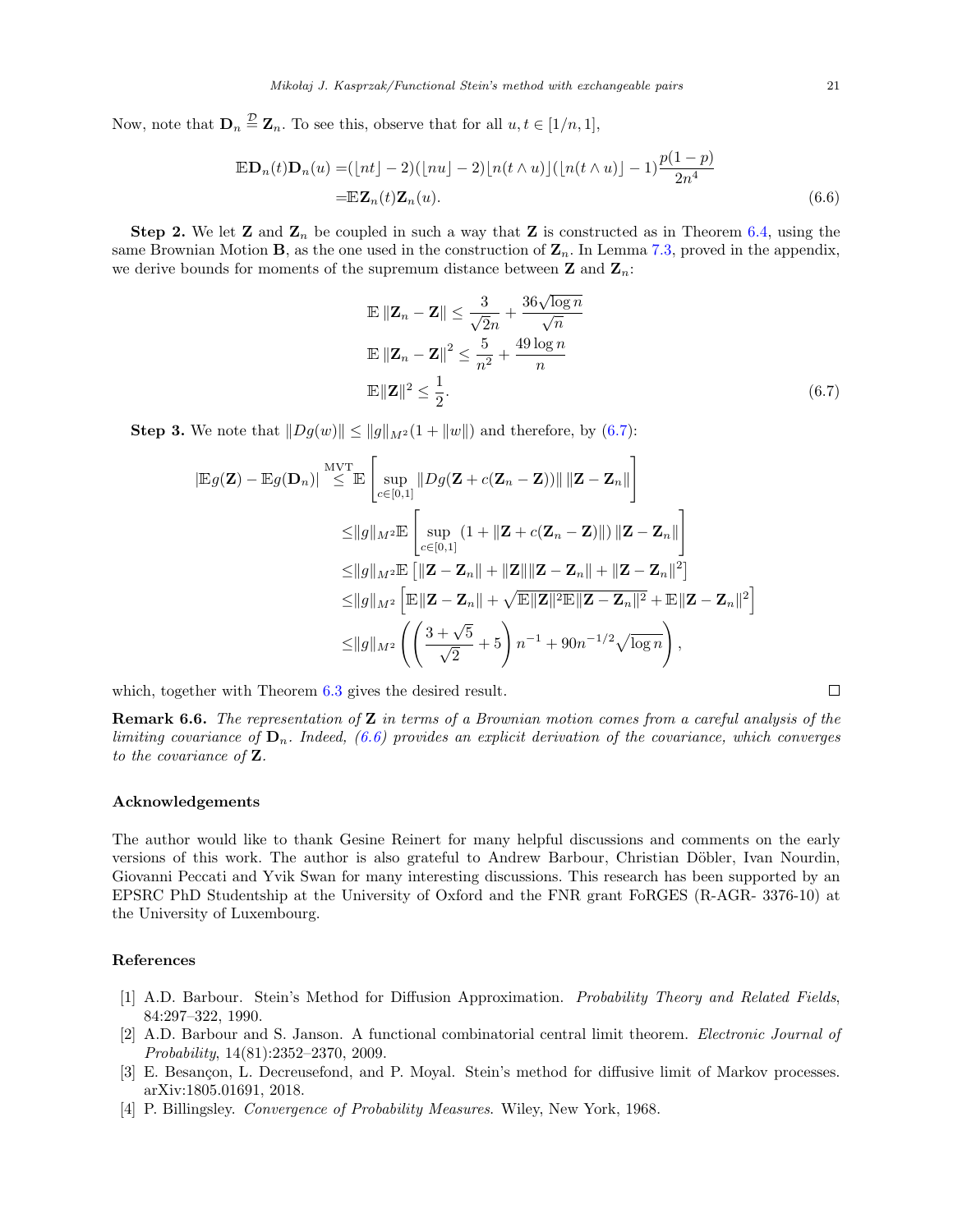- <span id="page-21-7"></span>[5] E. Bolthausen. An estimate of the remainder in a combinatorial central limit theorem. Zeitschrift für Wahrscheinlichkeitstheorie und Verwandte Gebiete, 66(3):379–386, 1984.
- <span id="page-21-23"></span>[6] S. Bourguin and S. Campese. Approximation of Hilbert-valued Gaussian measures on Dirichlet structures. arXiv:1905.05127, 2019.
- <span id="page-21-12"></span>[7] S. Chatterjee, P. Diaconis, and E. Meckes. Exchangeable pairs and Poisson approximation. Probability Surveys, 2:64–106, 2005.
- <span id="page-21-13"></span>[8] S. Chatterjee, J. Fulman, and A. Röllin. Exponential approximation by Stein's method and spectral graph theory. ALEA Lat. Am. J. Probab. Math. Stat, 2011.
- <span id="page-21-2"></span>[9] S. Chatterjee and E. Meckes. Multivariate normal approximation using exchangeable pairs. ALEA Lat. Am. J. Probab. Math. Stat., 4:257–283, 2008.
- <span id="page-21-6"></span>[10] Louis H.Y. Chen and Xiao Fang. On the error bound in a combinatorial central limit theorem. Bernoulli, 21(1):335–359, 02 2015.
- <span id="page-21-18"></span>[11] L. Coutin and L. Decreusefond. Stein's method for Brownian Approximations. Communications on Stochastic Analysis, 7(3):349–372, 2013.
- <span id="page-21-19"></span>[12] L. Coutin and L. Decreusefond. Higher order expansions via Stein's method. Communications on Stochastic Analysis, 8(2):155–168, 2014.
- <span id="page-21-22"></span>[13] L. Coutin and L. Decreusefond. Stein's method for rough paths. Potential Analysis, 2019. in press.
- <span id="page-21-15"></span>[14] Ch. Döbler. Stein's method of exchangeable pairs for the Beta distribution and generalizations. *Elec*tronic Journal of Probability, 20:34 pp., 2015.
- <span id="page-21-26"></span>[15] R. M. Dudley. Real Analysis and Probability:. Cambridge Studies in Advanced Mathematics. Cambridge University Press, 2 edition, 2002.
- <span id="page-21-25"></span>[16] S.N. Ethier and T.G. Kurtz. Markov processes: characterization and convergence. Wiley, New York, 1986.
- <span id="page-21-27"></span>[17] M. Fischer and G. Nappo. On the Moments of the Modulus of Continuity of Ito Processes. Stochastic Analysis and Applications, 28(1):103–122, 2010.
- <span id="page-21-8"></span>[18] L. Goldstein. Berry-Esseen bounds for combinatorial central limit theorems and pattern occurrences, using zero and size biasing. Journal of Applied Probability, 42(3):661–683, 2005.
- <span id="page-21-5"></span>[19] S.-T. Ho and L.H.Y. Chen. An  $L_p$  Bound for the remainder in a combinatorial central limit theorem. The Annals of Probability, 6(2):231–249, 04 1978.
- <span id="page-21-10"></span>[20] S. Janson and K. Nowicki. The asymptotic distributions of generalized U-statistics with applications to random graphs. Probability Theory and Related Fields, 90(3):341–375, Sep 1991.
- <span id="page-21-20"></span>[21] M.J. Kasprzak. Diffusion approximations via Stein's method and time changes. arXiv:1701.07633, 2017.
- <span id="page-21-21"></span>[22] M.J. Kasprzak. Stein's method for multivariate Brownian approximations of sums under dependence. Stochastic Processes and their Applications, 2020. in press.
- <span id="page-21-24"></span>[23] M.J. Kasprzak, A.B. Duncan, and S.J. Vollmer. Note on A. Barbour's paper on Stein's method for diffusion approximations. Electronic Communications in Probability, 22(23):1–8, 2017.
- <span id="page-21-4"></span>[24] E. Meckes. On Stein's method for multivariate normal approximation, volume 5 of Collections, pages 153–178. Institute of Mathematical Statistics, Beachwood, Ohio, USA, 2009.
- <span id="page-21-9"></span>[25] K. Neammanee and N. Rerkruthairat. An improvement of a uniform bound on a combinatorial central limit theorem. Communications in Statistics. Theory and Methods, 41(9):1590–1602, 2012.
- <span id="page-21-16"></span>[26] I. Nourdin and G. Peccati. Normal Approximations with Malliavin Calculus. Cambridge tracts in Mathematics. Cambridge University Press, 2012.
- <span id="page-21-3"></span>[27] G. Reinert and A. Röllin. Multivariate normal approximation with Stein's method of exchangeable pairs under a general linearity condition. The Annals of Probability, 37(6):2150–2173, 2009.
- <span id="page-21-11"></span>[28] G. Reinert and A. Röllin. Random subgraph counts and  $u$ -statistics: Multivariate normal approximation via exchangeable pairs and embedding. Journal of Applied Probability, 47(2):378–393, 2010.
- <span id="page-21-1"></span>[29] Y. Rinott and V. Rotar. On coupling constructions and rates in the CLT for dependent summands with applications to the antivoter model and weighted U-statistics. The Annals of Applied Probability, 7(4):1080–1105, 1997.
- <span id="page-21-14"></span>[30] A. Röllin. Translated poisson approximation using exchangeable pair couplings. The Annals of Applied Probability, 17(5/6):1596–1614, 2007.
- <span id="page-21-17"></span>[31] H.-H. Shih. On Stein's method for infinite-dimensional Gaussian approximation in abstract Wiener spaces. Journal of Functional Analysis, 261(5):1236 – 1283, 2011.
- <span id="page-21-0"></span>[32] Ch. Stein. A bound for the error in the normal approximation to the distribution of a sum of dependent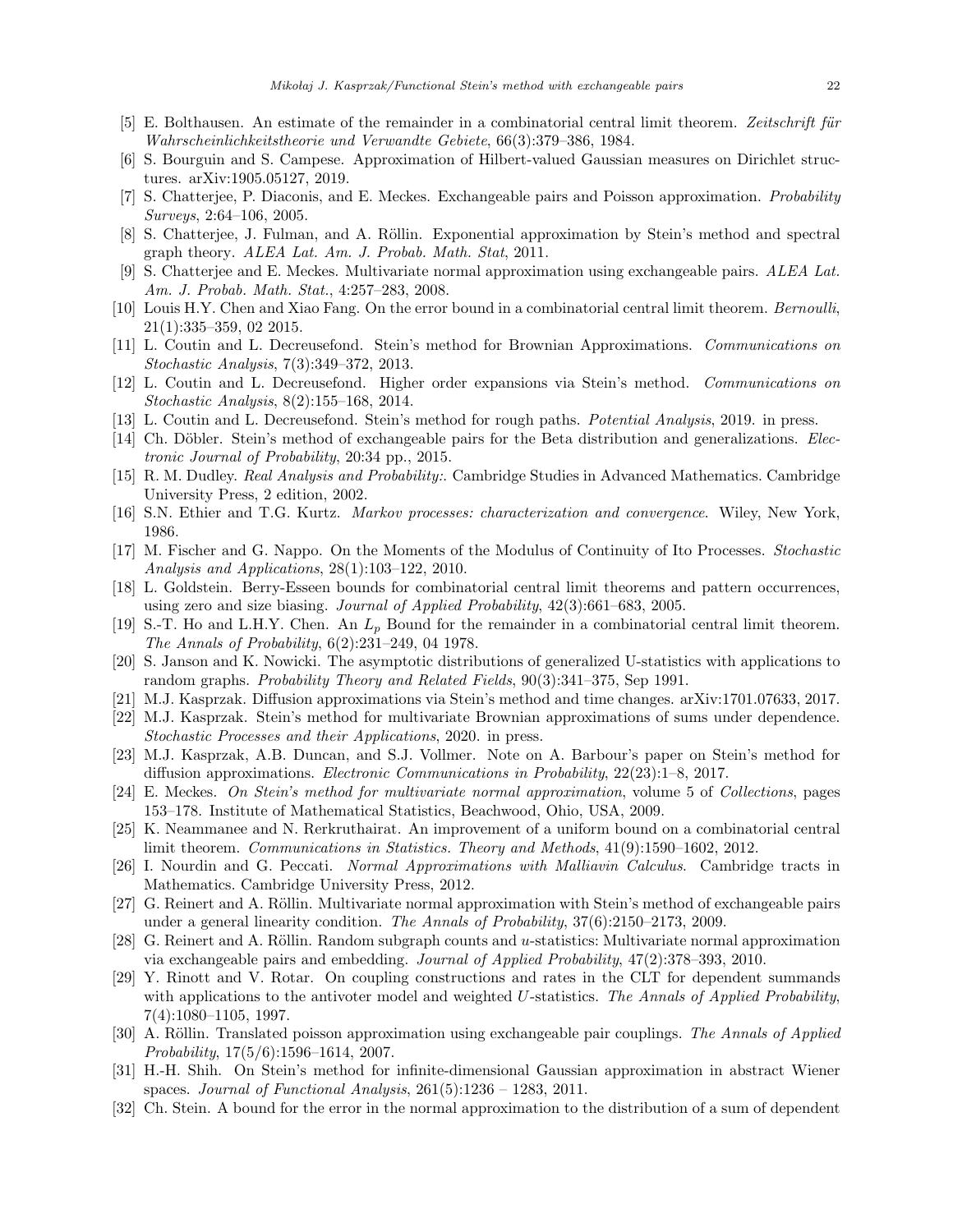random variables. Proc. Sixth Berkeley Symp. on Math. Statist. and Prob., 2:583–602, 1972.

- <span id="page-22-0"></span>[33] Ch. Stein. Approximate Computation of Expectations. Institute of Mathematical Statistics Lecture Notes, Monograph Series, 7. Hayward, Calif. Institute of Mathematical Statistics, 1986.
- <span id="page-22-2"></span>[34] A. Wald and J. Wolfowitz. On a test whether two samples are from the same population. Annals of Mathematical Statistics, 11(2):147–162, 06 1940.
- <span id="page-22-1"></span>[35] A. Wald and J. Wolfowitz. Statistical tests based on permutations of the observations. Annals of Mathematical Statistics, 15:358–372, 1944.

## 7. Appendix - technical details of the proofs of Theorems [5.1,](#page-10-0) and [6.4](#page-19-0)

#### 7.1. Technical details of the proof of Theorem [5.1](#page-10-0)

<span id="page-22-3"></span>**Lemma 7.1.** In the setup of Theorem [6.3](#page-18-0) and for  $\epsilon_2$  defined by Theorem [4.1,](#page-7-0)

$$
\epsilon_2 = \left| \frac{1}{2\lambda_n} \mathbb{E} D^2 f(\mathbf{Y}_n) \left[ \mathbf{Y}_n - \mathbf{Y}'_n, \mathbf{Y}_n - \mathbf{Y}'_n \right] - \mathbb{E} D^2 f(\mathbf{Y}_n) [\mathbf{D}_n, \mathbf{D}_n] \right|
$$
  
\$\leq A + B\$,

for

$$
A = \left| \frac{1}{n(n-1)s_n^2} \sum_{\substack{1 \le i,j,k,l \le n \\ i \ne j,k \ne l}} \mathbb{E} \left\{ \left[ \frac{(X_{ik} - X_{il})^2}{2n} - \frac{\hat{Z}_i^2}{n-1} \right] (D^2 f(\mathbf{Y}_{n,ijkl}) - D^2 f(\mathbf{Y}_n^{ijkl})) [\mathbb{1}_{[i/n,1]} \mathbb{1}_{[i/n,1]}] \right\} \right\}
$$
  
+ 
$$
\frac{1}{n(n-1)s_n^2} \sum_{\substack{1 \le i,j,k,l \le n \\ i \ne j,k \ne l}} \mathbb{E} \left\{ \left[ \frac{(X_{ik} - X_{il})(X_{jl} - X_{jk})}{2n} - \hat{Z}_i \hat{Z}_j \right] \right.
$$
  
- 
$$
(D^2 f(\mathbf{Y}_{n,ijkl}) - D^2 f(\mathbf{Y}_n^{ijkl})) [\mathbb{1}_{[i/n,1]}, \mathbb{1}_{[j/n,1]}] \right\} \right|,
$$
  

$$
B = \left| \frac{1}{n(n-1)s_n^2} \sum_{\substack{1 \le i,j,k,l \le n \\ i \ne j,k \ne l}} \mathbb{E} \left\{ \left[ \frac{(X_{ik} - X_{il})^2}{2n} - \frac{\hat{Z}_i^2}{n-1} \right] D^2 f(\mathbf{Y}_n^{ijkl}) [\mathbb{1}_{[i/n,1]} \mathbb{1}_{[i/n,1]}] \right\}
$$
  
+ 
$$
\frac{1}{n(n-1)s_n^2} \sum_{\substack{1 \le i,j,k,l \le n \\ i \ne j,k \ne l}} \mathbb{E} \left\{ \left[ \frac{(X_{ik} - X_{il})(X_{jl} - X_{jk})}{2n} - \hat{Z}_i \hat{Z}_j \right] D^2 f(\mathbf{Y}_n^{ijkl}) [\mathbb{1}_{[i/n,1]}, \mathbb{1}_{[j/n,1]}] \right\} \right|.
$$

Proof. Note that

<span id="page-22-4"></span>
$$
\epsilon_2 = \left| \frac{1}{2\lambda_n} \mathbb{E} D^2 f(\mathbf{Y}_n) \left[ (\mathbf{Y}_n - \mathbf{Y}'_n), \mathbf{Y}_n - \mathbf{Y}'_n \right] - \mathbb{E} D^2 f(\mathbf{Y}_n) [\mathbf{D}_n, \mathbf{D}_n] \right|
$$
  
= 
$$
\left| \frac{n-1}{4} \mathbb{E} D^2 f(\mathbf{Y}_n) [\mathbf{Y}_n - \mathbf{Y}'_n, \mathbf{Y}_n - \mathbf{Y}'_n] - \mathbb{E} D^2 f(\mathbf{Y}_n) [\mathbf{D}_n, \mathbf{D}_n] \right|
$$
(7.1)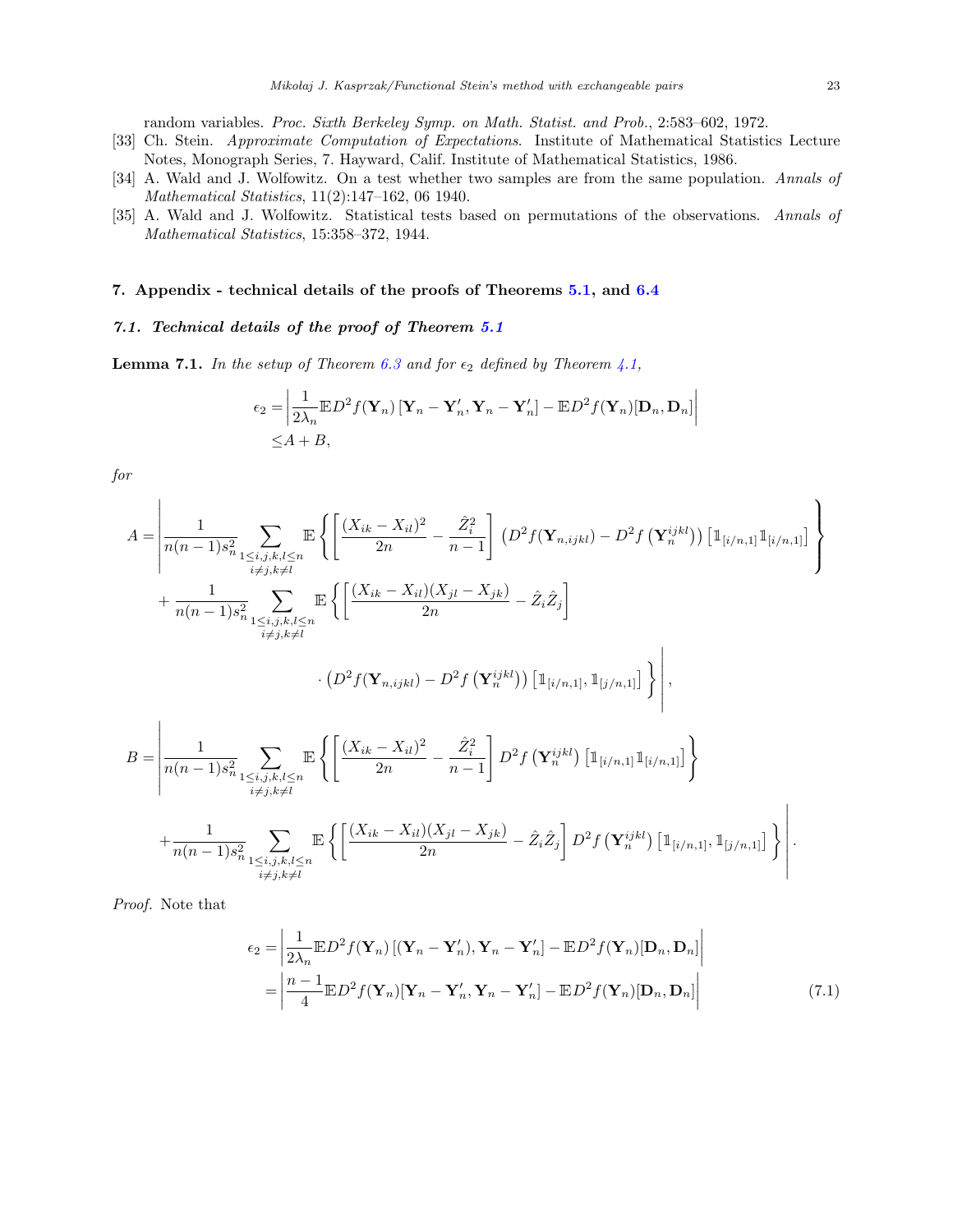and

$$
\frac{n-1}{4} \mathbb{E}D^2 f(\mathbf{Y}_n)[\mathbf{Y}_n - \mathbf{Y}'_n, \mathbf{Y}_n - \mathbf{Y}'_n] - \mathbb{E}D^2 f(\mathbf{Y}_n)[\mathbf{D}_n, \mathbf{D}_n]
$$
\n
$$
= \frac{1}{2ns_n^2} \sum_{i,j=1}^n \mathbb{E} \left\{ (X_{i\pi(i)} - X_{i\pi(j)})^2 D^2 f(\mathbf{Y}_n) [1_{[i/n,1]} 1_{[i/n,1]}] \right\}
$$
\n
$$
+ \frac{1}{2ns_n^2} \sum_{i,j=1}^n \mathbb{E} \left\{ (X_{i\pi(i)} - X_{i\pi(j)}) (X_{j\pi(j)} - X_{j\pi(i)}) D^2 f(\mathbf{Y}_n) [1_{[i/n,1]}, 1_{[j/n,1]}] \right\} - \mathbb{E}D^2 f(\mathbf{Y}_n)[\mathbf{D}_n, \mathbf{D}_n]
$$
\n
$$
= \frac{1}{2n^2(n-1)s_n^2} \sum_{\substack{1 \le i,j,k,l \le n \\ i \ne j,k \ne l}} \mathbb{E} \left\{ \left[ (X_{ik} - X_{il})^2 \cdot D^2 f(\mathbf{Y}_n) [1_{[i/n,1]} 1_{[i/n,1]}] | \pi(i) = k, \pi(j) = l \right\}
$$
\n
$$
+ \frac{1}{n(n-1)s_n^2} \sum_{\substack{1 \le i,j,k,l \le n \\ i \ne j,k \ne l}} \mathbb{E} \left\{ \left[ \frac{(X_{ik} - X_{il})(X_{jl} - X_{jk})}{2n} \right] D^2 f(\mathbf{Y}_n) [1_{[i/n,1]}, 1_{[j/n,1]}] \right] \pi(i) = k, \pi(j) = l \right\}
$$
\n
$$
- \frac{1}{s_n^2} \sum_{\substack{1 \le i \ne j \le n \\ i \ne j,k \ne l}} \mathbb{E} [\hat{Z}_i \hat{Z}_j] \mathbb{E}D^2 f(\mathbf{Y}_n)[1_{[i/n,1]}, 1_{[j/n,1]}] - \frac{1}{(n-1)s_n^2} \sum_{\substack{1 \le i \ne j \le n \\ 1 \le i \ne j \le n}} \mathbb{E} [\hat
$$

<span id="page-23-0"></span>Now, the lemma follows by taking the absolute value in [\(7.2\)](#page-23-1) and combining it with [\(7.1\)](#page-22-4). Lemma 7.2. For A of  $(5.9)$ ,

$$
A \leq \frac{\|g\|_{M^1}}{n^3(n-1)s_n^3} \sum_{1 \leq i,j,k,l,u \leq n} \left\{ \mathbb{E}|X_{ik}|^3 + 5 \mathbb{E}|X_{ik}|\mathbb{E}|X_{il}|^2 + 7 \mathbb{E}|X_{ik}|^2 \mathbb{E}|X_{jl}| + 5 \mathbb{E}|X_{ik}|^2 \mathbb{E}|X_{jk}| + 16 \mathbb{E}|X_{ik}|\mathbb{E}|X_{il}|\mathbb{E}|X_{jl}| + 2 \mathbb{E}|X_{iu}|\mathbb{E}|X_{ik}|\mathbb{E}|X_{il}| + 4 \mathbb{E}|X_{iu}|\mathbb{E}|X_{il}|\mathbb{E}|X_{jl}| + 6 \mathbb{E}|X_{uk}|\mathbb{E}|X_{ik}|\mathbb{E}|X_{jl}| + 2 \mathbb{E}|X_{uk}|\mathbb{E}|X_{ik}|\mathbb{E}|X_{jk}| + \frac{1}{n} (2 \mathbb{E}|X_{ik}| + 2 \mathbb{E}|X_{jl}| + 2 \mathbb{E}|X_{uk}| + 2 \mathbb{E}|X_{ul}|) \cdot \sum_{r=1}^n (\mathbb{E}|X_{ir}|^2 + |c_{ir}c_{jr}|) \right\}.
$$

*Proof.* Let us adopt the notation of the proof of Theorem [5.1.](#page-10-0) Define index sets  $\mathcal{I} = \{i, j, \pi^{-1}(k), \pi^{-1}(l)\}\$ and  $\mathcal{J} = \{k, l, \pi(i), \pi(j)\}\$ . Then, letting  $\mathbf{S} = \frac{1}{s_n} \sum_{i' \notin \mathcal{I}} X_{i'\pi(i')} \mathbb{1}_{[i'/n,1]},$  we can write:

$$
\mathbf{Y}_{n,ijkl} = \mathbf{S} + \frac{1}{s_n} \sum_{i' \in \mathcal{I}} X_{i' \pi_{ijkl}(i')} \mathbb{1}_{[i'/n,1]}, \qquad \mathbf{Y}_n^{ijkl} = \mathbf{S} + \frac{1}{s_n} \sum_{i' \in \mathcal{I}} X_{i' \pi(i')}^{ijkl} \mathbb{1}_{[i'/n,1]}.
$$

Since S depends only on the components of X outside the square  $\mathcal{I} \times \mathcal{J}$  and  $\{\pi(i) : i \notin \mathcal{I}\},$  S is independent of:  $\lambda$ 

$$
\left\{ X_{il}, X_{jk}, X_{ik}, X_{jl}, \sum_{i' \in \mathcal{I}} X_{i' \pi_{ijkl}(i')}, \sum_{i' \in \mathcal{I}} X_{i' \pi(i')}^{ijkl} \right\},\,
$$

<span id="page-23-1"></span> $\Box$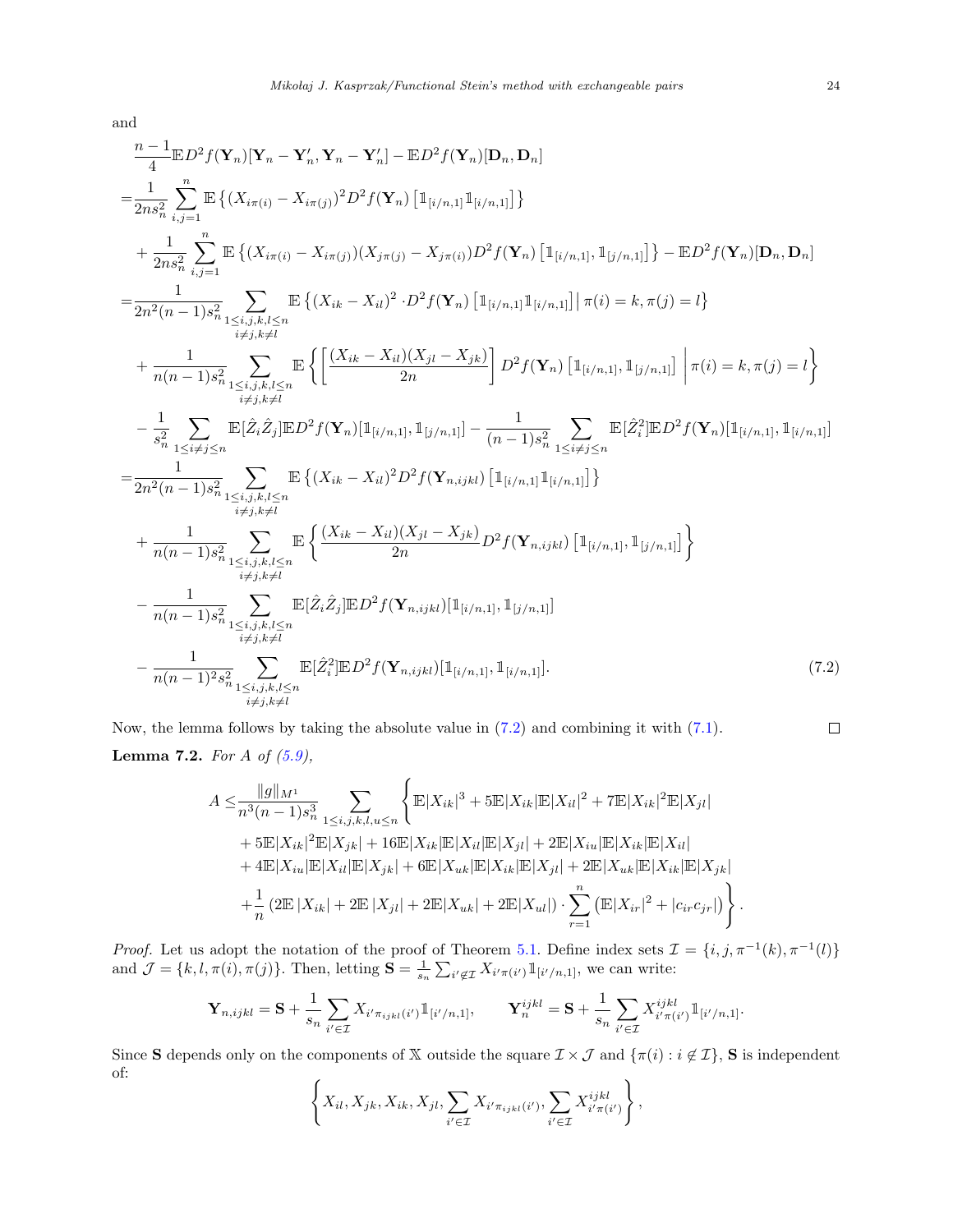given  $\pi^{-1}(k), \pi^{-1}(l), \pi(i), \pi(j)$ . Note that, by Proposition [3.2,](#page-6-2)

$$
\begin{split} A & \leq \frac{\|g\|_{M^1}}{n(n-1)s_n^2} \sum_{\substack{1 \leq i,j,k,l \leq n \\ j \neq j,k \neq l}} \mathbb{E} \left\{ \left\| \mathbf{Y}_{n,ijkl} - \mathbf{Y}_n^{ijkl} \right\| \left( \frac{|(X_{ik} - X_{il})^2}{2n} - \frac{\mathbb{E} \hat{Z}_i^2}{n-1} \right) \right. \\ & \leq \frac{\|g\|_{M^1}}{n(n-1)s_{n-1}} \sum_{\substack{1 \leq j,k,l \leq n \\ j \neq j,k \neq l}} \mathbb{E} \left\{ \sum_{i' \in \mathcal{I}} \left| X_{i',\pi_{ijkl}(i')} - X_{i'\pi(i')}^{ijkl} \right| \\ & \cdot \left( \left| \frac{(X_{ik} - X_{il})^2}{2n} - \frac{\mathbb{E} \hat{Z}_i^2}{n-1} \right| + \left| \frac{(X_{ik} - X_{il})(X_{jl} - X_{jk})}{2n} - \mathbb{E}(\hat{Z}_i \hat{Z}_j) \right| \right) \right\} \\ & \leq \frac{\|g\|_{M^1}}{n(n-1)s_{n-1}} \sum_{1 \leq i,j,k,l \leq n} \mathbb{E} \left\{ \left( \left| X_{ik} - X_{ij}^{ijkl} \right| + \left| X_{jl} - X_{jk}^{ijkl} \right| + \left| X_{\pi^{-1}(k),k} - X_{\pi^{-1}(k),k}^{ijkl} \right| + \left| X_{\pi^{-1}(l),l} - X_{\pi^{-1}(l),l}^{ijkl} \right| \right) \right\} \\ & \leq \frac{\|g\|_{M^1}}{2n} \sum_{\substack{j \neq j,k,l \leq n \\ j \neq j,k \neq l}} \mathbb{E} \left\{ \left( \left| X_{ik} - X_{ij}^{ijkl} \right| + \left| X_{jl} - X_{jk}^{ijkl} \right| + \left| X_{\pi^{-1}(k),k} - X_{\pi^{-1}(k),k}^{ijkl} \right| + \left| X_{\pi^{-1}(l),l} - X_{\pi^{-1}(l),l}^{ijkl} \right| \right) \right\} \\ & \leq \frac{\|g\|_{M^1}}{2n} \sum_{\substack{i \neq j,k,l \leq n \\ j \neq j,k \
$$

which finishes the proof.

## 7.2. Technical details of the proof of Theorem [6.4](#page-19-0)

<span id="page-24-0"></span>**Lemma 7.3.** Using the notation of **Step 2** of the proof of Theorem [6.4,](#page-19-0)

$$
\mathbb{E} \| \mathbf{Z}_n - \mathbf{Z} \| \le \frac{3}{\sqrt{2}n} + \frac{36\sqrt{\log n}}{\sqrt{n}}
$$